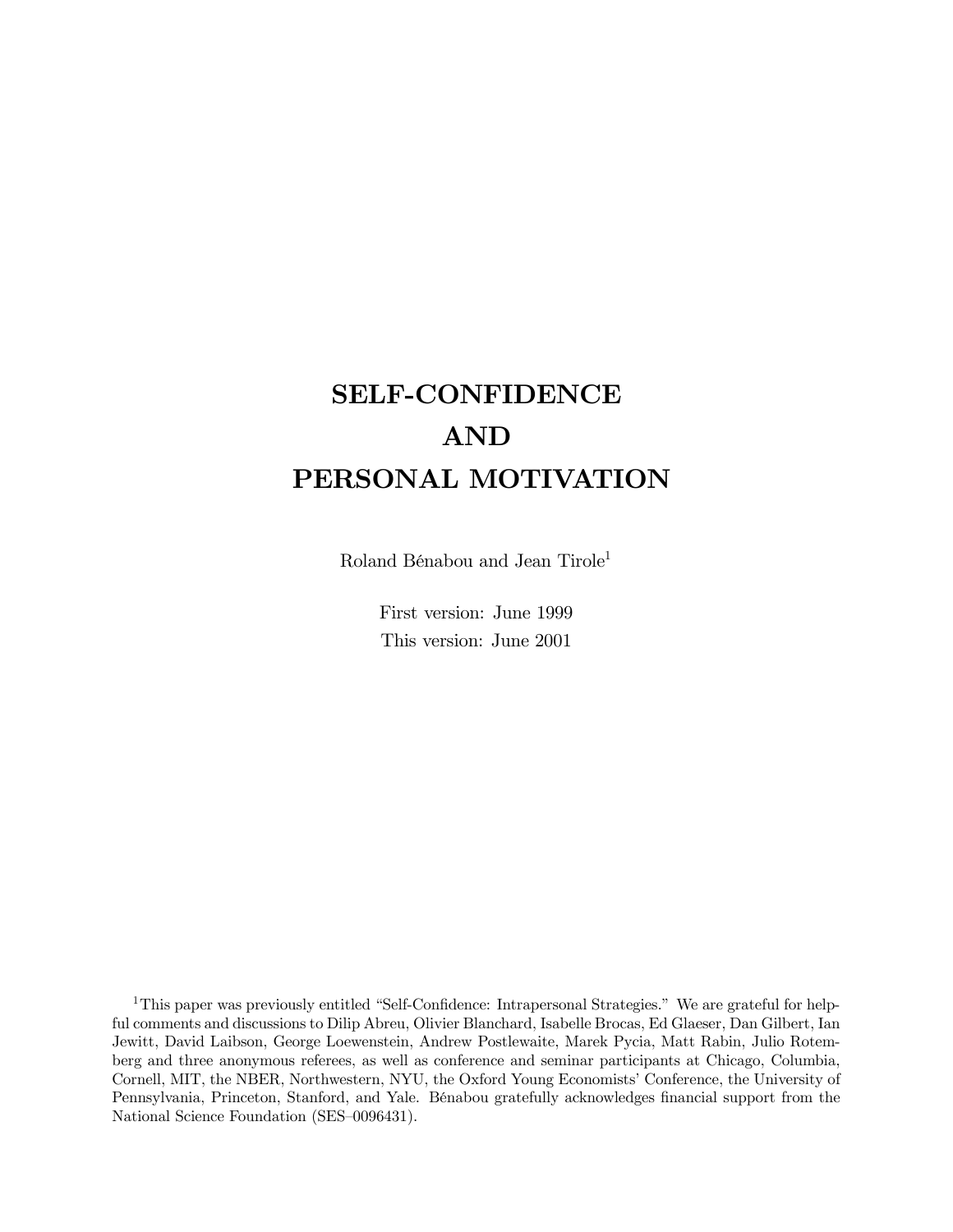# SELF-CONFIDENCE AND PERSONAL MOTIVATION

Roland Bénabou and Jean Tirole1

#### ABSTRACT

We analyze the value placed by rational agents on self—confidence, and the strategies employed in its pursuit. Confidence in one's abilities generally enhances motivation, making it a valuable asset for individuals with imperfect willpower. This demand for self—serving beliefs (which can also arise fromhedonic or signalling motives) must be weighed against the risks of overconfidence. On the supply side, we develop a model of self-deception through endogenous memory that reconciles the motivated and rational features of human cognition. The resulting intrapersonal game of strategic communication typically leads to multiple equilibria. While "positive thinking" can improve welfare, it can also be self-defeating (and nonetheless pursued).

<sup>1</sup>This paper was previously entitled "Self-Confidence: Intrapersonal Strategies." We are grateful for helpful comments and discussions to Dilip Abreu, Olivier Blanchard, Isabelle Brocas, Ed Glaeser, Dan Gilbert, Ian Jewitt, David Laibson, George Loewenstein, Andrew Postlewaite, Marek Pycia, Matt Rabin, Julio Rotemberg and three anonymous referees, as well as conference and seminar participants at Chicago, Columbia, Cornell, MIT, the NBER, Northwestern, NYU, the Oxford Young Economists' Conference, the University of Pennsylvania, Princeton, Stanford, and Yale. Bénabou gratefully acknowledges financial support from the National Science Foundation (SES—0096431).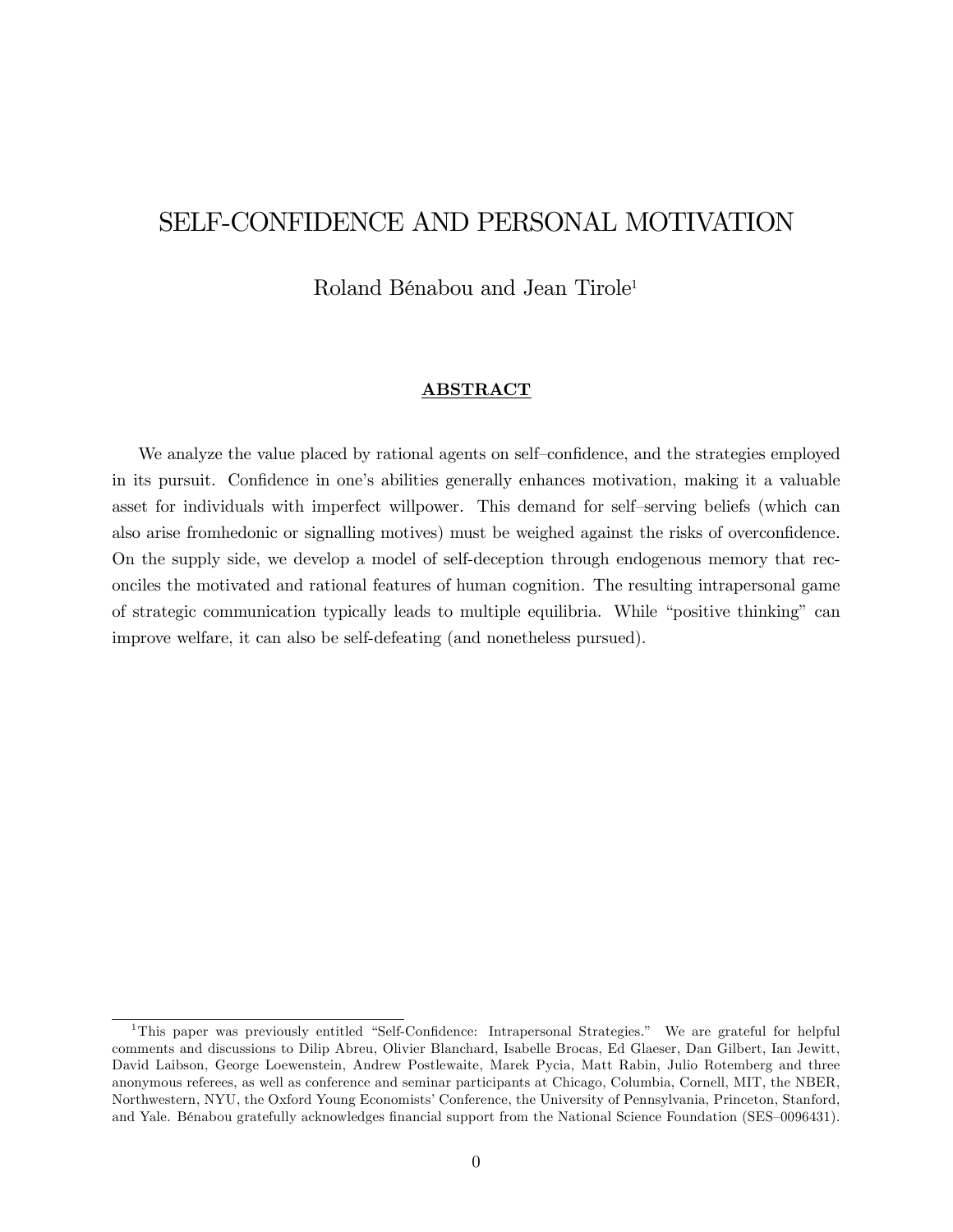"Believe what is in the line of your needs, for only by such belief is the need fulfilled... Have faith that you can successfully make it, and your feet are nerved to its accomplishment".

William James, Principles of Psychology.

"I have done this, says my memory. I cannot have done that, says my pride, remaining inexorable. Finally—memory yields."

Friedrich Nietzsche, Jenseits von Gut und Böse.

"I had during many years followed the Golden Rule, namely, that whenever a published fact, a new observation or thought came across me, which was opposed to my general results, to make a memorandum of it without fail and at once; for I had found by experience that such (contrary and thus unwelcome) facts and thoughts were far more apt to escape from memory than favorable ones."

Charles Darwin. The Life of Charles Darwin, by Francis Darwin.

## Introduction

The maintenance and enhancement of self-esteem has always been identified as a fundamental human impulse. Philosophers, writers, educators and of course psychologists all have emphasized the crucial role played by self-image in motivation, affect, and social interactions. The aim of this paper is to bring these concerns into the realm of economic analysis, and show that this has important implications for how agents process information and make decisions. Conversely, the tools of economic modelling can help shed light on a number of apparently irrational behaviors documented by psychologists.

Indeed, both the demand and the supply sides of self—confidence appear at odds with economists' view of human behavior and cognition. Why should people prefer rosy views of themselves to accurate ones, or want to impart such beliefs to their children? From car accidents, failed dot.com firms and day trading to the space shuttle disaster and lost wars, the costs of overconfidence are plain for all to see. Even granting that some "positive illusions" could be desirable, is it even possible for a rational, Bayesian individual to deceive himself into holding them? Finally, the welfare consequences of so-called self—serving beliefs are far from clear: while "thinking positive" is often viewed as a good thing, self—deception is not, even though the former is only a particular form of the latter.

To analyze these issues we develop in this paper a simple formal framework that unifies a number of themes from the psychology literature, and brings to light some of their economic implications. We first consider the demand side of self-confidence, and identify in Section I three main reasons why people may prefer optimistic self-views to accurate ones: a consumption value, a signalling value,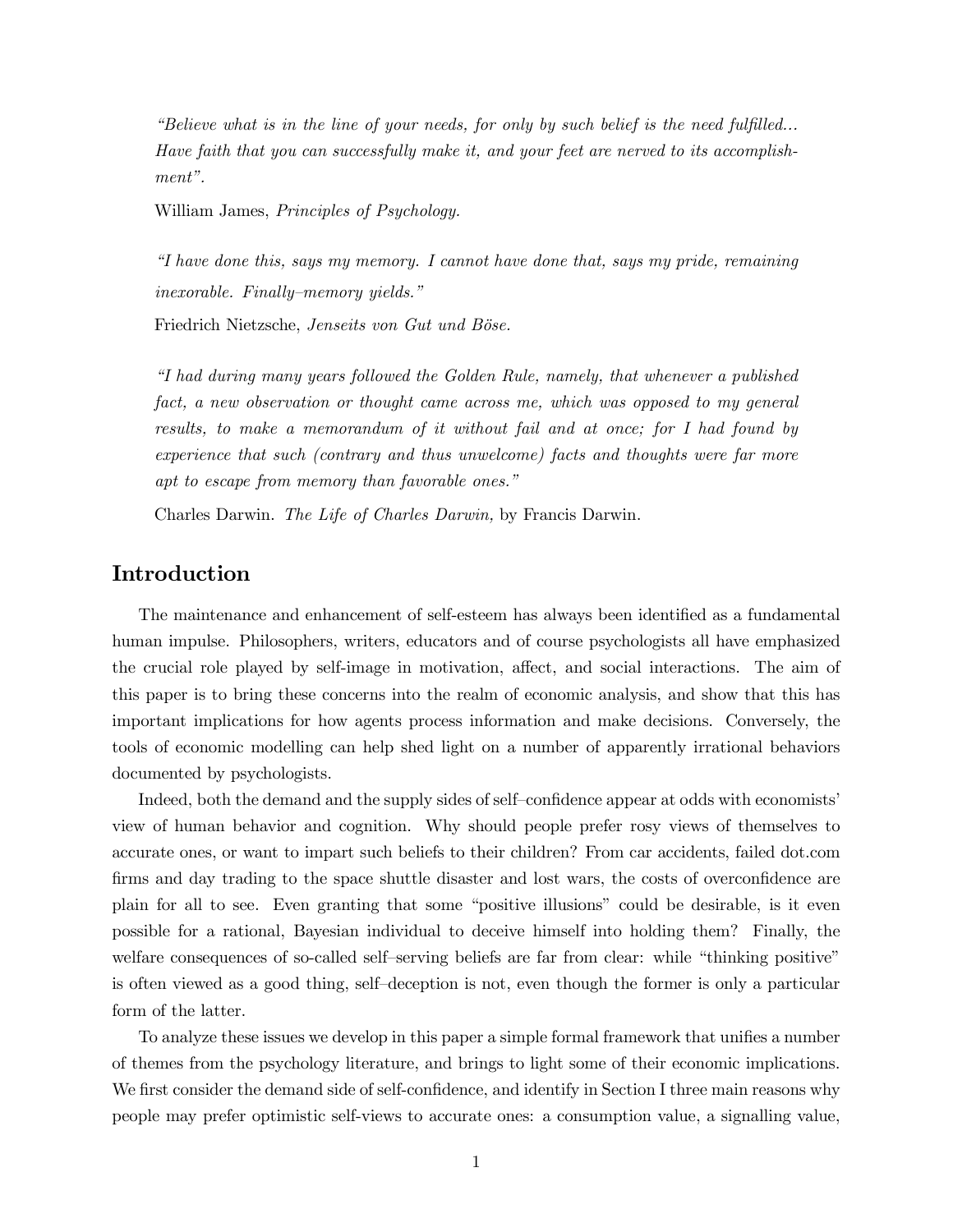and a motivation value. First, people may just derive utility from thinking well of themselves, and conversely find a poor self-image painful. Second, believing —rightly or wrongly— that one possesses certain qualities may make it easier to convince others of it. Finally, confidence in his abilities and efficacy can help the individual undertake more ambitious goals and persist in the face of adversity. While we shall mostly focus on this last explanation, all three should be seen as complementary, and for many purposes work equally well with the supply—side of our model (self—deception).

The main reason why we emphasize the motivation theory is its substantially broader explanatory power. Indeed, it yields an endogenous value of self—confidence that responds to the situations and incentives which the individual faces, in a way that can account for both "can-do" optimism and "defensive" pessimism. It also readily extends to economic and social interactions (altruistic or not), explaining why people generally prefer self—confident partners to self—doubting ones, and invest both time and effort in supporting the latter's morale.

The first premise of the motivation theory is that people have imperfect knowledge of their own abilities, or more generally of the eventual costs and payoffs of their actions.2 The second one is that ability and effort interact in determining performance; in most instances they are complements, so that a higher self-confidence enhances the motivation to act. As demonstrated by the opening quote from James [1890], this complementarity has long been familiar in psychology.<sup>3</sup> It is also consistent with the standard observation that morale plays a key role in difficult endeavors; conversely, when people expect to fail they fail quite effectively, and failure leads to failure more readily for individuals characterized with low self-esteem (Salancik [1977]).

The fact that a higher self-confidence enhances the individual's motivation gives anyone with a vested interest in his performance an incentive to build up and maintain his self-esteem. First, the manipulator could be another person (parent, teacher, spouse, friend, colleague, manager) who is eager to see him "get his act together", or otherwise apply himself to the task at hand. Such interpersonal strategies are studied in Bénabou and Tirole [2000]. Second, for an individual suffering from time inconsistency (e.g., hyperbolic discounting), the current self has a vested interest in the self-confidence of future selves, as it helps counter their natural tendency to quit too easily. It is in this context, which builds on Carrillo and Mariotti [2000], that we shall the investigate a variety of intrapersonal strategies of self—esteem maintenance. We shall thus see how and when people may choose to remain ignorant about their own abilities, and why they sometimes deliberately impair their own performance or choose overambitious tasks in which they are sure to fail (self-

<sup>2</sup>The psychology literature generally views introspection as quite inaccurate (Nisbett and Wilson [1977]), and stresses that learning about oneself is an ongoing process. Furthermore, the self is constantly changing (e.g., Rhodenwalt [1986]): personal characteristics evolve with age, the goals pursued shift over one's career and life cycle (often as the result of interactions with others), and the personal or economic environment in which these objectives are rewarded are pursued is typically variable.

 $3$ Thus, Gilbert and Cooper [1985] note that "the classic attributional model of the causes of behavior ... [is described by the well-known conceptual equation:  $(E \times A) \pm TD = B$ , in which effort times ability, plus or minus task difficulty equals the behavioral outcome." Additional references are given in Section I. Note, however, that there are also instances where ability and effort are substitutes. As discussed below, we shall consider this case as well.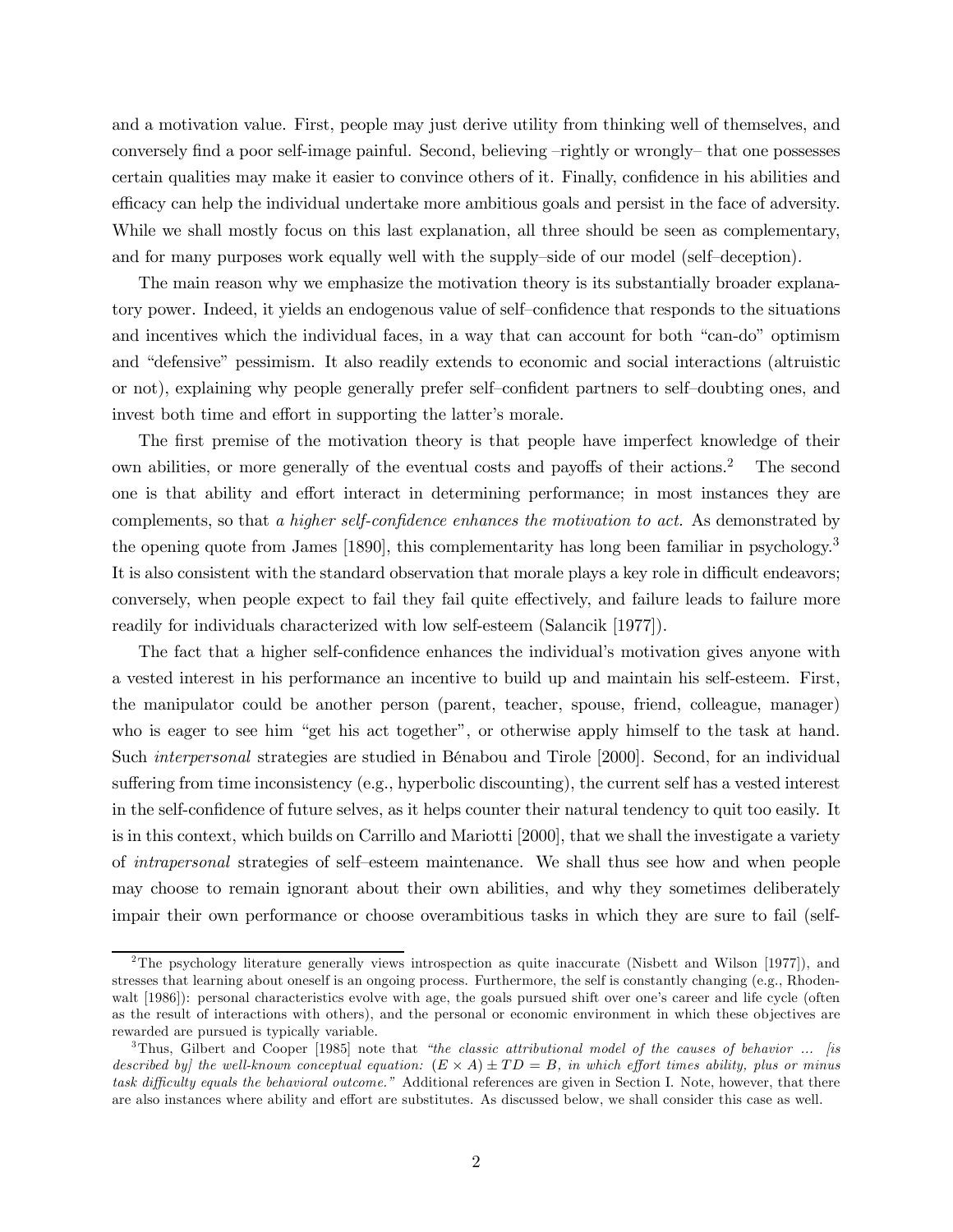handicapping).

Section II thus turns to the supply side of the self—confidence problem, and the "reality constraints" that limit the extent to which people can engage in wishful thinking. In our model we maintain the standard assumption of individuals as rational (Bayesian) information processors. While almost universal in economics, this view is more controversial in psychology. On one hand, a lot of the classical literature has emphasized rationality and information-seeking in the process of self-identification, documenting the ways in which people update their beliefs according to broadly Bayesian principles.<sup>4</sup> On the other hand, the more recent cognitive literature abundantly documents the less rational (or at least, motivated) side of human inference.

For instance, a substantial body of evidence suggests that people tend to recall their successes more than their failures, and have self-servingly biased recollections and interpretations of their past performances.5 Similarly, they tend to overestimate their abilities and other desirable traits, as well as the extent to which they have control over outcomes. They also rate their own probabilities as above average for favorable future life events, and below average for unfavorable ones; the more controllable these events through their future actions, the more so. $^6$ 

We shall capture this class of *self-deception* phenomena with a simple game–theoretic model of endogenous memory, or awareness-management, which represents one of the main contributions of this paper. Drawing on evidence about the mechanics and limitations of memory, it shows how to reconcile the motivated ("hot") and rational ("cold") features of human cognition, and could be used in any setting where a demand for motivated beliefs arises. The basic idea is that the individual can, within limits and possibly at a cost, *affect the probability of remembering* a given piece of data. At the same time, we maintain rational inference, so people realize (at least to some extent) that they have a selective memory or attention.

The resulting structure is that of a game of strategic communication between the individual's temporal selves. In deciding whether to try and repress bad news, the individual weighs the benefits from preserving his effort motivation against the risk of becoming overconfident. Later on, however, he appropriately discounts the reliability of rosy recollections and rationalizations. The implications of this game of asymmetric information are quite different from those of ex—ante de-

<sup>&</sup>lt;sup>4</sup>Thus *attribution theory* (Heider [1958] emphasizes the distinction between temporary (situational) and enduring (dispositional) characteristics. In economics parlance, the individual filters out noise in order to extract information from past events. In the social comparison process (Festinger [1954]), individuals assess their ability by comparing their performance with that of people facing similar conditions (familial, cultural, educational, etc.,). In other words, they use "relative performance evaluation", or "benchmarking", for self-evaluation. A good performance by others in one's reference group is thus generally detrimental to self-esteem, and conversely some comfort is derived when others experience adversity (Schadenfreude). Relatively sophisticated updating also applies to the interpretation of praise and criticism: a person takes into account not only what others say (or do), but also their possible intentions.

<sup>&</sup>lt;sup>5</sup>Why they would want to do so in a social context is obvious. The interesting question is why they may bias their own inference process.

<sup>&</sup>lt;sup>6</sup>See, e.g. Taylor and Brown [1988]). Weinstein [1980], Alloy and Abrahamson [1979], and the many other references given in Section II. For recent overviews of the general phenomenon of self-deception, see Gilbert and Cooper [1985] and especially Baumeister [1998] on the psychological evidence, Elster [1999] and Mele [1999] for the philosophical debates and implications.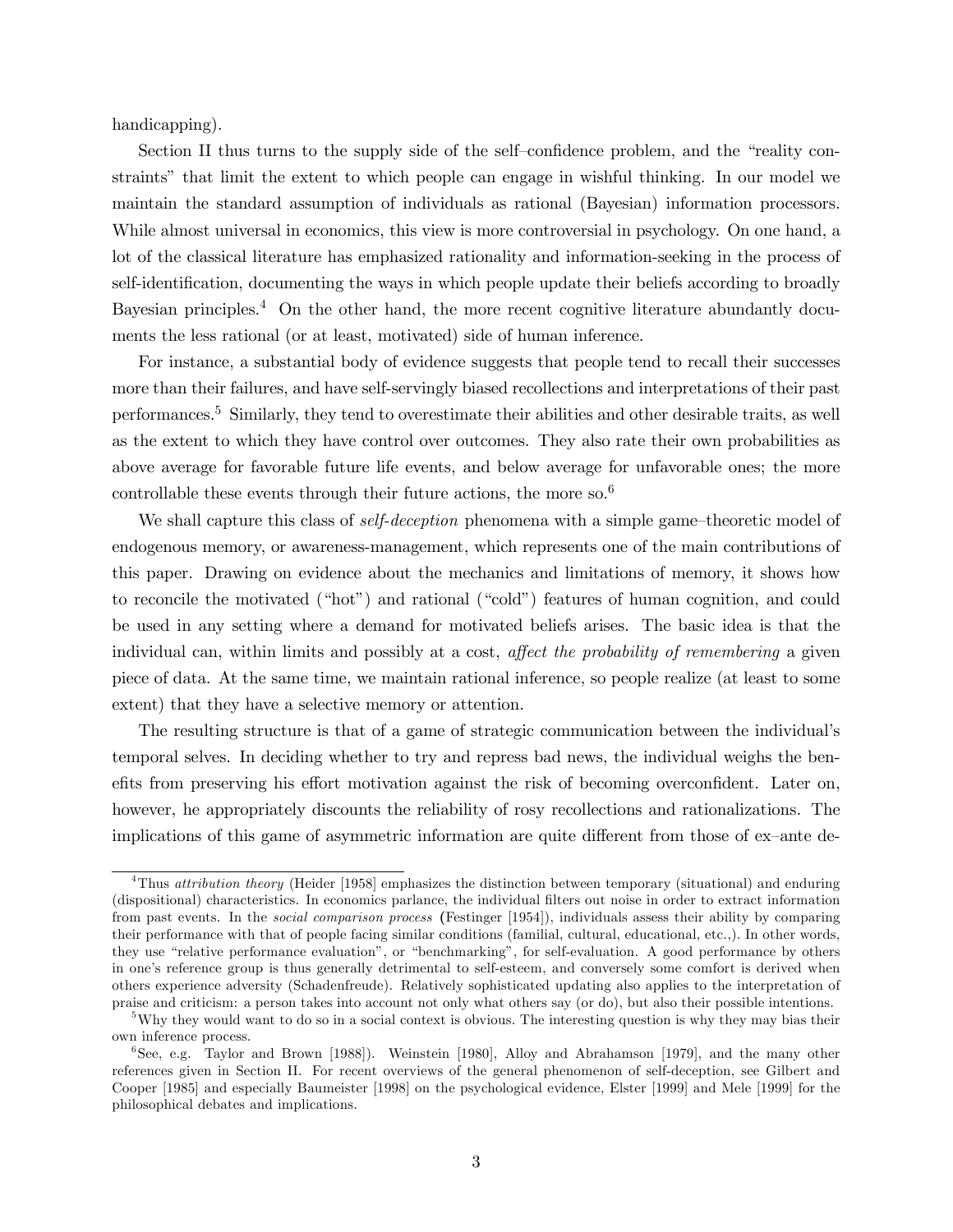cisions about information acquisition (e.g., self—handicapping or selective search). In particular, multiple intrapersonal equilibria ("self—traps") may arise, ranging from systematic denial to complete self-honesty. More generally, we characterize the set of Bayesian perfect equilibria and its dependence on the individual's degree of time inconsistency and repression costs ("demand and supply" parameters).

The model also has interesting implications for the distribution of optimism and pessimism across agents, which we examine in Section III. We show that when the costs of repression are low enough, most people typically believe themselves to be more able than they actually are, as well as more able than both the average and the median of the population. A minority will have either realistically low assessments, or actually severely underestimate themselves. We also highlight the key role played by Bayesian—like introspection (understanding, at least partially, one's own incentives for self—esteem maintenance) in the model's results, and why incorporating this essential human trait is more fruitful than modelling agents as naively taking all recollections and selfjustifications at face value.

Section IV examines the welfare impact of equilibrium self—deception. Is a more active selfesteem maintenance strategy, when chosen, always beneficial? How can people be "in denial" if it does not serve their best interests? We show that, in addition to the tradeoff mentioned earlier between the confidence-maintenance motive and the risks of overconfidence, ex ante welfare reflects a third effect, namely the spoiling of good news by self—doubt. Intuitively, when adverse signals about his ability are systematically repressed, the individual can never be sure that only positive ones were received, even when this is actually true. We characterize the conditions under which always "looking at the bright side" pays off on average or, conversely, when it would be better to always "be honest with yourself" —as Charles Darwin apparently concluded.

In Section V we turn to the case where ability and effort are substitutes rather than complements. This typically occurs when the payoff for success is of a "pass—fail" nature, or characterized by some other form of satiation. Since a high perceived ability may now increase the temptation to exert low effort ("coasting"), this case allows us to account for what psychologists refer to as "defensive pessimism": the fact that people sometimes minimize, rather than aggrandize, their previous accomplishments and expectations of future success. Another variant of the model considered in this section involves replacing the motivation value of self—confidence with by a purely affective one. Section VI concludes the paper. All proofs are gathered in the appendix.

This paper is related to several strands of the new literature that tries to build better link between economics and psychology. A hedonic concern for self—image, in the form of preferences over beliefs, was first explored in Akerlof and Dickens' [1982] well—known model of dissonance reduction, and more recently in Rabin [1995], Weinberg [1999] and Köszegi [1999]. In emphasizing an endogenous value of self—confidence and retaining the constraint of Bayesian rationality, our paper is most closely related to the work of Carrillo and Mariotti [2000], who first showed how information manipulation may serve as a commitment device for time—inconsistent individuals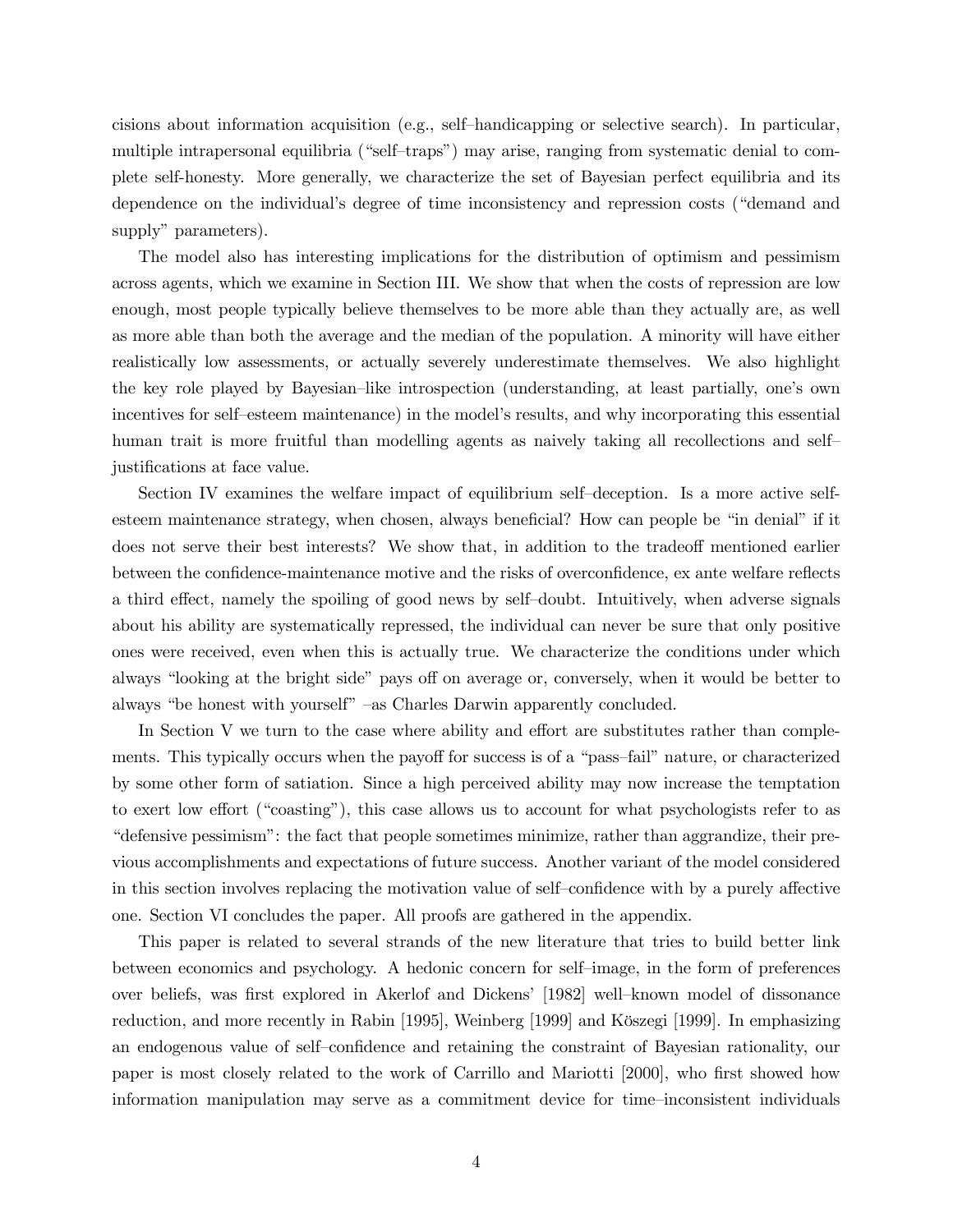(see also Brocas and Carrillo [1999]). The central role played by memory also relates our model to Mullainathan [1999] and Laibson [2001], although one of its main features is to make recall endogenous.

## I The demand for self-confidence

In most societies, self-confidence is widely regarded as a valuable individual asset. Going back at least to William James, an important strand in psychology has advocated "believing in oneself" as a key to personal success. Today, an enormous "self—help" industry flourishes, a sizeable part of which purports to help people improve their self—esteem, shed "learned helplessness" and reap the benefits of "learned optimism".<sup>7</sup> American schools place such a strong emphasis on imparting children with self—confidence ("doing a great job!") that they are often criticized for giving it preeminence over the transmission of actual knowledge. Hence the general question: why is a positive view of oneself, as opposed to a fully accurate one, seen as such a good thing to have?

Consumption value. A first reason may be that thinking of oneself favorably just makes a person happier: self-image is then simply another argument in the utility function. Indeed, psychologists emphasize the affective benefits of self—esteem as well as the functional ones on which we shall focus. One may also hypothesize that such preferences over beliefs could have been selected for through evolution: the overconfidence that typically results may propel individuals to undertake activities (exploration, foraging, combat) which are more risky than warranted by their private material returns, but confer important external benefits on the species. In Section V.B we shall explain how a hedonic self—image motive can readily be incorporated into our general framework.

Signalling value. A second explanation may be that believing oneself to be of high ability or morality makes it easier to convince others (rightly or wrongly) that one does have such qualities. Indeed, it is often said that to lie most convincingly one must believe one's own lies. While the idea that people are "transparent" and have trouble misrepresenting their private information may seem unusual in economics, one could easily obtain an instrumental value of self—confidence from a signalling game where those who truly believe in their own abilities face lower costs of representing themselves favorably to others.

Motivation value. The explanation that we emphasize most is that self—confidence is valuable because it improves the individual's motivation to undertake projects and persevere in the pursuit of his goals, in spite of the setbacks and temptations that periodically test his willpower. Morale is universally recognized as key to winning a medal, performing on stage, getting into college, writing a great book, doing innovative research, setting up a firm, losing weight, finding a mate, and so forth. The link between self-confidence and motivation is also pervasive in the psychology literature, from early writers like James [1890] to contemporary ones like Bandura [1977], according

 $7$ These last two terms are borrowed from Seligman [1975], [1990].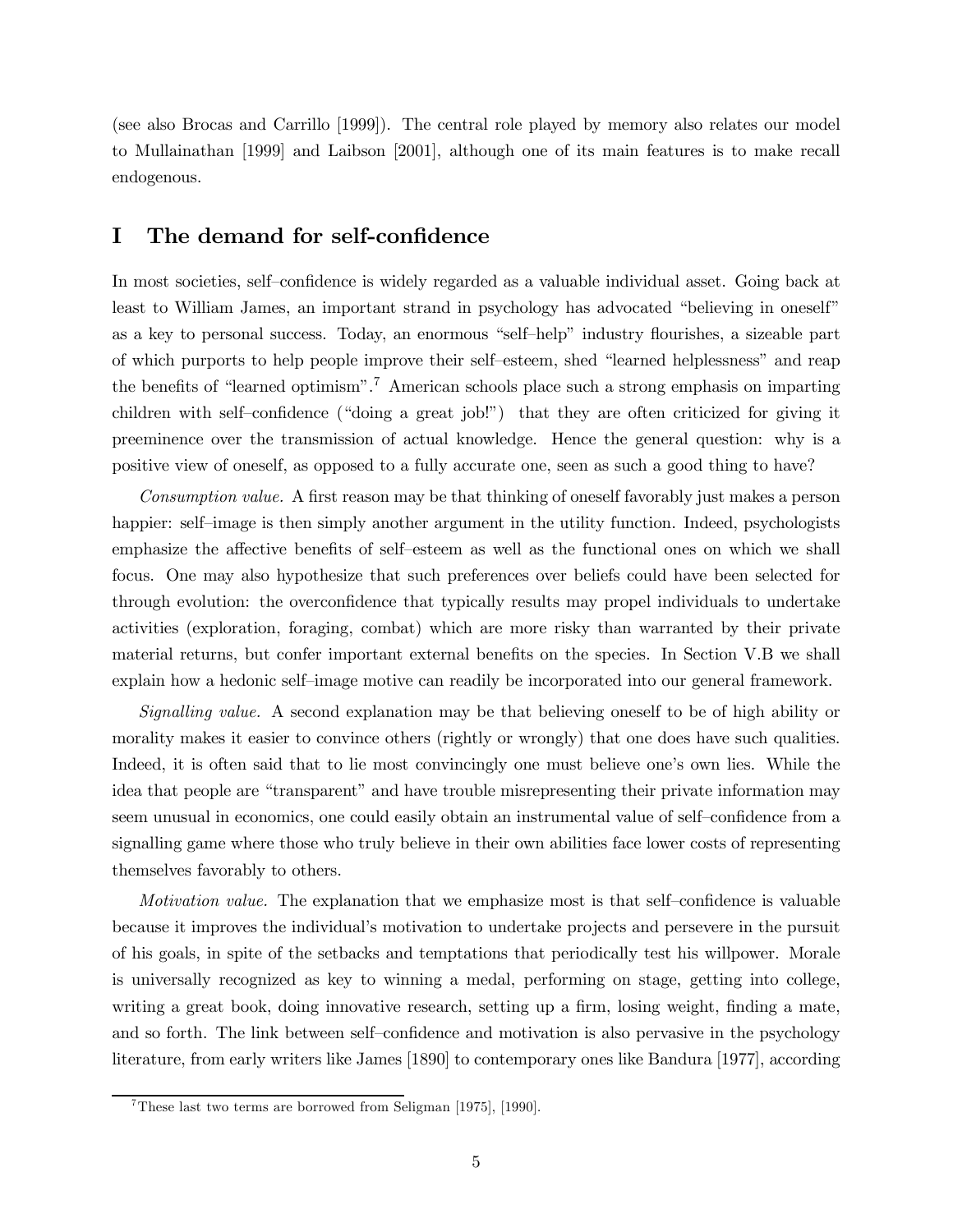to whom "beliefs of personal efficacy constitute the key factor of human agency" (see also, e.g., Deci [1975] or Seligman [1990]). The motivation theory also readily extends to economic (non altruistic) interactions, explaining why people typically prefer self—confident coworkers, managers, employees, teammates, soldiers, etc., to self—doubting ones; and why they spend substantial time and effort supporting the morale of those they end up matched with.<sup>8</sup>

#### A The motivation problem

"Had I been less definitively determined to start working, I might have made an effort to begin right away. But because my resolve was absolute and, within twenty-four hours, in the empty frames of the next day where everything fit so well since I was not yet there, my good resolutions would easily be accomplished, it was better not to choose an evening where I was ill disposed for a beginning to which, alas! the following days would turn out to be no more propitious."

Marcel Proust, Remembrance of Things Past.

Consider a risk-neutral individual with a relevant horizon of three periods:  $t = 0, 1, 2$ . At date 0, he selects an action that potentially affects both his flow payoff  $u_0$  and his date-1 information structure.<sup>9</sup> At date 1, he decides whether to undertake a task or project (exert effort, which has disutility cost  $c > 0$ ) or not (exert no effort). With some probability  $\theta$ , which defines his ability, the project will succeed and yield a benefit V at date 2; failure generates no benefit. The individual's beliefs over  $\theta$  (defining his self–confidence or self–esteem) are described by distribution functions  $F(\theta)$  at date 0 and  $F_1(\theta)$  at date 1. In the intervening period new information may be received, or previous signals forgotten; we shall focus here on the first, more standard case, and turn to memory in Section II. Note that with risk–neutrality the mean  $\bar{\theta}_1 \equiv \int_0^1 \theta dF_1(\theta)$  will be a sufficient statistic for  $F_1$ ; for brevity we shall also refer to it as the agent's date-1 self-confidence.

Finally, we assume that the individual's preferences exhibit *time-inconsistency*, due to quasihyperbolic discounting. There is indeed considerable experimental and everyday evidence that intertemporal choices exhibit a "salience of the present," in the sense that discount rates are much lower at short horizons than at more distant ones.<sup>10</sup> Denoting  $u_t$  and  $E_t$  [·] the flow payoffs and expectations at  $t = 0, 1, 2$ , the intertemporal utility perceived by the individual as of date 1 is:

(1) 
$$
u_1 + \beta \delta \mathsf{E}_1 \left[ u_2 \right] = -c + \beta \delta \bar{\theta}_1 V
$$

when he undertakes the activity, and 0 when he does not. By contrast, intertemporal utility conditional on the same information set at date 1, but evaluated from the point of view of date

<sup>&</sup>lt;sup>8</sup>Note that this last observation cannot readily be accounted for by the "signalling" theory of self-confidence either. <sup>9</sup>The simplest date 0 action is thus the choice of the amount of information that will be available at date 1 (e.g.,

soliciting feedback, taking a test, keeping or destroying records). Alternatively, this information may be derived from the outcome of some activity pursued for its own sake at date 0 (learning by doing, drinking a lot of wine). <sup>10</sup>See Ainslie [1992], [2001] for the evidence, and Strotz [1956], Phelps and Pollack [1968], Loewenstein and Prelec

<sup>[1992],</sup> Laibson [1994], [1997) and O'Donoghue and Rabin [1999] for formal models and economic implications.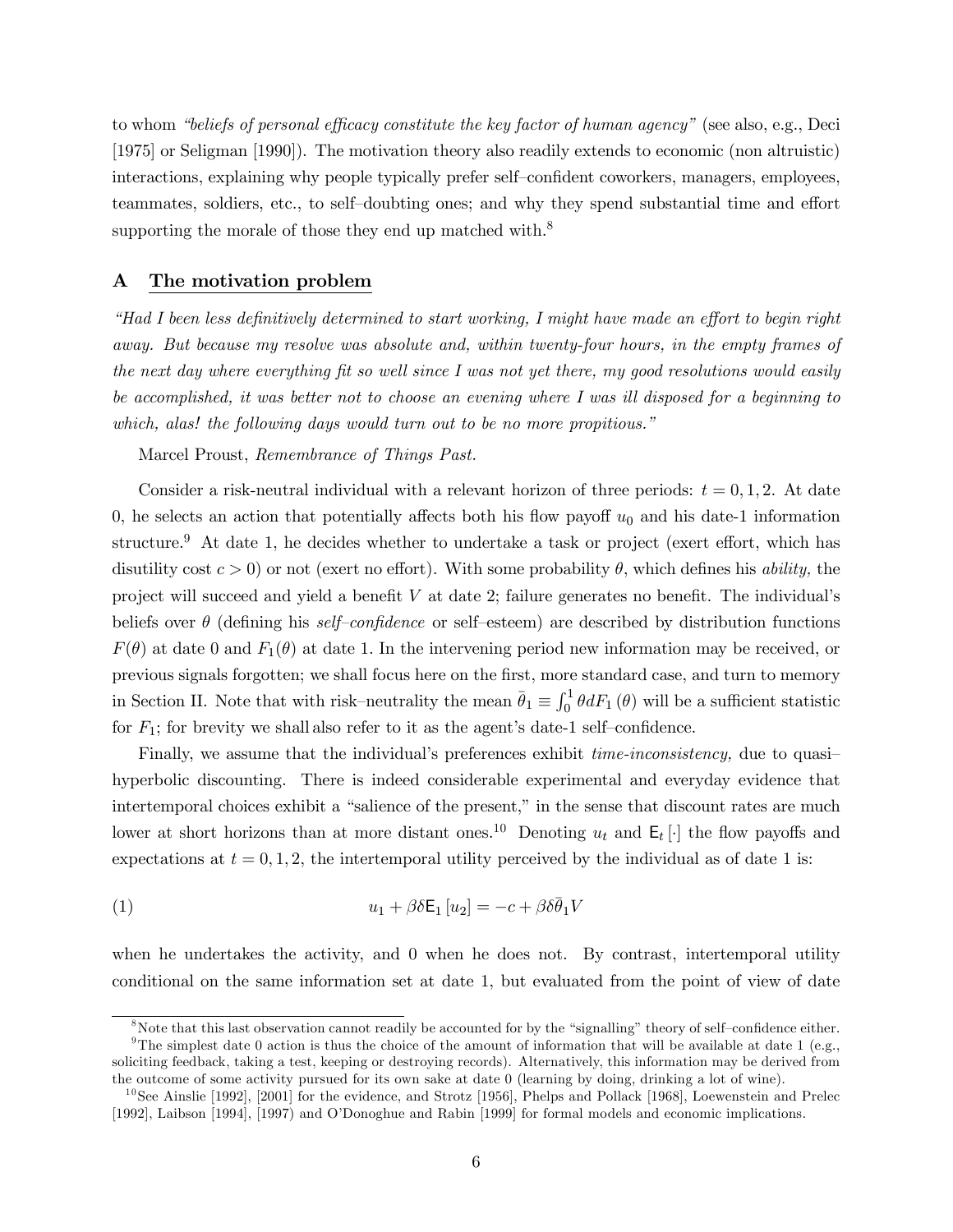zero, is:

(2) 
$$
u_0 + \beta \mathsf{E}_0 \left[ \delta u_1 + \delta^2 u_2 \, | \, \bar{\theta}_1 \right] = u_0 + \beta \delta \left[ -c + \delta \bar{\theta}_1 V \right]
$$

if the activity is undertaken at date 1, and  $u_0$  otherwise.<sup>11</sup> Whereas  $\delta$  is a standard discount factor. β reflects the momentary salience of the present. When  $β < 1$  the individual at date 0 ("Self 0") is concerned about his date 1 ("Self 1's") excessive preference for the present, or lack of willpower, which leads to the underprovision of effort (procrastination). Indeed, Self 1 only exerts effort in the events where  $\theta_1 > c/\beta \delta V$ , whereas, from the point of view of Self 0, it should be undertaken whenever  $\bar{\theta}_1 > c/\delta V$ . Note that while we focus here on the case where the individual's intrinsic ability  $\theta$  is unknown, it could equally be the expected payoff in case of success V, the "survival" probability  $\delta$ , or the task's difficulty, measured by the cost of effort c. All that matters for our theory is that the individual be uncertain of the long term return to effort  $\theta \delta V/c$  which he faces.

#### B Confidence maintenance versus overconfidence

In an important paper, Carrillo and Mariotti [2000] showed that, in the presence of time inconsistency (TI), Blackwell garblings of information may increase the current self's payoff. This result can be usefully applied, and further developed, in our context.

Suppose that, at date zero, our individual can choose between just two information structures for date 1. In the finer one, Self 1 learns his ability  $\theta$  exactly. In the coarser one, he learns nothing that Self 0 did not know:  $F_1(\theta) = F(\theta)$ , and hence  $\bar{\theta}_1 = \int_0^1 \theta \, dF_1(\theta) \equiv \bar{\theta}_F$ . Let us first assume that, in the absence of information, Self 1 will undertake the task:  $\bar{\theta}_F > c/\beta \delta V$ . The value attached by Self 0 to Self 1's learning the value of  $\theta$  is therefore  $\beta\delta$  times

(3) 
$$
\mathcal{I}_F \equiv \int_{c/\beta\delta V}^1 (\delta\theta V - c) dF(\theta) - (\delta\bar{\theta}_F V - c) = \mathcal{G}_F - \mathcal{L}_F, \text{ where}
$$

(4) 
$$
\mathcal{G}_F \equiv \int_0^{c/\delta V} (c - \delta \theta V) dF(\theta),
$$

(5) 
$$
\mathcal{L}_F \equiv \int_{c/\delta V}^{c/\beta \delta V} (\delta \theta V - c) dF(\theta).
$$

 $\mathcal{G}_F$  stands for the gain from being informed, which arises from the fact that better information reduces the risk of *overconfidence* on the part of Self 1. Overconfidence occurs when the individual's ability is below  $c/\delta V$  but he is unaware of it, and thus inappropriately undertakes or perseveres in the project.  $\mathcal{L}_F$  stands for the loss from being informed, which may depress the individual's self–confidence: if he learns that  $\theta$  is in some intermediate range,  $c/\delta V < \theta < c/\beta \delta V$ , he will procrastinate at date 1 even though, ex—ante, is was optimal to work. Information is thus detrimental to the extent that it creates a risk that the individual will fall into this time-inconsistency (TI)

<sup>&</sup>lt;sup>11</sup>Note that the equality in (2) makes use of the identity  $\mathsf{E}_0\left[\theta \,|\, \mathsf{E}_1[\theta]=\bar{\theta}_1\right]=\bar{\theta}_1$ , which holds when -and only whenthere is no information loss between dates 0 and 1.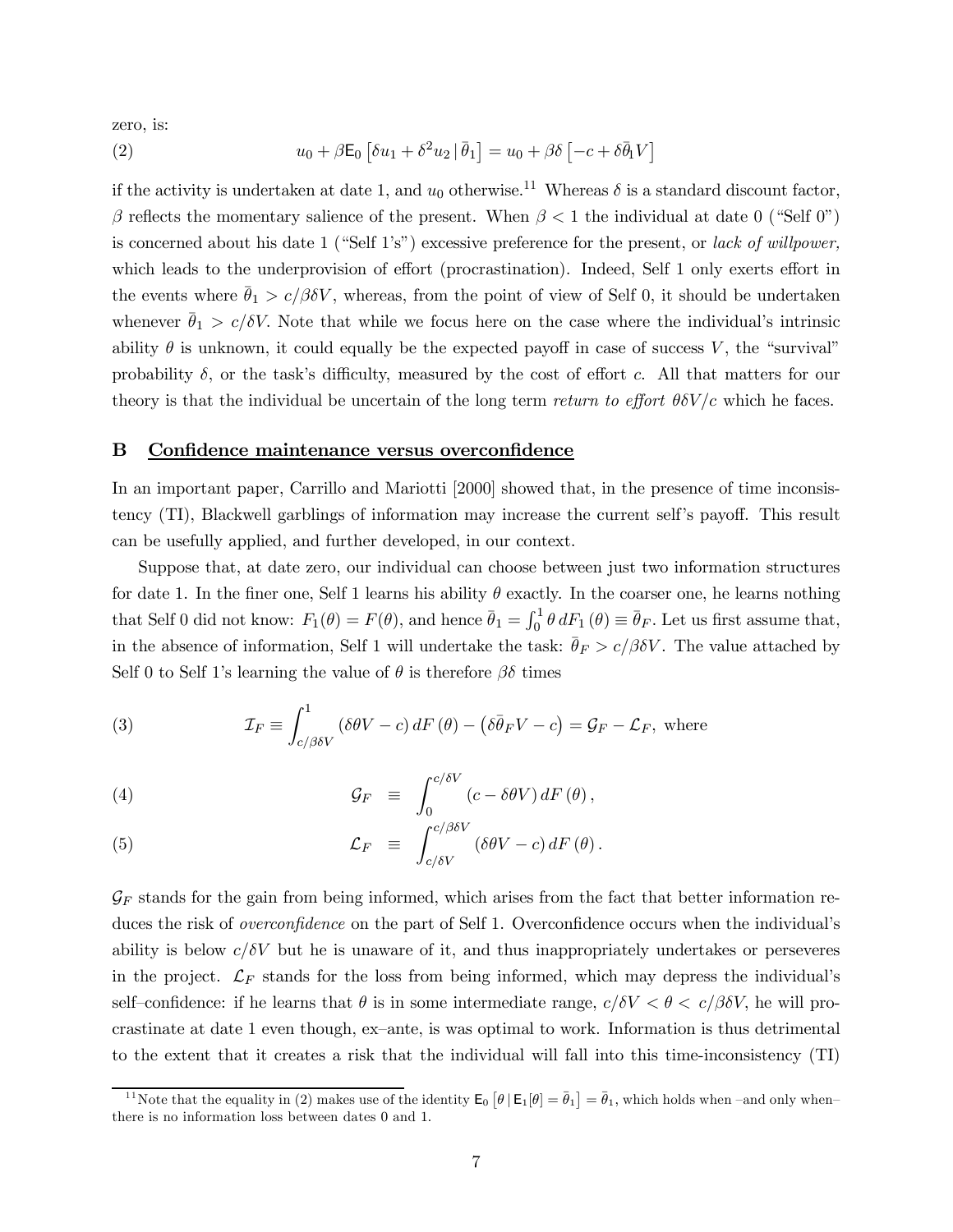region. If this *confidence maintenance* motive is strong enough  $(\mathcal{L}_F > \mathcal{G}_F)$ , the individual will prefer to remain uninformed:  $\mathcal{I}_F < 0$ . More generally, note that  $\mathcal{I}_F$  is lower, the lower is  $\beta$ . By contrast, in the absence of time inconsistency  $(\beta = 1)$  we have  $\mathcal{L}_F = 0$  and thus  $\mathcal{I}_F \geq 0$ : in classical decision theory, information is always valuable.

The overconfidence effect calls for more information, confidence maintenance for less. This tradeoff has been noted by empirical researchers. For instance, Leary and Downs [1995] summarize the literature by noting that: a) "persons with high self esteem perform better after an initial failure and are more likely to persevere in the face of obstacles"; b) "high self-esteem is not always functional in promoting task achievement. People with high self-esteem may demonstrate nonproductive persistence on insoluble tasks, thereby undermining their effectiveness. They may also take excessive and unrealistic risks when their self-esteem is threatened".

To understand the last statement, let us turn to the case where  $\bar{\theta}_F < c/\beta \delta V$ . Since Self 1 now always exerts (weakly) less effort than Self 0 would like him to, information can only help the individual restore his deficient motivation. Indeed,

(6) 
$$
\mathcal{I}_F = \int_{c/\beta\delta V}^1 (\delta\theta V - c) dF(\theta) > 0.
$$

Moreover,  $\mathcal{I}_F$  is now *higher*, the lower is  $\beta$ . In such situations the individual will avidly seek feedback on his ability, and his choices of tasks and social interactions will have the nature of "gambles for resurrection" of his self-esteem.

Putting together the different cases, we see that the value of information is *not monotonic* with respect to initial self confidence. Indeed, for someone with confidence so low that  $\bar{\theta}_F < c/\beta \delta V$ ,  $\mathcal{I}_F$ is always positive and increasing with respect to (stochastic) increases in  $\theta$ <sup>12</sup> For an individual with  $F(c/\delta V)=0$  but  $F(c/\beta \delta V) < 1$ ,  $\mathcal{I}_F$  is always negative. Finally, for a person so self-assured that  $F(c/\beta \delta V) = 0$ , motivation is not a concern (as if  $\beta$  were equal to 1), but neither is overconfidence:  $\mathcal{I}_F = \mathcal{G}_F = \mathcal{L}_F = 0$ . Therefore, there must exist some intermediate range where  $\mathcal{I}_F$  first declines and becomes negative, then starts increasing again towards zero.

#### C What types of people are most eager to maintain their self-confidence?

Let us now consider two individuals with different degrees of initial self-confidence, and ask: which one is least receptive to information? We denote their prior distributions over abilities as  $F(\theta)$  and  $G(\theta)$ , with densities  $f(\theta)$ ,  $g(\theta)$  and means  $\overline{\theta}_F$ ,  $\overline{\theta}_G$ . To make confidence maintenance meaningful, let  $\bar{\theta}_F > \bar{\theta}_G > c/\beta \delta V$ . For comparing levels of self-confidence, however, just looking at expected abilities turns out not to be sufficient.

<sup>&</sup>lt;sup>12</sup>Rewrite (6) as  $\mathcal{I}_F = \int_0^1 \mathbf{1}_{\{\theta \ge c/\beta \delta V\}} (\delta \theta V - c) dF(\theta)$ , where  $\mathbf{1}_{\{\cdot\}}$  denotes the indicator function, and note that the integrand is increasing in  $\theta$ .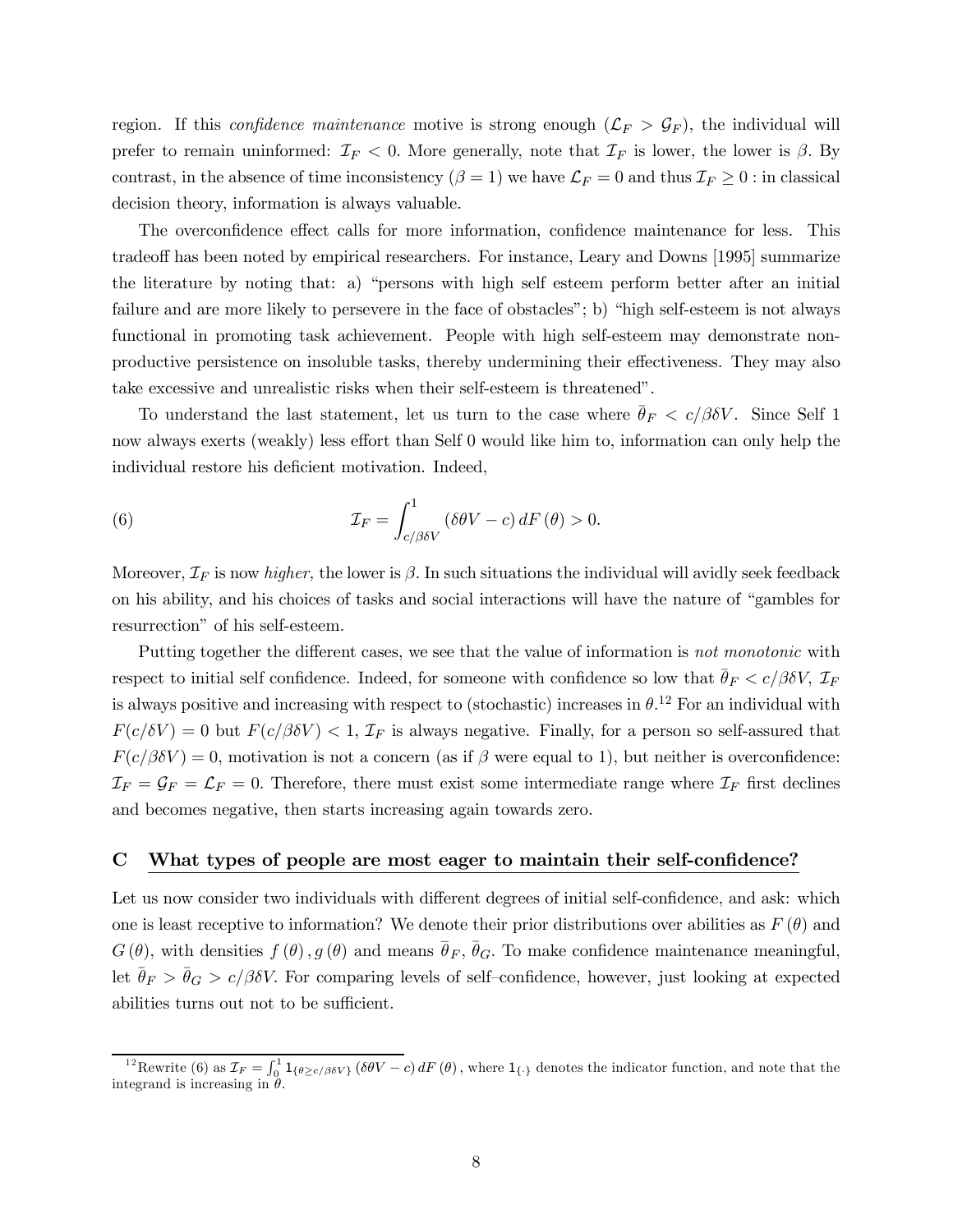**Definition 1** An individual with distribution F over ability  $\theta$  has higher self-confidence than another one with distribution G if the likelihood ratio  $f(\theta)/g(\theta)$  is increasing in  $\theta$ .

Abstracting for the moment from any cost attached to learning or not learning the true ability, it is easy to see from (3) that  $\mathcal{I}_F \geq 0$  if and only if

(7) 
$$
\int_0^{c/\beta \delta V} \frac{F(\theta)}{F(c/\beta \delta V)} d\theta \ge \left(\frac{1-\beta}{\beta}\right) \left(\frac{c}{\delta V}\right).
$$

The monotone likelihood ratio property (MLRP) implies that  $F(\theta)/F(c/\beta\delta V) \leq G(\theta)/G(c/\beta\delta V)$ for all  $\theta \leq c/\beta \delta V$ . Therefore, the left-hand-side of (7) is smaller under F than under G, meaning that the person with the more positive self—assessment will accept information about his ability for a smaller set of parameters. Intuitively, he has more to lose from information, and is therefore more insecure.

**Proposition 1** If an individual prefers not to receive information in order to preserve his selfconfidence, so will anyone with higher initial self-confidence: if  $I_G < 0$  for some distribution G over θ, then  $I<sub>F</sub> < 0$  for any distribution F such that the likelihood ratio  $f/g$  is increasing.

## D Self-handicapping

A well-documented and puzzling phenomenon is that people sometimes create obstacles to their own performance.13 In experiments, subjects with fragile self-confidence opt to take performanceimpairing drugs before an intelligence test. In real life, people withhold effort, prepare themselves inadequately, or drink alcohol before undertaking a task. They also set themselves overambitious goals, where they are almost sure to fail. Test anxiety and "choking" under pressure are yet other common examples. Psychologists have long suggested that self—handicapping is often a self—esteem maintenance strategy (instinctive or deliberate), directed both at oneself and at others.<sup>14</sup>

To examine this question, consider an individual with prior beliefs  $F(\theta)$ , faced at date zero with a choice between an efficient action that (for simplicity) will fully reveal his ability, and an inefficient, "self-handicapping" one which entails an expected cost  $h_0(F) \geq 0$ , but is totally uninformative about θ. Assuming  $\bar{\theta}_F > c/\beta \delta V$  as before, equation (7) immediately generalizes to show that he

<sup>&</sup>lt;sup>13</sup>See, e.g., Berglas and Jones [1978], Arkin and Baumgardner [1985], Fingarette [1985], or Gilovich [1991].

 $14$ See, e.g. Berglas and Baumeister [1993]. Of course, self-handicapping involves both intrapersonal (self-esteem maintenance) and intrapersonal (self-presentation) motives; our model captures only the former. As Baumeister [1998] notes, "by self-handicapping, one can forestall the drawing of unflattering attributions about oneself. Selfhandicapping makes failure meaningless, and so if people think you are intelligent the upcoming test cannot change this impression." In particular, people apparently self-handicap more in public situations (Kolditz and Arkin [1982]). They then reap a double dividend, as this provides an excuse for poor performance both to themselves and to others.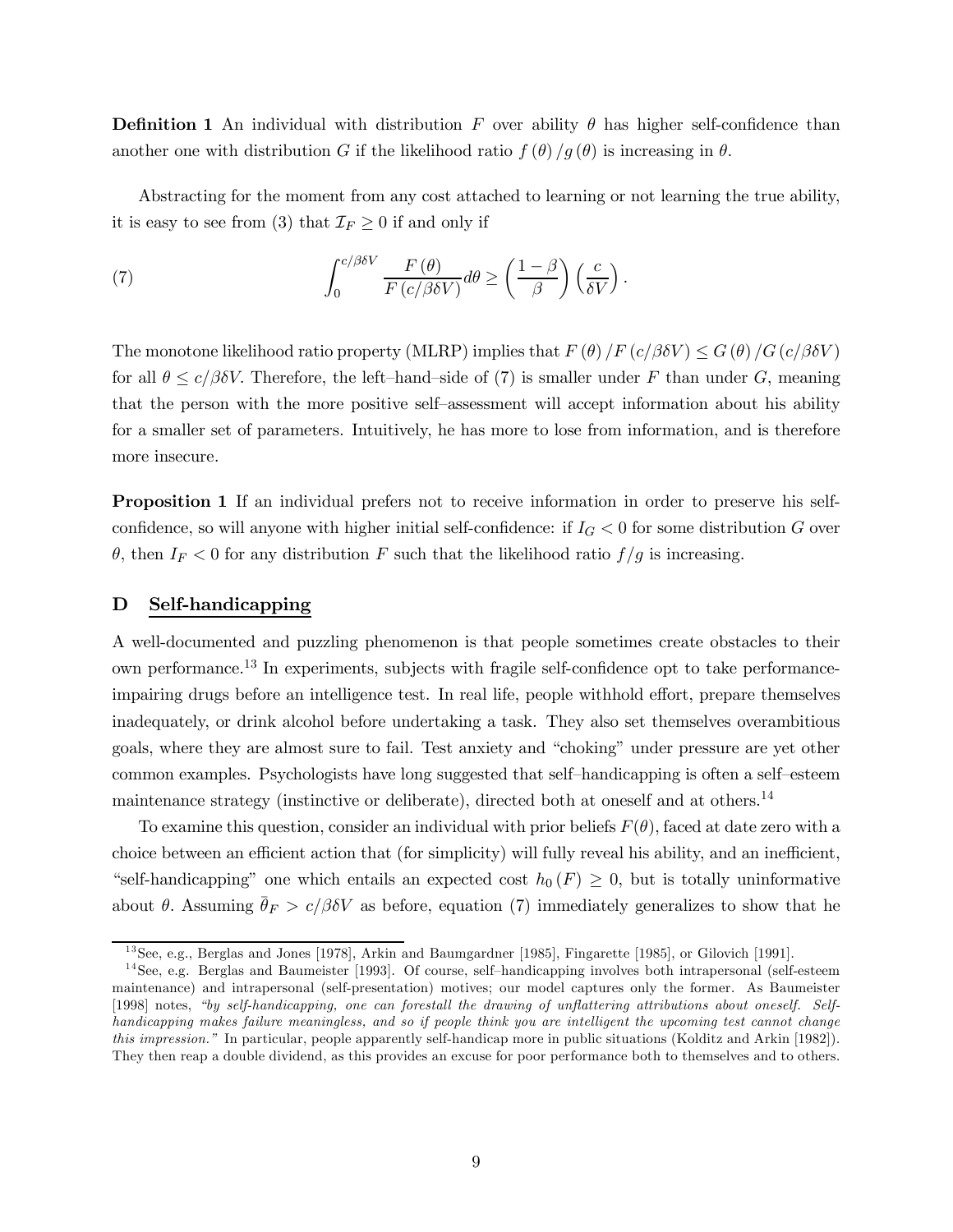will self-handicap if and only if  $-\beta \delta I_F \geq h_0(F)$ , or:

(8) 
$$
\left(\frac{1-\beta}{\beta}\right)c - \delta V \left[\int_0^{c/\beta\delta V} \frac{F(\theta)}{F(c/\beta\delta V)} d\theta\right] \ge \frac{h_0(F)}{\beta\delta F(c/\beta\delta V)}.
$$

Note first that multiplying (8) by  $F(c/\beta \delta V)$  yields a decreasing function of  $\beta$  on the left-hand side. Therefore, people who are more concerned about sustaining motivation (more time—inconsistent) are more likely to self-handicap, and will chose to do so when the short—run costs of doing so are not too large. Next, let us compare individuals with different prior beliefs about themselves. As before, those who are initially more self-confident have more to lose from learning about their ability: by the MLRP, the left-hand side of  $(8)$  is larger than if F were replaced with G. However, the more self-confident are also *less likely* to receive bad news, and this reduces the return on "investing in ignorance": the MLRP implies that  $F(c/\beta \delta V) \leq G(c/\beta \delta V)$ , which tends to make the righthand side of  $(8)$  also larger under F than under G. Thus, in general one cannot conclude whether people with higher of lower self-confidence are more likely to self-handicap.15 This ambiguity is fundamentally linked to the non-monotonicity noted earlier for the value of information: while the MLRP ensures that the *sign of*  $\mathcal{I}_F$  varies monotonically with initial beliefs, the *absolute amount* does not. When self—handicapping costs are relatively small, however —which is often the case in experiments— the "more to lose" effect identified in Proposition 1 will prevail.

It is interesting in that respect to note that psychologists also have not reached a firm conclusion on whether high or low self-confidence people are the most defensive of their egos, although there does seem to be somewhat more evidence in favor of the first hypothesis. Thus Greenier et al. [1995] contrast "humanistically oriented theories, ... according to which high self-esteem individuals's feelings of self-worth are built on solid foundations that do not require continual validation", with experimental research showing that "high self-esteem individuals are the more likely to display self-serving attributions, self-handicap to enhance the potentially positive implications of good performance, set inappropriately risky goals when ego-threatened, and actively create less fortunate others with whom they can compare favorably."

# II The psychological immune system

"Just as there was in his study a chest of drawers which he managed never to look at, which he went out of his way not to encounter when walking in or out, because in one drawer was held the chrysanthemum which she had given him on the first evening, ... so there was in him a place which he never let his mind approach, imposing on it, if necessary, the detour of a long reasoning... : it was there that lived the memories of happier days."

Marcel Proust, Remembrance of Things Past.

 $15A$  third consideration is whether the expected cost of self-handicapping rises or falls with initial self-confidence:  $h_0(F) \geq h_0(G)$ . In Bénabou and Tirole [2000] we provide examples of tasks that correspond to each case.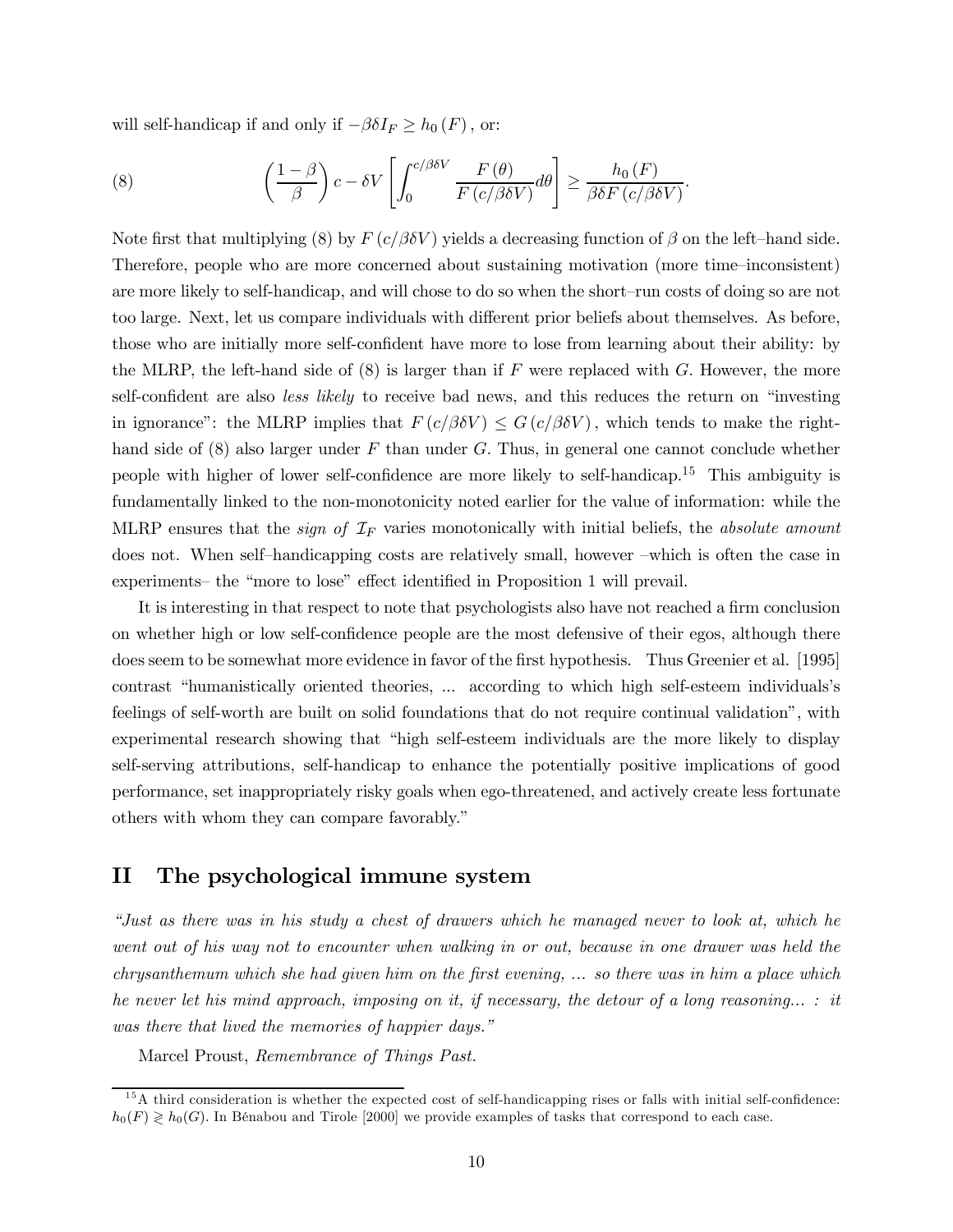We now turn to the supply side of the self-esteem problem. Given that a positive self-assessment may be desirable (whether for motivational, signalling or hedonic reasons), what are the means through in which it can be achieved, or at least pursued?

Wired–in optimism. A first hypothesis could be that evolution has selected for a particular cognitive bias in humans, causing them to systematically and involuntarily underweigh adverse signals about themselves, and overweigh positive ones. This explanation is rather problematic: the extent of overconfidence or overoptimism varies both over time and across tasks, and a great many people actually suffer from underconfidence (the extreme case being depression). Furthermore, individuals often "work" quite hard at defending their self—image when it is threatened, going though elaborate schemes of denial, self—justification, furniture—avoidance and the like.

Blissful ignorance. When self-confidence is a valuable capital, it may be preferable to remain uninformed than to put it at risk by exposing oneself to new information. In particular, as seen in the previous section, ex—ante strategic ignorance (Carrillo and Mariotti [2000]) or even self handicapping may help a time—inconsistent individual safeguard his motivation. In a context of hedonic beliefs, workers in a hazardous job may not want to know about the exact risks involved (Akerlof and Dickens [1982]).

 $Self-deception.$  Most often, the relevant issue is not whether to seek or avoid information exante (before knowing what it will turn out to say), but how to deal with the good and especially the bad news concerning one's performances and abilities that life inevitably brings. This is where the mechanisms of defensive denial, repression, self—serving attributions and the like, so prominently emphasized in psychology, come into play. We shall capture this class of phenomena with a simple game—theoretic model of endogenously selective memory.

#### A Managing awareness: the role of memory

Psychologists, and before them writers and philosophers, have long documented people's universal tendency to deny, explain away, and selectively forget ego—threatening information. Freudian repression is the most obvious example, but various other forms of *motivated cognition* and selfdeception feature prominently in contemporary psychology. Thus, a lot of research has confirmed that people tend to recall their successes more than their failures (e.g., Korner [1950], Mischel et al. [1976]), have self—servingly biased recollections of their past performances (Crary [1996]), and readily find "evidence" in their personal histories that they possess characteristics which they view (sometimes as the result of experimental manipulation) as correlated with success in professional or personal life (Kunda and Sanitioso [1989], Murray and Holmes [1993]). Similarly, they often engage in "beneffactance", viewing themselves as instrumental for good but not bad outcomes (Zuckerman [1979]). When they commit a bad deed they reframe the facts to try and convince themselves that it was not so bad ("he deserved it", "the damage was limited"), or attribute the responsibility to others (Snyder [1985]).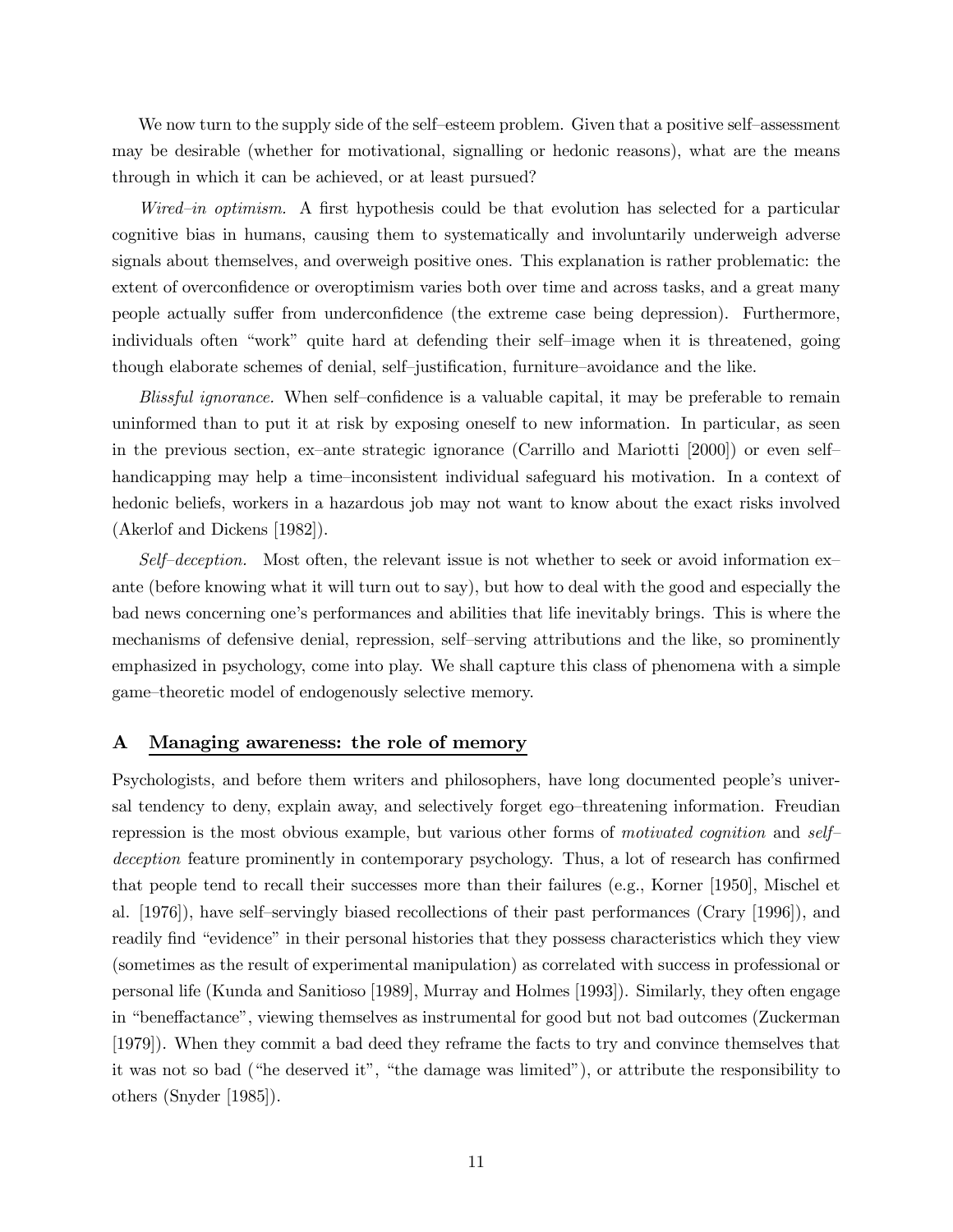At the same time, the impossibility of simply choosing the beliefs we like has always stood in the way of a fully consistent theory of self—deception. Sartre [1953] argued that the individual must simultaneously know and not know the same information. Gur and Sackeim [1979] defined self—deception as a situation in which: a) the individual holds two contradictory beliefs; b) he is not aware of holding one of the beliefs; c) this lack of awareness is motivated.

Our intertemporal model allows us to unbundle the "self that knows" from the "self that doesn't know", and thereby reconcile the motivation ("hot") and cognition ("cold") aspects of self—deception within a standard information—theoretic framework. The basic idea is that the individual can, within limits, affect the probability of remembering a given piece of data. Under time—inconsistency, there is an incentive to try and recall signals that help sustain long-term goals, and forget those that undermine them. This is the motivation part.<sup>16</sup> On the other hand, we maintain the rational inference postulate, so people realize (at least to some extent) that they have a selective memory or attention. This is the cognition part.

Assumption 1 (memory or awareness management). The individual can, at a cost, increase or decrease the probability of remembering an event or its interpretation.

Formally, let  $\lambda \in [0, 1]$  denote the probability that a given information received at date 0 will be recalled or accessed at date 1. We define the natural rate of recall  $\lambda_N \in (0,1]$  as that which maximizes the date 0 flow payoff  $u_0$ . Increasing or decreasing  $\lambda$  thus involves a "memory cost"  $M(\lambda)$ , i.e. a reduction in  $u_0$ , with  $M(\lambda_N) = 0$ ,  $M'(\lambda) \leq 0$  for  $\lambda < \lambda_N$  and  $M'(\lambda) \geq 0$  for  $\lambda > \lambda_N$ .<sup>17</sup>

Whether it refers to the subconscious or points to the differential accessibility and decay of memories stored in specialized parts of the brain, virtually all modern psychology recognizes that only part of the individual's accumulated stock of information is readily available for conscious, purposive processing and decision-making. Furthermore, the encoding and retrieval process is subject to systematic influences, both internal and external: a) information that is rehearsed often is better remembered (indeed, that is why we cram for an exam); conversely, if one is preoccupied

 $16$ Alternatively, it could arise from an affective or signalling value of self-esteem.

 $17$ By definition, "forgetting" means that an actual loss of information (a coarsening of the informational partition) occurs. Thus, if at date 1 the individual does not remember a date-zero signal  $\sigma$ , he also does not recall any other piece of information that is perfectly correlated with  $\sigma$ , such as the costs  $M(\lambda)$  incurred in the process of forgetting. This complete forgetting is only a simplified representation of a richer attribution (signal extraction) problem, however. Let d measure the level of an action that affects recall but can also be undertaken for its own sake: amount of wine consumed, time spent with friendly rather than critical people, attention paid to the details of competing informations, effort in making, safekeeping or disposing of physical records, spatial or mental detours around certain potential cues, etc. Choosing d following an event  $\sigma$  leads to a recall probability  $\lambda = \Lambda(d)$  and has a direct utility  $u_0(d,\varepsilon)$ , where  $\varepsilon$  is a random taste shock. Later on, the agent may recall the action  $d^*(\sigma, \varepsilon) \in \arg \max_d {\{u_0(d, \varepsilon) + \beta \delta E_0[u_1 + \delta u_2 | d, \sigma]\}}$ that he took, and possibly the associated consequences  $u_0(d^*(\sigma,\varepsilon),\varepsilon)$ , but not the particular realization of  $\varepsilon$  that occurred (e.g., how much did I really want to drink wine, or sit next to that person at dinner?). Recalling  $d^*(\sigma, \varepsilon)$  is thus generally insufficient to fully reconstruct  $\sigma$ , or to separate out within realized utility the cost  $M(\Lambda(d^*(\sigma,\varepsilon),\varepsilon))\equiv$  $\max_d u_0(d,\varepsilon) - u_0(d^*(\sigma,\varepsilon),\varepsilon)$  that was incurred purely for memory manipulation. This problem remains when the functions  $u_0, \Lambda$  or M, or the distribution of  $\varepsilon$ , depend on  $\sigma$ .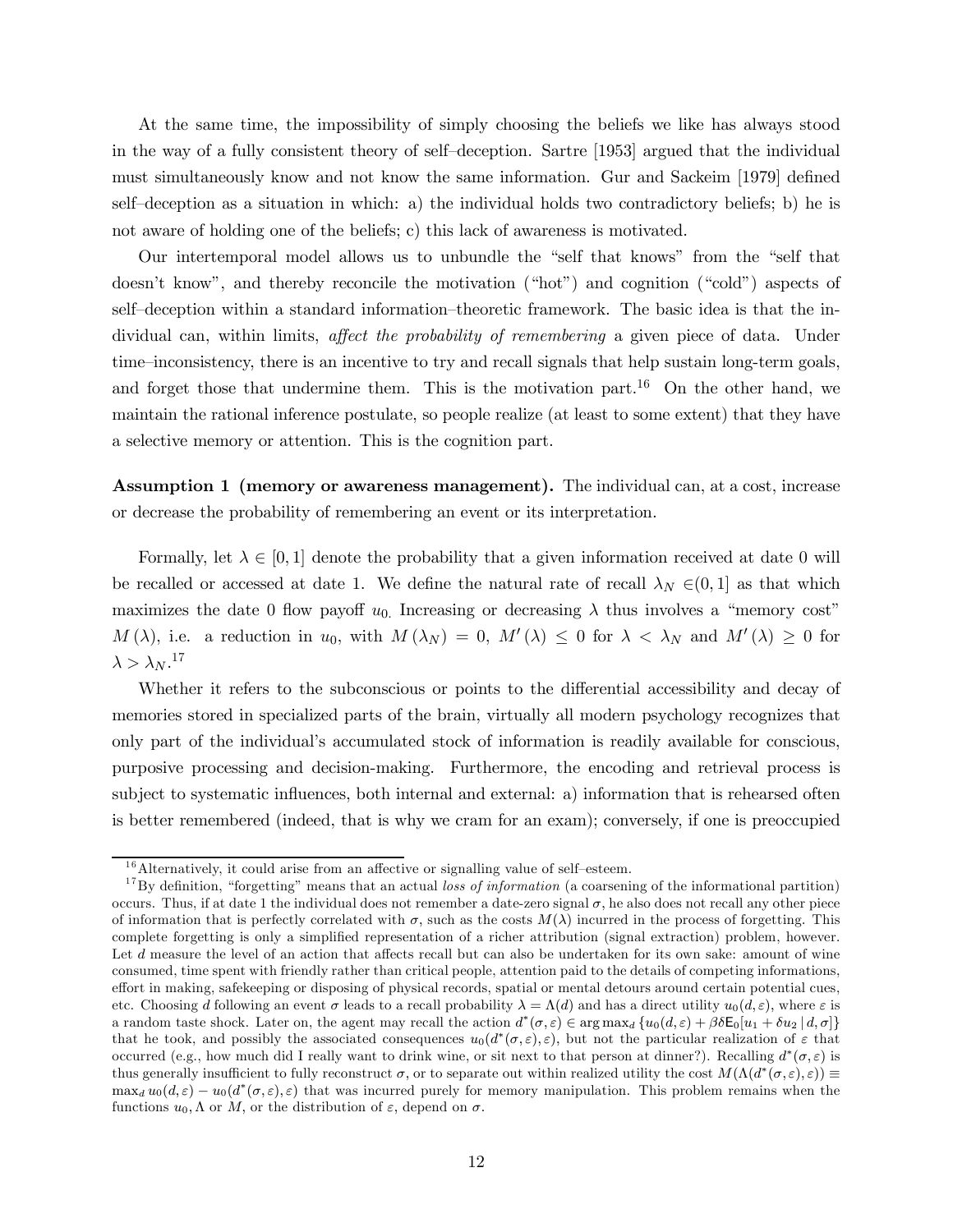or distracted when an event unfolds, one has greater difficulty remembering the details; b) direct behavioral experience makes the information more accessible in memory, because later on recall is more likely to be activated by situational cues.<sup>18</sup>

Such mechanisms seem to be at work in experiments where subjects who are asked to behave in a self-deprecating manner later report lower self-esteem than earlier, while persons who are asked to display self-enhancing behavior report higher self-esteem (Jones et al. [1981]). This may be due to the fact that they were led to rehearse unfavorable or favorable information about themselves, thus increasing the probability of remembering it later on. Similarly, receiving positive feedback seems to trigger a cue-based "warm glow" effect, which automatically makes accessible to the individual other instances of himself in positive situations (Greenwald [1980]).

These frictions in the mechanics of memory give the individual some discretion about what data he is more likely to consciously recall later on —thereby opening the door to motivated cognition. Thus, a person who wishes to remember good news and forget bad ones can linger over praise or positive feedback, rehearse them periodically, and choose to be more frequently in environments or with people who will remind him of his past successes.<sup>19</sup> Conversely, he can eschew people and situations who remind him of bad news, tear up the picture of a former lover, or, like the narrator in Proust's novel, avoid passing by a chest of drawers which contains cues to painful memories. He can work unusually hard to "forget" (really, not think about) a failed relationship or family problem, or even use drugs and alcohol.

The individual can also find ways to discount self—threatening news in the first place. A common such strategy is to seek out information that derogates the informativeness of the initial data (Frey [1981], Gilovich [1991]). After being criticized in a seminar or referee report, a researcher will look hard for reasons why the commenter has poor tastes, a limited understanding of the issues, a vested interest in a competing theory or body of empirical evidence, and so forth. Interpersonal strategies can also be called upon; thus, a verbal fight with one's spouse or someone who criticizes one's work may (consciously or not) serve the purpose of creating a distraction that will impair accurate recollection of the details of the criticism (of course, it has costs as well ...).

As these examples make clear, it is important to note that we need not *literally* assume that the individual can directly and mechanically suppress memories. Our model is equally consistent with a Freudian view where memories get buried in the unconscious (with some probability of reappearance), and with the more recent cognitive psychology which holds that memory itself cannot be controlled, but emphasizes the different ways in which awareness can be affected: the choice of attention when the information accrues, the search for or avoidance of cues and the process

<sup>&</sup>lt;sup>18</sup> For evidence and discussions see, e.g., Schacter [1996] and Fazio and Zanna [1981]. Mullainathan [1999] and Laibson [2001] provide models of cue-dependent consumption.

 $19$ Thus "we can expect [an author in a meeting] to spend more time considering the comments of the lone dissenter who praised the project (and confirmed his self-conception) than of the colleagues who disliked it, thus mercifully softening the cavalcade of criticisms" (Gilbert and Cooper [1985]). For a discussion of self-presentation strategies and their link with self-enhancement, see Rhodewalt [1986].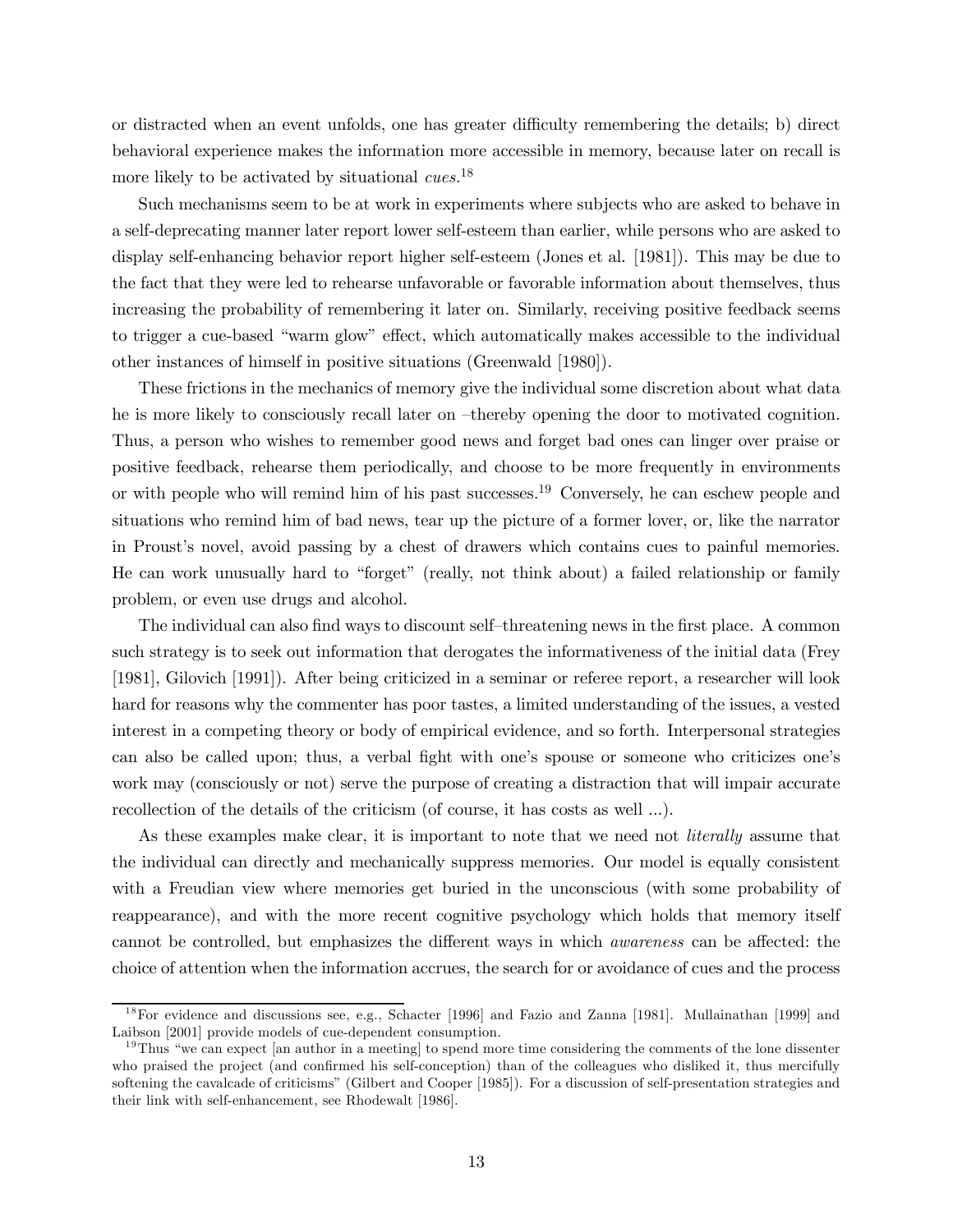of selective rehearsal afterwards, and again the choice of attention at the time the information is (voluntarily or accidentally) retrieved.<sup>20</sup> We shall therefore use the terms "memory" and "awareness" of past informations" interchangeably.

Assumption 2 (metacognition) While the individual can manipulate his conscious self-knowledge, he is aware that incentives exist that result in selective memory.

As illustrated by the opening quotations from Nietzsche and Darwin, if a person has a systematic tendency to forget, distort or repress certain types of information he will likely become (or be made) aware of it, and not blindly take at face value the fact that most of what comes to his mind when thinking about his past performances and the feedback he received is good news. Instead, using (some) rational inference, he will realize that what he may have forgotten are not random events. $21$ Formally, this introspection or skepticism with respect to the reliability of one's own self-knowledge is represented by Bayes' rule, which implies that a person cannot consistently fool himself in the same direction. Less sophisticated inference processes lead to similar results, as long as they are not excessively naive (see Section III.A).

#### B The game of self-deception

Let the agent receive, at date 0, a signal  $\sigma$  about his ability  $\theta$ . To make things simple, let  $\sigma$  take only two values: with probability  $1 - q$  the agent receives bad news,  $\sigma = L$ , and with probability q he receives no news at all,  $\sigma = \emptyset$ . In other words, "no news is good news". Let:

(9) 
$$
\theta_L \equiv \mathsf{E}[\theta | \sigma = L] < \mathsf{E}[\theta | \sigma = \emptyset] \equiv \theta_H.
$$

Since  $\sigma$  is informative about the return to date–1 effort, the agent's Self 1 would benefit from having this signal. If it is ego-threatening, however, Self 0 may have an interest in suppressing it. The recollection at date 1 of the news  $\sigma$  will be denoted  $\hat{\sigma} \in \{\emptyset, L\}$ . We assume that memories can be lost but not manufactured ex-nihilo, so  $\sigma = \emptyset$  always leads to  $\hat{\sigma} = \emptyset$ . A signal  $\sigma = L$ , on the other hand, may be forgotten due to natural memory decay or voluntary repression. Let  $\lambda$  denote the probability that bad news will be remembered accurately:

(10) 
$$
\lambda \equiv \Pr\left[\hat{\sigma} = L \,|\, \sigma = L\right].
$$

As explained earlier, the agent can increase or decrease this probability with respect to its "natural" value  $\lambda_N \leq 1$ ; choosing a recall probability  $\lambda$  involves a "memory cost"  $M(\lambda)$ . We shall now analyze the equilibrium in several stages.

 $^{20}$ One could even adhere to a minimalist version of the model where the individual can only improve his rate of recall (through rehearsal, record-making, etc.), but never lower it  $(M(\lambda) = \infty$  for all  $\lambda < \lambda_N$ ). All that matters is the potential for a differential rate of recall or awareness in response to desirable or undesirable informations.

 $2^{11}$ As Gilbert and Cooper [1995] note, "we are all insightful naive psychologists, well aware of human tendencies to be self-serving."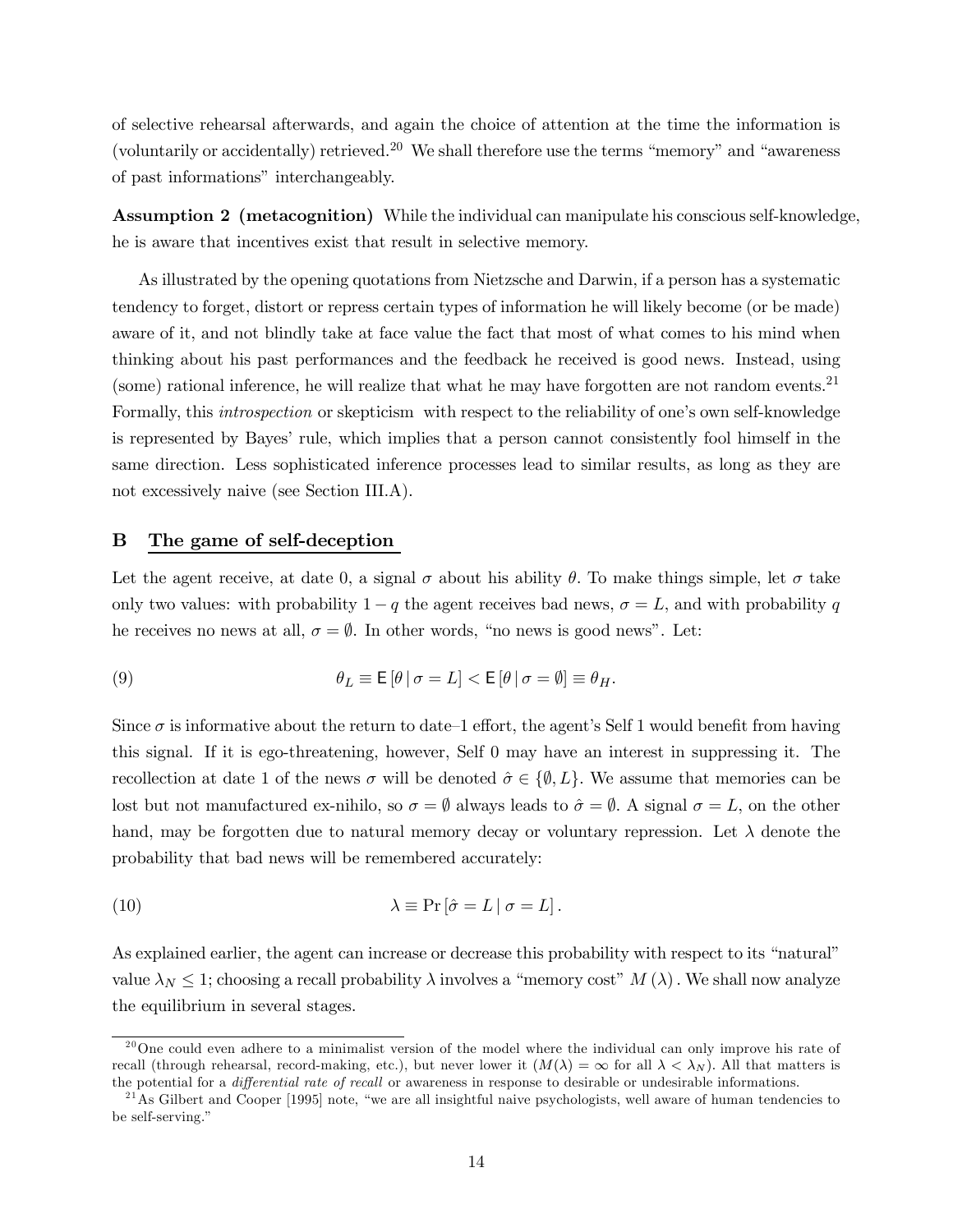1. Inference problem of Self 1. Faced with a memory  $\hat{\sigma} \in \{L, \emptyset\}$ , Self 1 must first assess its credibility. Given that memories cannot be invented, unfavorable ones are always credible. When Self 1 does not recall any adverse signals, on the other hand, he must ask himself whether there were indeed no bad news at date 0, or whether they may have been lost or censored. If Self 1 thinks that bad news are recalled with probability  $\lambda^*$ , he uses Bayes' rule to compute the *reliability* of a "no recollection" message as:

(11) 
$$
r^* \equiv \Pr\left[\sigma = \emptyset \mid \hat{\sigma} = \emptyset; \lambda^*\right] = \frac{q}{q + (1 - q)(1 - \lambda^*)}.
$$

His degree of self-confidence is then:

(12) 
$$
\theta(r^*) \equiv r^* \theta_H + (1 - r^*) \theta_L.
$$

2. Decisions and payoffs. We normalize the payoff in case of success to  $V = 1$ , and assume that the cost of date 1 effort is drawn from an interval  $[c, \bar{c}]$ , with probability distribution  $\Phi(c)$  and density  $\varphi(c) > 0$ . We assume  $\bar{c} > \beta \delta \theta_H > \beta \delta \theta_L > c$ , which means that at date 1 there is always a positive probability of no effort, and a positive probability of effort.22

Given a signal  $\sigma$  at date 0 and a memory  $\hat{\sigma}$  at date 1, Selves 0 and 1 respectively assess the productivity of date 1 effort as  $E[\theta | \sigma]$  and  $E[\theta | \hat{\sigma}]$ . Self 1 only works when the realization of the effort cost is  $c < \beta \delta E [\theta | \hat{\sigma}]$ , so Self 0's payoff is:

(13) 
$$
\beta \delta \int_0^{\beta \delta E[\theta |\hat{\sigma}]} (\delta E[\theta |\sigma] - c) d\Phi(c).
$$

To build intuition, suppose for a moment that Self 0 could freely and costlessly manipulate Self 1's expectation,  $E[\theta|\hat{\sigma}]$ . What beliefs would he choose for a naive Self 1? Maximizing (13), we find that Self 0 would like to set  $E[\theta|\hat{\sigma}]$  equal to  $E[\theta|\sigma]/\beta$ . This makes clear how time-consistency gives Self 0 an incentive to boost or maintain Self 1's self-confidence; the problem, of course, is that Self 1 is not so easily fooled. These two effects are consistent with the common view in psychology that a moderate amount of "positive illusion" about oneself is optimal, but that many people find it quite difficult to strike this desirable balance.

3. Costs and benefits of selective memory or attention. Focussing on the "bad news" case, denote as  $U_{\text{C}}(\theta_L \mid r^*)$  the expected utility of Self 0 (gross of memory–management costs) when the adverse information is successfully forgotten, and as  $U_T(\theta_L)$  the corresponding value when it is accurately recalled. The subscripts  $C$  and  $T$  stand for "censored" and "truth" respectively. Hiding from Self 1 the signal  $\sigma = L$  raises his self-confidence from  $\theta_L$  to  $\theta(r^*)$ , leading him to exert effort in the additional states of the world where  $\beta \delta \theta_L < c < \beta \delta \theta(r^*)$ . As with ex-ante ignorance, this

<sup>&</sup>lt;sup>22</sup>In Section I we took the distribution of  $\theta$  to be continuous, and c was fixed. In this section c has a continuous distribution and  $\theta$  can take only two values. The two formulations are actually isomorphic (even if the latter happens to be more convenient here): all that really matters is the distribution of  $\delta\theta V/c$ .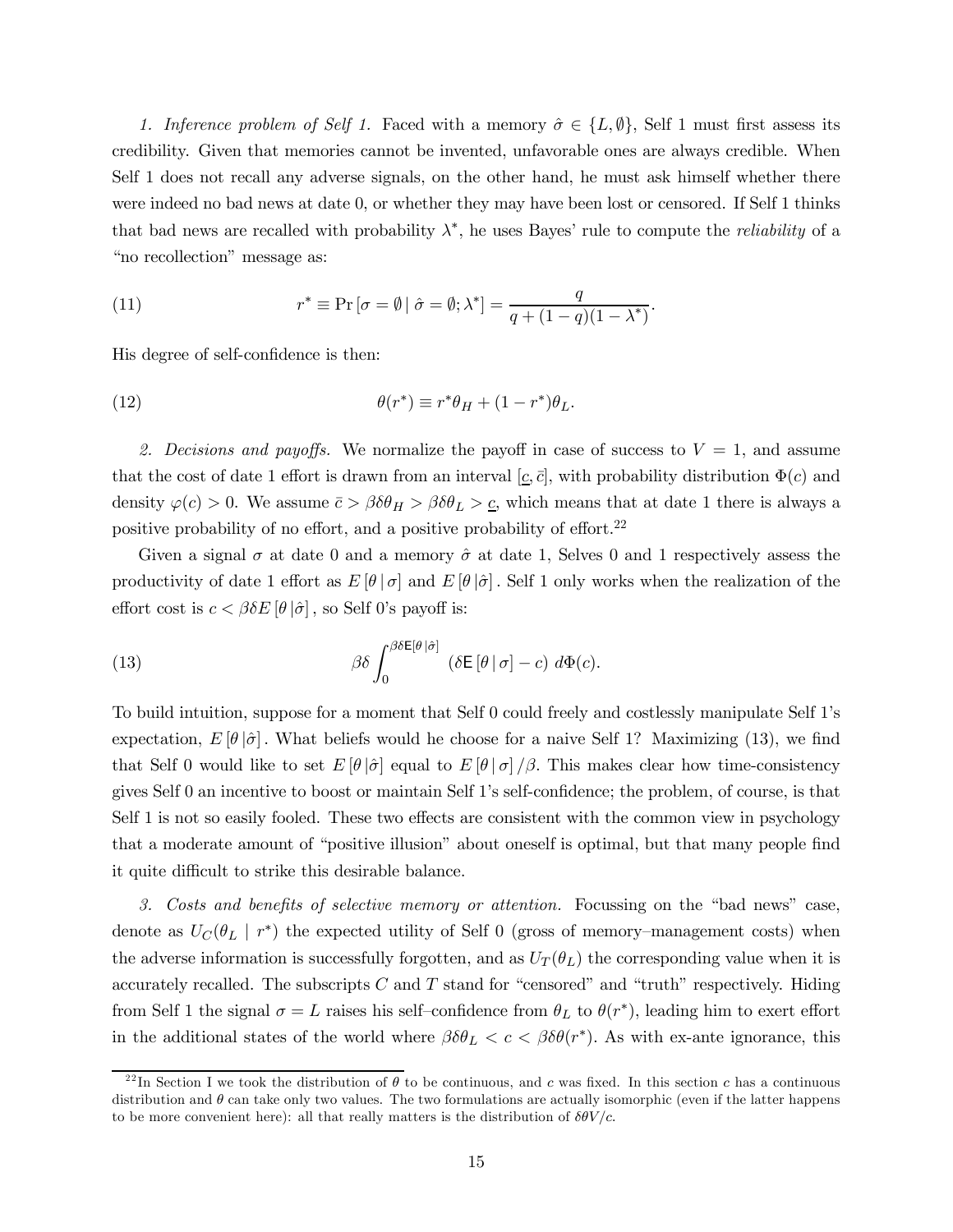has both costs and benefits; thus if  $r^*$  is high enough that  $\beta\theta(r^*) > \theta_L$ , the net gain or loss from self-deception is

(14) 
$$
U_C(\theta_L \mid r^*) - U_T(\theta_L) = \beta \delta \left( \int_{\beta \delta \theta_L}^{\delta \theta_L} (\delta \theta_L - c) d\Phi(c) - \int_{\delta \theta_L}^{\beta \delta \theta(r^*)} (c - \delta \theta_L) d\Phi(c) \right).
$$

The first integral is decreasing in  $\beta$ , becoming zero at  $\beta = 1$ : it represents the *gain from confidence*building, which alleviates Self 1's motivation problem. The second integral is increasing in  $\beta$ : it reflects the loss from overconfidence, which causes Self 1 to attempt the task in states of the world where even Self 0 would prefer that he abstain. Note that these effects are now endogenous. Thus the overconfidence cost in (14) is larger, the more reliable Self 1 considers the memory process to be, i.e. the larger r<sup>\*</sup>. Conversely, if r<sup>\*</sup> is so low as to have  $\beta\theta(r^*) < \theta_L$  the overconfidence effect disappears entirely, but the confidence–building effect is limited by  $\theta(r^*)$ .

4. Strategic memory or awareness management. Faced with as signal  $\sigma = L$  which is hurtful to his self-esteem, Self 0 chooses the recall probability  $\lambda$  so as to solve:

(15) 
$$
\max_{\lambda} \left\{ \lambda U_T(\theta_L) + (1 - \lambda) U_C(\theta_L \mid r^*) - M(\lambda) \right\}.
$$

Given the convexity of  $M(\lambda)$ , the optimum is uniquely determined (given  $r^*$ ) by the first-order condition, which involves comparing the marginal benefit from self-deception,  $U_C(\theta_L | r^*) - U_T(\theta_L)$ , to the marginal cost,  $M'(\lambda)$ . Finally, the Bayesian rationality of Self 1 means that he is aware of Self 0's choosing the recall strategy  $\lambda$  opportunistically according to (15), and uses this optimal  $\lambda$ in his assessment of the reliability of memories (or lack thereof).

**Definition 2** A Perfect Bayesian Equilibrium (PBE) of the memory game is a pair  $(\lambda^*, r^*) \in$  $[0, 1] \times [q, 1]$  that solves (11) and (15), meaning that:

i) The recall strategy of Self 0 is optimal, given Self 1's assessment of the reliability of memories.

ii) Self 1 assesses the reliability of memories using Bayes' rule and Self 0's recall strategy.

We shall be interested in two main issues:

1. Nature and multiplicity of equilibria. What modes of self-esteem management are sustainable (from "systematic denial" to "complete self-acceptance"), depending on a person's characteristics such as his time-discounting profile or cost of memory manipulation? Can the same person, or otherwise similar people, be "trapped" in different modes of cognition and behavior?

2. Welfare analysis. Is a more active self-esteem maintenance strategy always beneficial, or can it end up being self -defeating? Would a person rather be free to manage their self-confidence and awareness as they see fit, or prefer a priori to find mechanisms (friends, mates, environments, occupations, etc.) which ensure that they will always be confronted with the truth about themselves, no matter how unpleasant it turns out to be?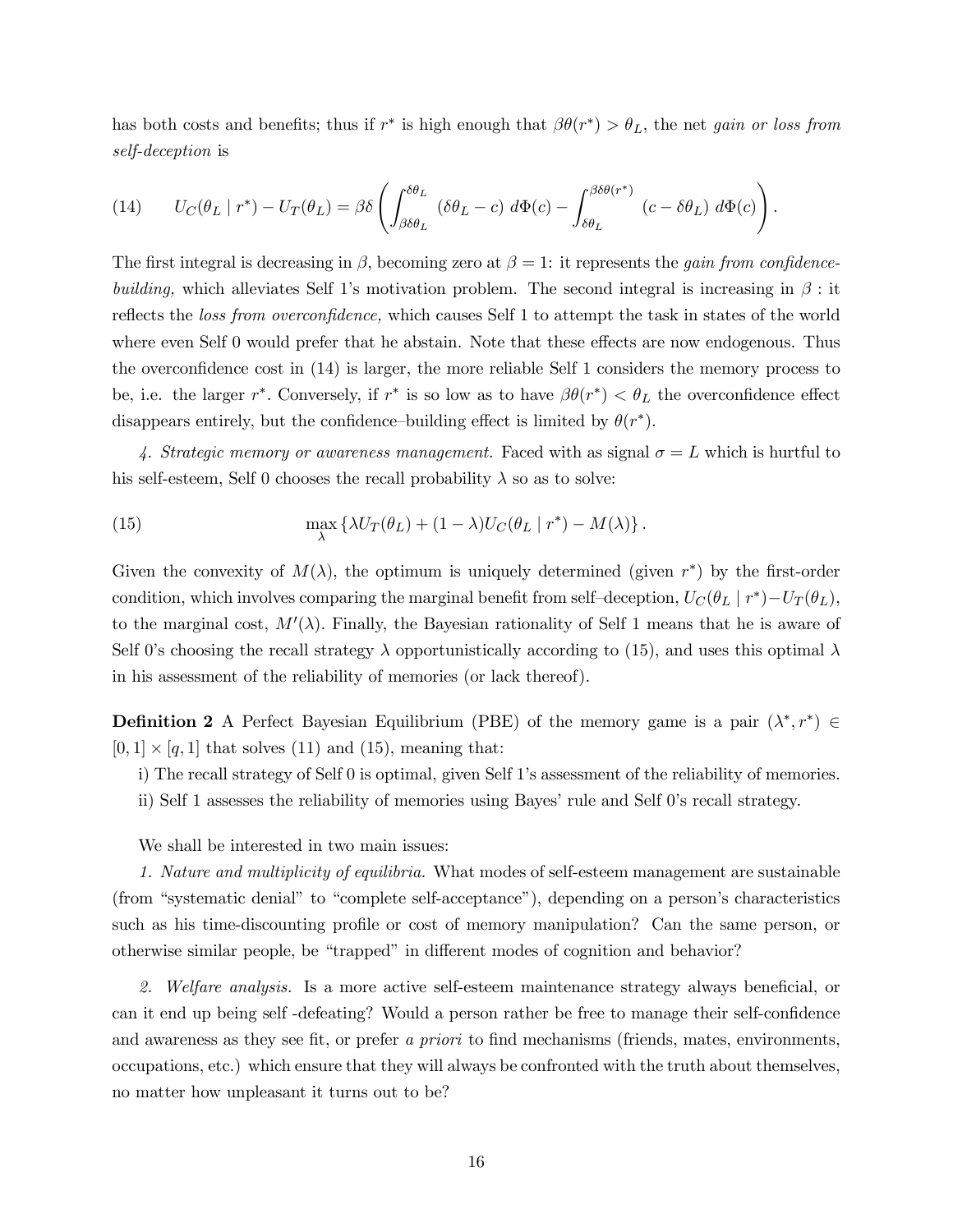Because PBE's are related to the solutions  $r^* \in [q, 1]$  to the nonlinear equation obtained by substituting (11) into the first-order condition for (15), namely

(16) 
$$
\psi(r,\beta) \equiv \beta \delta \int_{\beta \delta \theta_L}^{\beta \delta(r\theta_H + (1-r)\theta_L)} (\delta \theta_L - c) d\Phi(c) + M' \left(\frac{1 - q/r}{1 - q}\right) = 0,
$$

we shall use a sequence of simpler cases to demonstrate the main points which emerge from our model. Note, for further reference, that  $\psi(r, \beta)$  represents Self 0's (net) marginal incentive to forget.

### C Costless memory or awareness management

"Repression is automatic forgetting." Laughlin, The Ego and Its Defenses [1979].

We first solve the model in the case where the manipulation of memory is costless,  $M \equiv 0$ . While it does not capture the psychological costs of repression (as opposed to the informational ones), this case already yields several key insights, and is very tractable.<sup>23</sup>

**Proposition 2** When  $M \equiv 0$ , there exist  $\underline{\beta}$  and  $\overline{\beta}$  in  $(0, 1)$ ,  $\underline{\beta} < \overline{\beta}$ , with the following properties. For low degrees of time inconsistency,  $\beta > \beta$ , the unique equilibrium involves minimum repression  $(\lambda^* = 1)$ ; for high degrees,  $\beta < \beta$ , it involves maximum repression  $(\lambda^* = 0)$ . For intermediate degrees of time inconsistency,  $\beta \in [\beta, \overline{\beta}]$ , there are three equilibria, including a partially repressive one:  $\lambda^* \in \{0, \Lambda(\beta), 1\}$ , where  $\Lambda(\beta)$  decreases from 1 to 0 as  $\beta$  rises from  $\beta$  to  $\overline{\beta}$ .

These results are illustrated on Figure 1. The intuition is simple, and apparent from (14). When  $\beta$  is high enough overconfidence is the dominant concern, therefore adverse signals are systematically transmitted. Conversely, for low values of  $\beta$  the confidence-building motive dominates, so egothreatening signals are systematically forgotten. For intermediate values both effects are relevant, allowing multiple equilibria, including one where memory is partially selective. What makes all three equilibria self-fulfilling is precisely the introspection or "metacognition" of the Bayesian individual, who understands that his self—knowledge is subject to opportunistic distortions. The more censoring by Self 0, the more Self 1 discounts the "no bad news to report" recollection, and therefore the lower the risk that he will be overconfident. As a result, the greater is Self 0's incentive to censor. Conversely, if Self 0 faithfully encodes all news in memory, Self 1 is more likely to be overconfident when he cannot recall any bad signals, and this incites Self 0 to be truthful.

Note that in the censoring equilibrium ( $\lambda^* = 0$ ), none of Self 0's information is ever transmitted to Self 1:  $r^* = q$ . In the language of communication games, this is a "babbling equilibrium". The mechanism at work here is nonetheless very different from the ex ante suppression of information

<sup>&</sup>lt;sup>23</sup>While we assume here that  $\lambda$  can be freely varied between 0 and 1, the results would be identical if it were constrained to lie in some interval  $[\lambda, \overline{\lambda}]$ . With  $\lambda > 0$  one can never forget (or avoid undesired cues) for sure.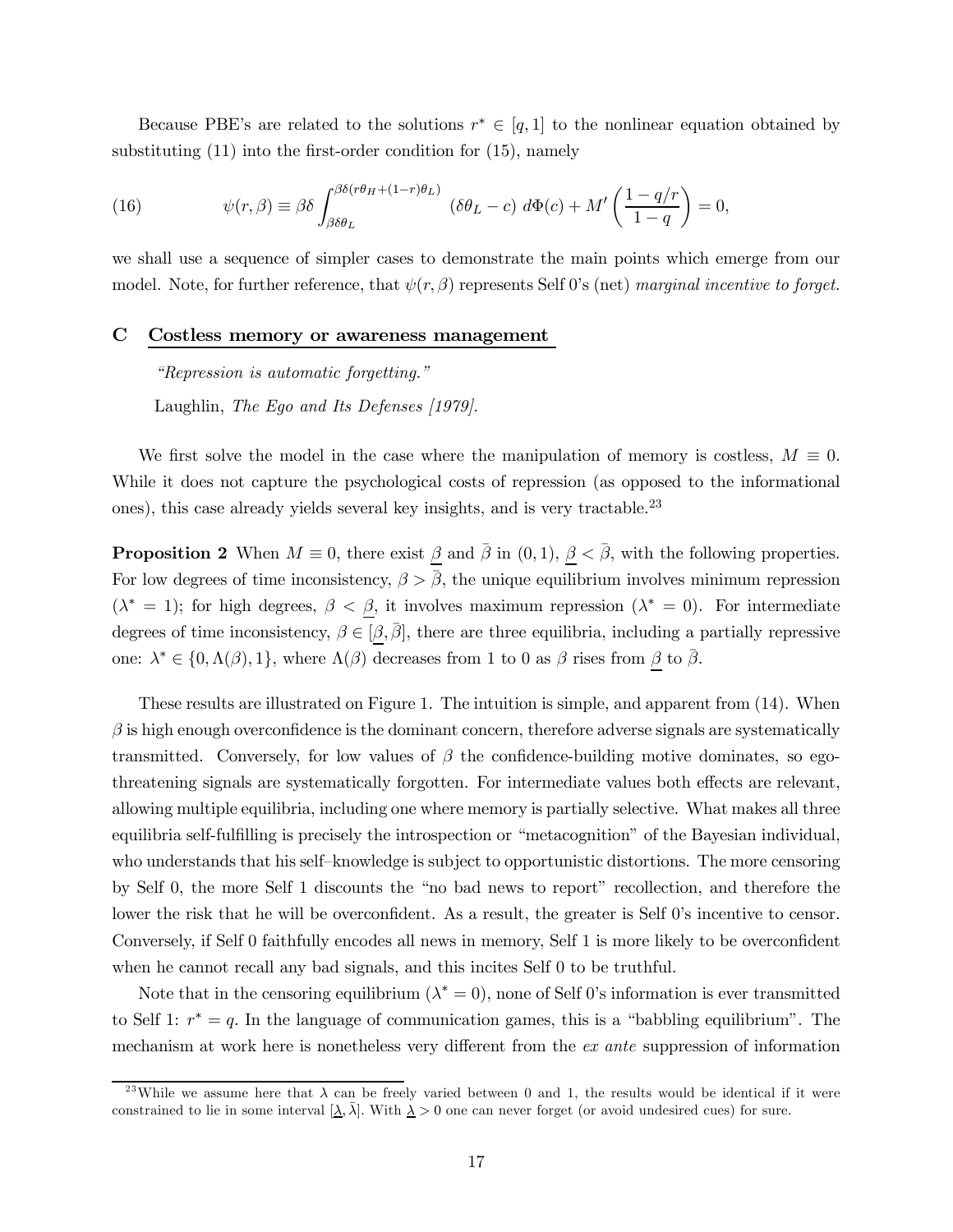considered earlier when analyzing self-handicapping, or in Carrillo and Mariotti [2000]. Self 0 does not want to suppress good news, only bad news; but in doing the latter he *cannot help* but also do the former. As we shall see later on, this may end up doing him more harm than good, whereas the usual "strategic ignorance" is only chosen when it improves ex-ante welfare.

The last observation to be drawn from Figure 1 is that, as  $\beta$  rises from 0 to 1, there is necessarily (i.e., for any equilibrium selection) at least one point where  $\lambda^*$  has an upward discontinuity. Small differences in the psychic or material costs of memory management, repression, etc., can thus imply large changes in the selectivity of memory, hence in the variability of self-confidence, and ultimately in performance.

#### D Costly memory or awareness management

"To break down the renewed assaults of my memory, my imagination effectively labored in the opposite direction."

Marcel Proust, Remembrance of Things Past.

In this section we use specific functional forms to study the problem set up in Section II.B. The memory cost function is:

(17) 
$$
M(\lambda) = a(1 - \ln \lambda) + b(1 - \ln(1 - \lambda)),
$$

with  $a > 0$  and  $b \ge 0$ . It minimized at the "natural" recall rate  $\lambda_N = a/(a + b)$ , and precludes complete repression. When  $b > 0$  perfect recall is also prohibitively costly, and M is U-shaped. As to the distribution of effort costs, we take it to be uniform,  $\varphi(c)=1/\bar{c}$  on  $[0,\bar{c}],$  with  $\bar{c}>\beta\delta\theta_H$ .

With these assumptions the *incentive to forget*, namely  $U_C(\theta_L | r^*) - U_T(\theta_L)$  in (16), is proportional to a third degree polynomial in r, with either one or three roots in  $[q, 1]$  (see the appendix). Therefore, for any  $(a, b)$  there are again either one or three equilibria. One can go further, and obtain explicit comparative statics results, by focussing on the simpler case where recall is costless but repression is costly. These following proposition is illustrated on Figures 2.1 to 2.3.

**Proposition 3** Let  $b = 0$ . A higher degree of time inconsistency or a lower cost of repression increases the scope for memory manipulation, generating partially repressive equilibria and possibly even making perfect recall unsustainable. Formally:

1) For any given  $\beta$  there exist thresholds <u>a</u> and  $\bar{a}$  with  $0 \leq \underline{a} \leq \bar{a}$ , and continuous functions  $\lambda_1(a)$ ,  $\lambda_2(a)$  respectively increasing and decreasing in a, such that: (i) for  $a \in (0, \underline{a})$ , the unique equilibrium corresponds to  $\lambda^* = \lambda_1(a)$ ; (ii) for  $a \in (a, \bar{a})$ , there are three equilibria:  $\lambda^* \in {\lambda_1(a), \lambda_2(a), 1}$ ; (iii) for  $a \in (\bar{a}, +\infty)$ , the unique equilibrium corresponds to  $\lambda^* = 1$ .

2) There exist critical values  $\beta_1 < \beta_2 < \beta_3$  such that: (i) for  $\beta \ge \beta_3$ ,  $\bar{a} = 0$ ; (ii) for  $\beta \in$  $[\beta_2, \beta_3], \underline{a} = 0 < \overline{a}$ , as in Figure 2.1; (iii) for  $\beta \in (\beta_1, \beta_2), 0 < \underline{a} < \overline{a}$ , as in Figure 2.2; (iv) for  $\beta \leq \beta_1$ ,  $0 < \underline{a} = \overline{a}$ , as in Figure 2.3.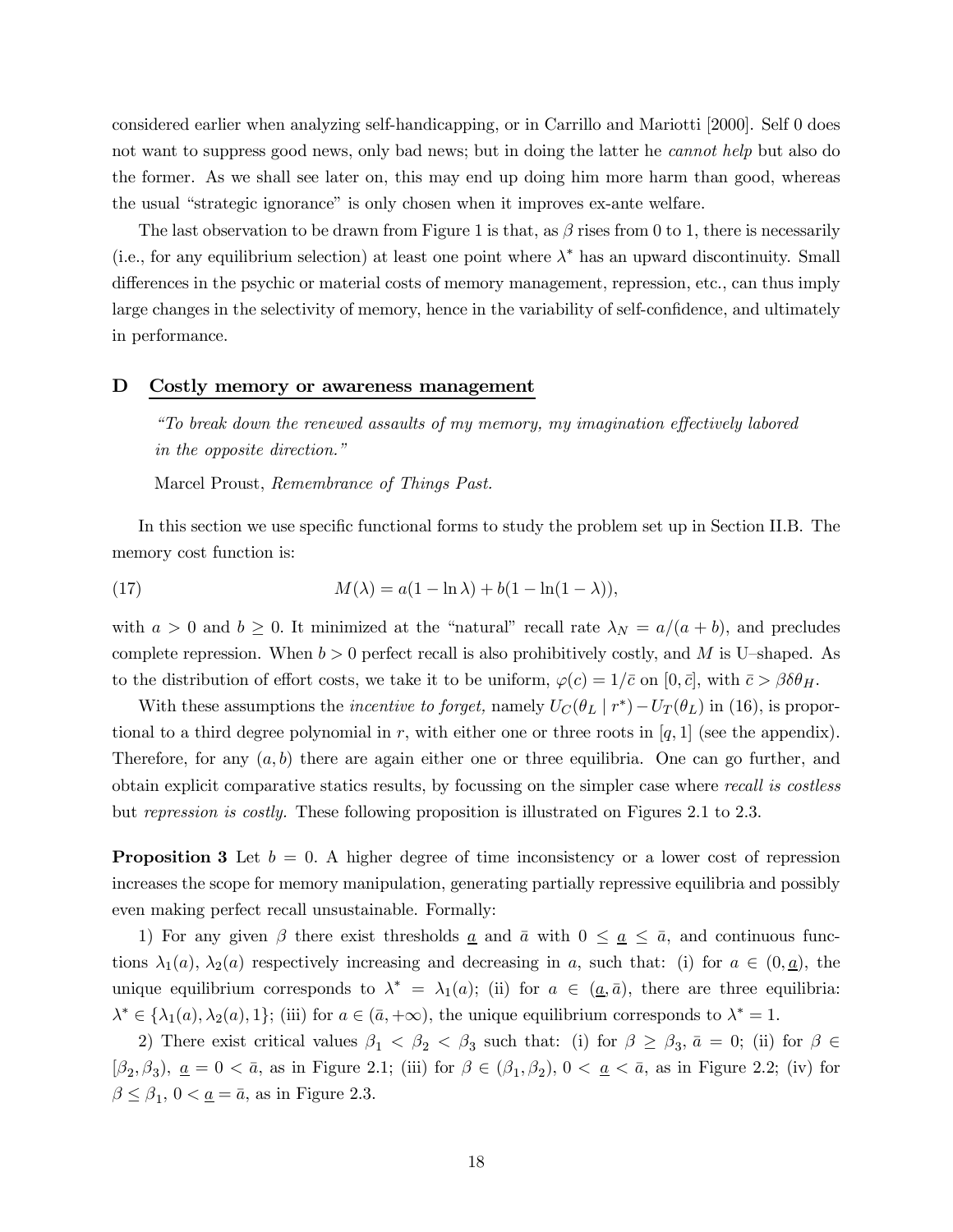The most representative case is that of Figure 2.2, where each of the three ranges  $[0, \underline{a}], [\underline{a}, \overline{a}],$ and  $[\bar{a} + \infty)$ , corresponding respectively to high repression, multiplicity, and truthfulness, is nonempty. The effects of a are intuitive; we just note that small changes in awareness costs can induce large changes in self-esteem and behavior.<sup>24</sup> Interestingly, a lower willpower  $\beta$ , by shifting the equilibrium set towards lower  $\lambda$ 's, tends to make the individual incur higher repression costs.

# III Beliefs and make-beliefs <sup>25</sup>

As discussed earlier, surveys, experiments and daily observation consistently suggest that most people overestimate their past achievements, abilities and other desirable traits, both in absolute terms and relative to others.(e.g., Weinstein [1980], Taylor and Brown [1988]). Well-educated, reflective individuals seem to be no exception: as Gilovich [1991] relates, "a survey of college professors found that  $94\%$  thought they were better than their average colleague". These findings are often put forward as evidence of pervasive irrationality in human inference.<sup>26</sup> It turns out, however, that rational self—deception by Bayesian agents can help account for most people holding biased, self—serving beliefs, which in turn have aggregate effects.

#### A Optimistic and Pessimistic Biases

Continuing to work with our awareness-management model, let us compare the cross-sectional distributions of true and self-perceived abilities.<sup>27</sup> In a large population, a proportion  $1 - q$  of individuals are of low ability  $\theta_L$ , having received a negative signal,  $\sigma = L$ . The remaining q, having received  $\sigma = \emptyset$ , have high ability  $\theta_H$ . Average ability is  $q\theta_H + (1-q)\theta_L = \theta(q)$ ; we assume  $q < 1/2$ , so that median ability is  $\theta_L$ . Consider now the distribution of self-evaluations. Suppose for simplicity that, when faced with ego-threatening information ( $\sigma = L$ ), everyone uses the same censoring probability  $\lambda^* \in (0, 1)$ .<sup>28</sup> As before, let  $r^*$  denote the corresponding reliability of memory, given by (11). Thus, when individuals make decisions at date 1,

 $^{24}$ It is also interesting to note that the specification with uniformly distributed costs is formally equivalent to one where c is fixed (say,  $c \equiv 1$ ) but effort is a continuous decision, with net discounted payoff  $\beta \delta \theta e - e^2/2$  for Self 1 and  $\beta \delta (\theta e - e^2/2)$  for Self 0. Thus, in our model, discontinuities in behavior are not predicated on an indivisibility.

 $^{25}$ The terminology of "beliefs and make-beliefs" is borrowed from Ainslie [2001].

 $26$ Without denying the validity of this kind of evidence, we would like to emphasize that it should be interpreted with caution. Answers to surveys or experimental questionnaires may reflect self-presentation motives (for the benefits of the interviewer), or selective memory rehearsal strategies (for the individual's own benefit, as predicted by our model). Secondly, for every person who is "overconfident" about how great they are (professionally, intellectually, socially, maritally), another one may be found who is underconfident, depressed, paralyzed by guilt and self-doubt, but unlikely to acknowledge this to anyone except his closest confident, counselor, or therapist. These could even be the same people at different points in time.

<sup>&</sup>lt;sup>27</sup>The interesting distinction is between self-perceived ability  $E[\theta|\hat{\sigma}]$  and objectively assessed ability  $E[\theta|\sigma]$ , rather than between  $E[\theta | \sigma]$  and the individual's true  $\theta$  which it may measure only imperfectly. To simplify the exposition we shall therefore assume in this section that  $\sigma$  is perfectly informative about  $\theta$ , i.e.  $\theta = E[\theta | \sigma] \in {\theta_L, \theta_H}$ . Alternatively, one could just read "objectively assessed ability" wherever "ability" appears.

 $2<sup>28</sup>$  Either this is the unique equilibrium, as in Figure 2.3, or else we focus on a symmetric situation for simplicity.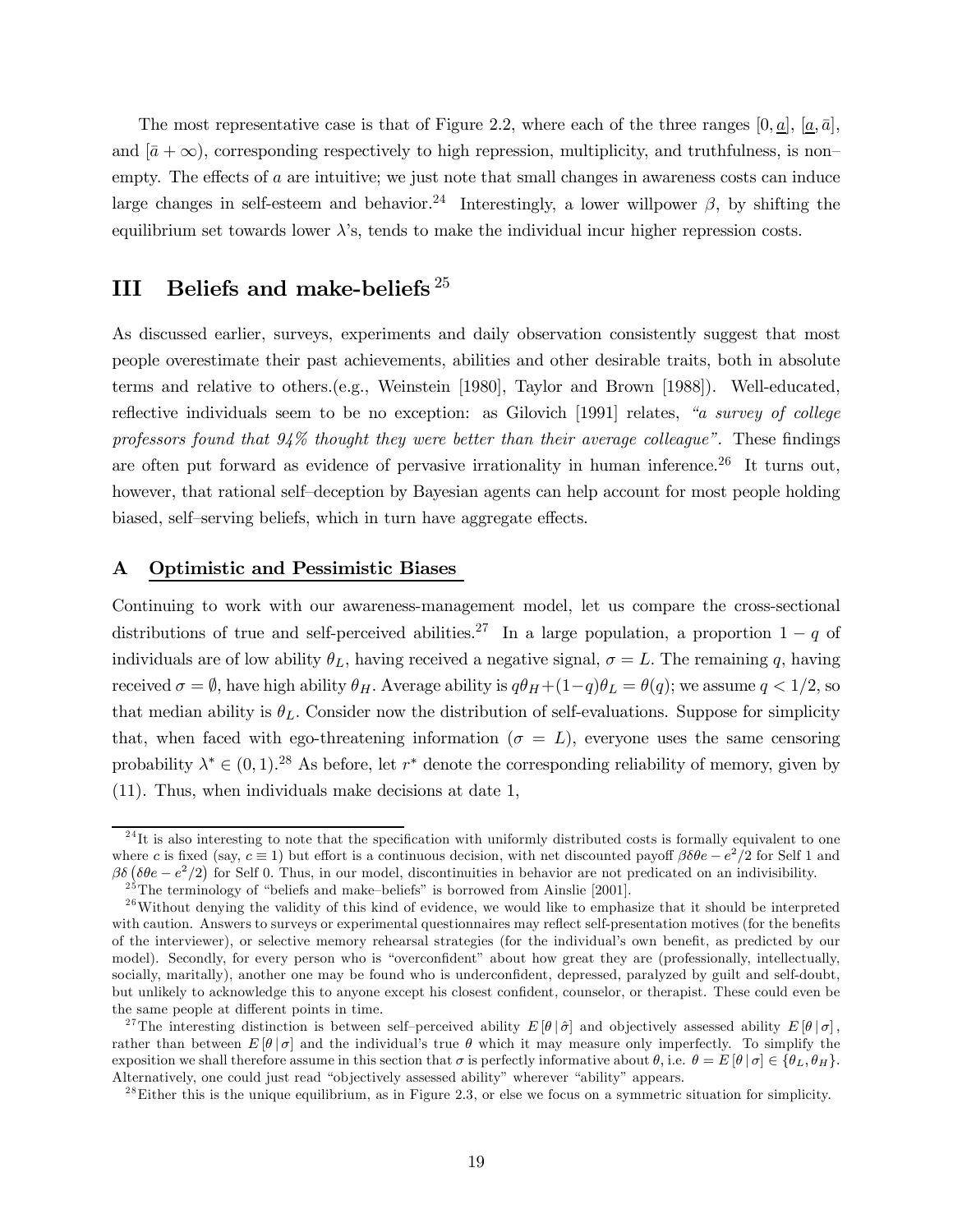- a fraction  $(1 q)(1 \lambda^*)$  overestimate their ability by  $\theta(r^*) \theta_L = r^* (\theta_H \theta_L);$
- a fraction q underestimate it by  $\theta_H \theta(r^*) = (1 r^*) (\theta_H \theta_L)$ .

If the costs of repression or forgetting are low enough (e.g., a small  $a$  on Figure 2.3), one can easily have  $(1 - q)(1 - \lambda^*) > 1/2$ , and even  $(1 - q)(1 - \lambda^*) \leq 1$ . Thus most people believe themselves to be more able than they actually are, more able than average, and more able than the majority of individuals.<sup>29</sup> Adding those who had truly received good news ( $\sigma = \emptyset$ ), the fraction of the population who think they are better than average is even larger, namely  $1 - \lambda^*(1 - q)$ . The remaining minority think, correctly, that they are worse than average; as a result they have low motivation and are unlikely to undertake challenging tasks. They fit the experimental findings of depressed people as "sadder but wiser" realists, compared to their non-depressed counterparts who are much more likely to exhibit self-serving delusions (Alloy and Abrahamson [1979]).

As seen above, Bayes' law does not constrain the skewness in the distribution of biases:<sup>30</sup> it only requires that the *average* bias across the  $(1 - q)(1 - \lambda^*)$  optimists and the q pessimists be zero: indeed,  $(1 - q)(1 - \lambda^*)r^* - q(1 - r^*) = 0$  by (11). In other words, Bayesian rationality only imposes a tradeoff between the relative proportions of overconfident versus underconfident agents in the population, and their respective degrees of over- or under-confidence. Note, however, that a zero average bias in no way precludes self-esteem maintenance strategies from having aggregate economic effects. Clearly, in our model they do affect aggregate effort, output and welfare, as none of these is a linear function of perceived ability.

#### B To Bayes or Not to Bayes?

Having shown that even rational agents can deceive themselves most of the time (albeit not all the time) we nonetheless recognize that it may be more realistic to view people as *imperfect Bayesians* who do not fully internalize the fact that their recollections may be self-serving. At the other extreme, taking beliefs as completely naive would be even more implausible. As argued in Section II.A (recall also Nietzsche and Darwin), if a person consistently destroys, represses, or manages not to think about negative news, he will likely become aware that he has this systematic tendency, and realize that the absence of adverse evidence or recollections should not be taken at face value. This introspection is the fundamental trait of the human mind which the Bayesian assumption captures in our model. Without it, self-delusion would be very easy and, when practiced, always optimal (ex-ante). With even some of this metacognition, self-deception becomes a much more subtle and complex endeavor.

 $29$ Note that these statements (like most experimental data) are about the agent's perception of his rank in the distribution of true abilities —not in the distribution of self—assessments which, as a Bayesian, he realizes are generally overoptimistic.

<sup>&</sup>lt;sup>30</sup>This was first pointed out by Carrillo and Mariotti [2000] for strategic ignorance, and is a feature which our model also shares with those of Brocas and Carrillo [1999] and Köszegi [1999].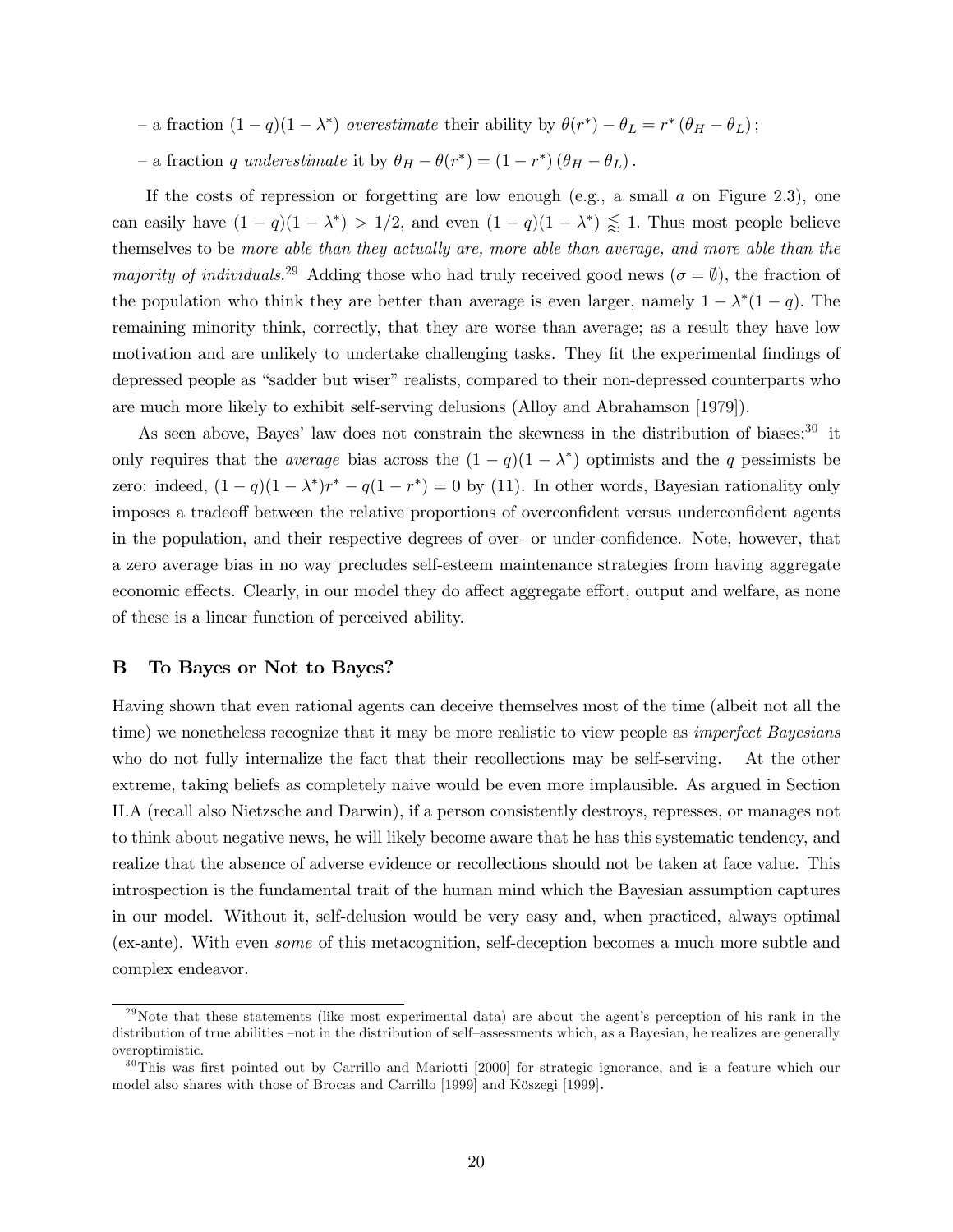In Bénabou and Tirole [1999] we relax Bayesian rationality and allow the agent at date 1 to remain unaware not just of what he may have forgotten, but also of the fact that he forgets. Self 1's assessment of the reliability of a recollection  $\hat{\sigma} = \emptyset$  is thus modified to

(18) 
$$
r_{\pi}(\lambda) \equiv \Pr\left[\sigma = \emptyset \mid \hat{\sigma} = \emptyset; \lambda\right] = \frac{q}{q + \pi(1 - q)(1 - \lambda)},
$$

where  $\lambda$  is the actual recall strategy and  $\pi \in [0, 1]$  parametrizes cognitive sophistication, ranging from complete naivete  $(r_0(\lambda) \equiv 1)$  to full rationality  $(r_1(\lambda) \equiv r^*(\lambda))$ . As long as  $\pi$  is above a critical threshold, meaning that the individual's self-conception is not too unresponsive to his actual pattern of behavior, all the Bayesian model's results on multiplicity and welfare rankings of personal equilibria go through. Thus, for the purpose of understanding self-deception and overoptimism, the explanatory power gained by departing from rational inference is rather limited (perception biases need no longer sum to zero), whereas much can be lost if the departure is too drastic: without sufficient introspection, one cannot account for "self-traps" nor self—doubt.

# IV Welfare analysis of self—deception

"The art of being wise is the art of knowing what to overlook."

William James, *Principles of Psychology* [1890].

"There is nothing worse than self-deception —when the deceiver is at home and always with you." Plato (quoted by Mele [1997]).

Is a person ultimately better off in an equilibrium with a strategy of active self-esteem maintenance and "positive thinking" ( $\lambda^*$  < 1), or when he always faces the truth? Like Plato and William James, psychologists are divided between these two conflicting views of self-deception. On one side are those who endorse and actively promote the self-efficacy / self-esteem movement (e.g., Bandura [1977], Seligman [1990]), pointing to studies which tend to show that a moderate dose of "positive illusions" has significant affective and functional benefits.<sup>31</sup> On the other side are skeptics and outright critics (e.g., Baumeister [1998], Swann [1996]), who see instead a lack of convincing evidence, and point to the dangers of overconfidence as well as the loss of standards which results when negative feedback is systematically withheld in the name of self-esteem preservation. Our model will provide insights into the reasons for this ambiguity.

Consider an equilibrium with recall probability  $\lambda^* \leq 1$  and associated credibility  $r^*$  (via (11)). With probability  $1-q$ , Self 0 receives bad news, which he then forgets with probability  $1-\lambda^*$ ; the resulting expected payoff is  $\lambda^* U_T(\theta_L) + (1 - \lambda^*) U_C(\theta_L \mid r^*) - M(\lambda^*)$ . With probability q the news

 $31$ There is of course a huge industry based on that premise, with countless web sites devoted to "self-esteem", and hundreds of books with titles such as: "How to Raise Your Self-Esteem", "31 Days to High Self-Esteem : How to Change Your Life So You Have Joy, Bliss & Abundance", "365 Ways to Build Your Child's Self—Esteem", "501 Ways to Boost Your Child's Self—Esteem", "611 Ways to Boost Your Self Esteem : Accept Your Love Handles and Everything About Yourself", "ABC I Like Me", etc.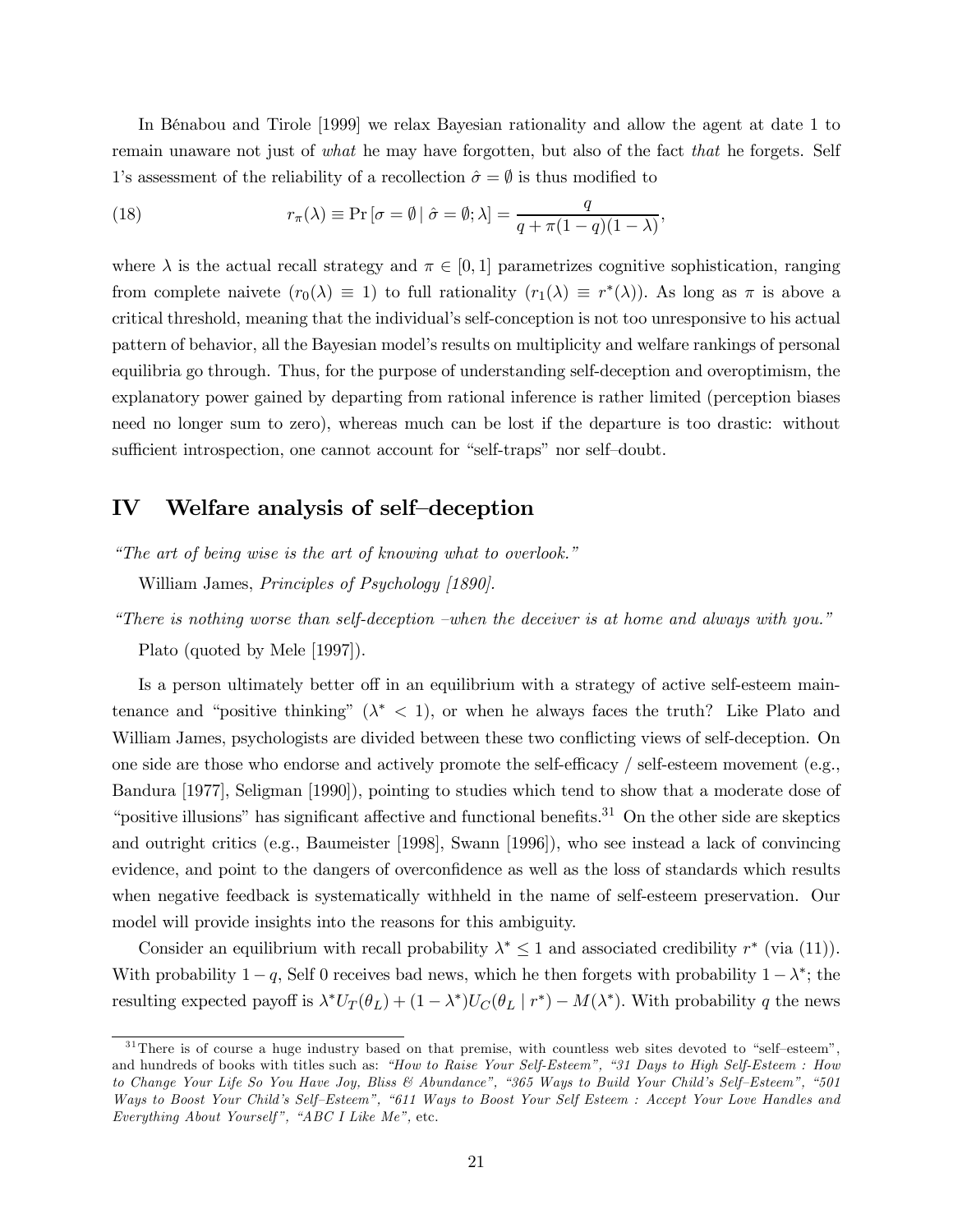are good, which means that no adverse signal is received. The problem is that the credibility of a "no bad news" memory in the eyes of Self 1 may be quite low, so that he will not exert much effort even when it is actually optimal to do so. Indeed, the payoff to Self 0 following genuinely "good news" is only

(19) 
$$
U_T(\theta_H | r^*) = \beta \delta \int_0^{\beta \delta \theta(r^*)} (\delta \theta_H - c) d\Phi(c),
$$

which is clearly less than  $U_T(\theta_H | 1)$  whenever cost realizations between  $\theta(r^*)$  and  $\theta(1)$  have positive probability. In that case there is a loss from self-distrust or self—doubt, compared to a situation where Self 0 always truthfully records all events into memory. Like a ruler whose entourage dares not bring him bad news, or a child whose parents praise him indiscriminately, an individual with some understanding of the self—serving tendency in his attention or memory can never be sure that he really "did great," even in instances where this was actually true.

Averaging over good and bad news, the agent's ex-ante welfare in equilibrium equals

(20) 
$$
\mathcal{W}(\lambda^*, r^*) \equiv qU_T(\theta_H \mid r^*) + (1-q)\left[\lambda^* U_T(\theta_L) + (1-\lambda^*)U_C(\theta_L \mid r^*) - M(\lambda^*)\right].
$$

Let us now assume that truth (perfect recall) is also an equilibrium strategy, with cost  $M(1)$ ; as we shall see, a very similar analysis applies if  $\lambda^* = 1$  is achieved by using some a priori commitment mechanism (chosen before  $\sigma$  is observed). Denoting the difference in welfare with this benchmark case as  $\Delta W(\lambda^*, r^*) \equiv \mathcal{W}(\lambda^*, r^*) - \mathcal{W}(1, 1)$ , we have:

$$
\Delta W(\lambda^*, r^*) = (1-q) [((1 - \lambda^*) (U_C(\theta_L \mid r^*) - U_T(\theta_L)) - M(\lambda^*) + M(1))]
$$
  
-q [U\_T(\theta\_H \mid 1) - U\_T(\theta\_H \mid r^\*)],

or, equivalently:

$$
\Delta W(\lambda^*, r^*) = (1-q) \left( (1-\lambda^*) \int_{\beta \delta \theta_L}^{\beta \delta \theta(r^*)} (\delta \theta_L - c) d\Phi(c) - M(\lambda^*) + M(1) \right)
$$
  
(21)
$$
-q \int_{\beta \delta \theta(r^*)}^{\beta \delta \theta_H} (\delta \theta_H - c) d\Phi(c).
$$

The first expression describes the net *gain from forgetting bad news*, the second one the *loss from* disbelieving good news. While the individual is better or even over-motivated following a negative signal about his ability, he may actually be undermotivated following a good signal. A few general results can be immediately observed.

First, if memory manipulation is costless  $(M \equiv 0)$ , then a partial recall (mixed strategy) equilibrium can never be better than perfect recall. Indeed, in such an equilibrium the gain from hiding bad news is zero  $(U_C(\theta_L | r^*) = U_T(\theta_L))$ , because the self-enhancement and overconfidence effects just cancel out. The cost from self-distrust, on the other hand, is always present.

When repression is costly this reasoning no longer applies, as the term in large brackets in (21) becomes  $M(1) - M(\lambda^*) - (1 - \lambda^*)M'(\lambda^*) > 0$ , by the convexity of M. Similarly, when systematic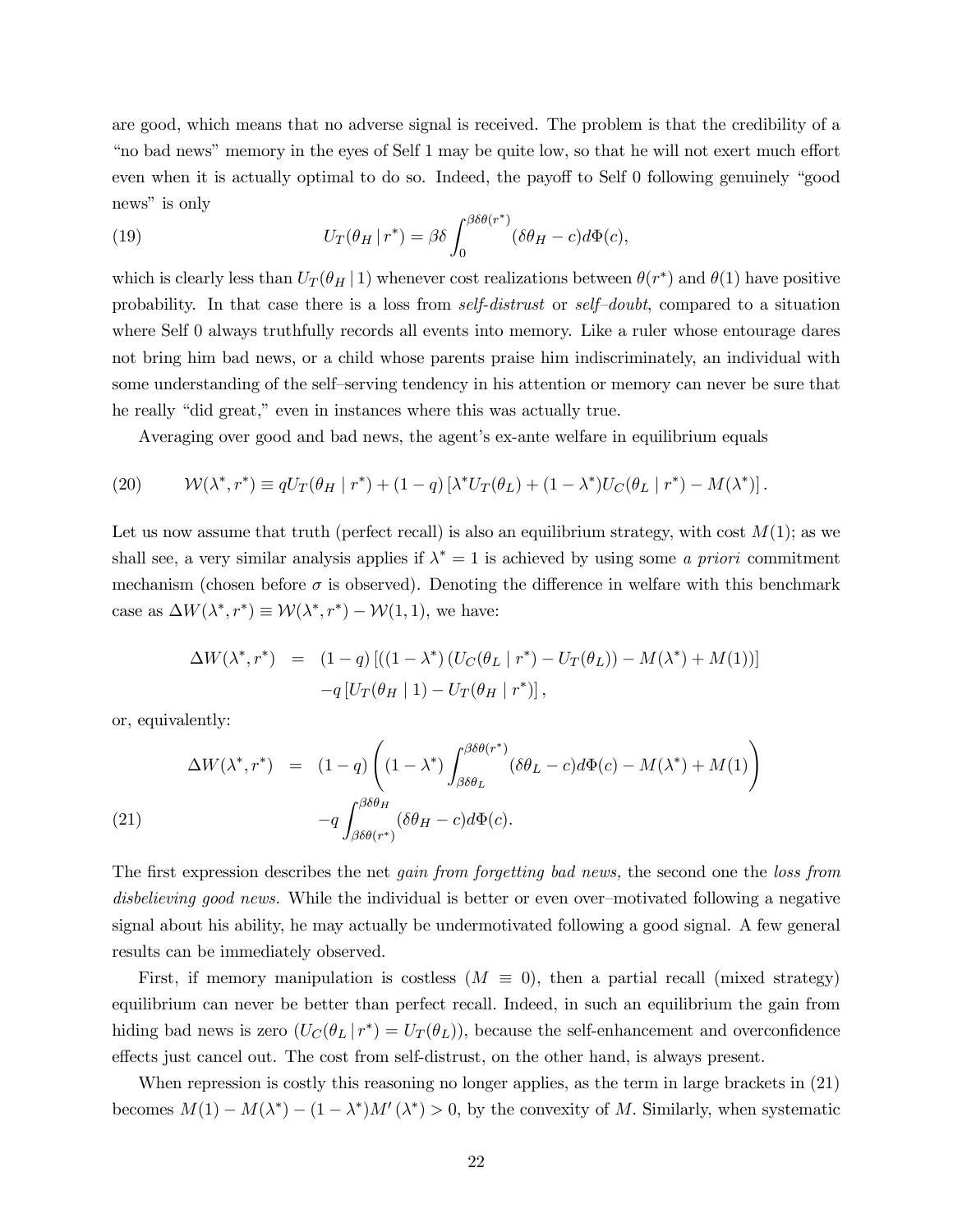denial  $(\lambda^* = 0)$  is an equilibrium, it generates a positive "surplus" in the event of bad news:  $U_C(\theta_L | q) - U_T(\theta_L) > M'(0) \ge 0$ . How does this gain compare to the loss from self-distrust in the good—news state? As seen from (21), the key intuition involves the likelihood of cost realizations sufficiently high to discourage effort in the absence of adverse recollections ( $\hat{\sigma} = \emptyset$ ). When such events are infrequent the self-distrust effect is small or even absent and, on average, self-deception pays off. When they are relatively common, the reverse is true.

**Proposition 4** Let  $M \equiv 0$ . If the cost density  $\varphi(c)$  decreases fast enough,

$$
-\frac{\partial \ln \varphi(c)}{\partial \ln c} > \frac{2-\beta}{1-\beta} \text{ for all } c \in [0, \bar{c}],
$$

then ex ante welfare is higher if all bad news are censored from memory than if they are always recalled. If the inequality is reversed, so is the welfare ranking. For a given cost distribution  $\varphi$ , self-deception is thus more likely to be beneficial for a less time—consistent individual.

Note that even the second result was far from obvious a priori, since both the gain and the loss in (21) decrease with  $\beta$ : in equilibrium, memory manipulation tends to alleviate procrastination when  $\sigma = L$ , but worsen it when  $\sigma = \emptyset$ .<sup>32</sup> To summarize, we have shown that:

1) When the tasks one faces are very difficult and one's willpower is not that strong, a strategy of active self—esteem maintenance, "looking on the bright side", avoiding "negative" thoughts and people, etc., as advocated in numerous "self-help" books, can indeed pay off.

2) When the typical task is likely to be only moderately challenging, and time inconsistency is relatively mild, one can only lose by playing such games with oneself, and it would be better to always "be honest with yourself" and "accept who you are".

It is important to note that in the second case, the individual may still play such denial games, even though self—honesty would be better. First, he could be trapped in an inferior equilibrium. Second, motivated cognition may be the *only* equilibrium, yet still result in lower welfare than if the individual could commit to never try and fool himself.<sup>33</sup> A couple of examples will help make these results more concrete.

a) With a uniform density on  $[0, \bar{c}]$   $(\bar{c} > \beta \delta \theta_H)$ , self-deception is always harmful compared to truth-telling. This applies whether both  $\lambda^* = 0$  and  $\lambda^* = 1$  are in the equilibrium set, or only one of them. (See Proposition 2 and Figure 1). It also applies, a fortiori, when repression is costly.

b) Conversely, self-deception is always beneficial when  $\varphi(c) = \gamma c^{-n}$  on  $[c, +\infty)$ , with  $0 < \underline{c} <$  $\beta \delta \theta_L$ ,  $\gamma$  chosen so that the density sums to one, and  $n > (2 - \beta)/(1 - \beta)$ . In this case it can also

 $3<sup>32</sup>$ The intuition is relatively simple, however. The net loss across states from a "hear no evil—see no evil" strategy  $\lambda^* = 0$ , namely  $-\Delta W(q, 0)$ , is simply the ex-ante value of information (always recalling the true  $\sigma$ , rather than having only the uninformed prior  $\theta(0) = q$ . Only when time-consistency is strong enough can this value can be negative.

 $33$ This case is also interesting because it involves two degrees of lack of commitment: it is because the agent cannot commit to working at date 1 that his inability to commit not to tamper with memory at date 0 becomes an issue, which may end up hurting him more than if he had simply resigned himself to the original time-consistency problem.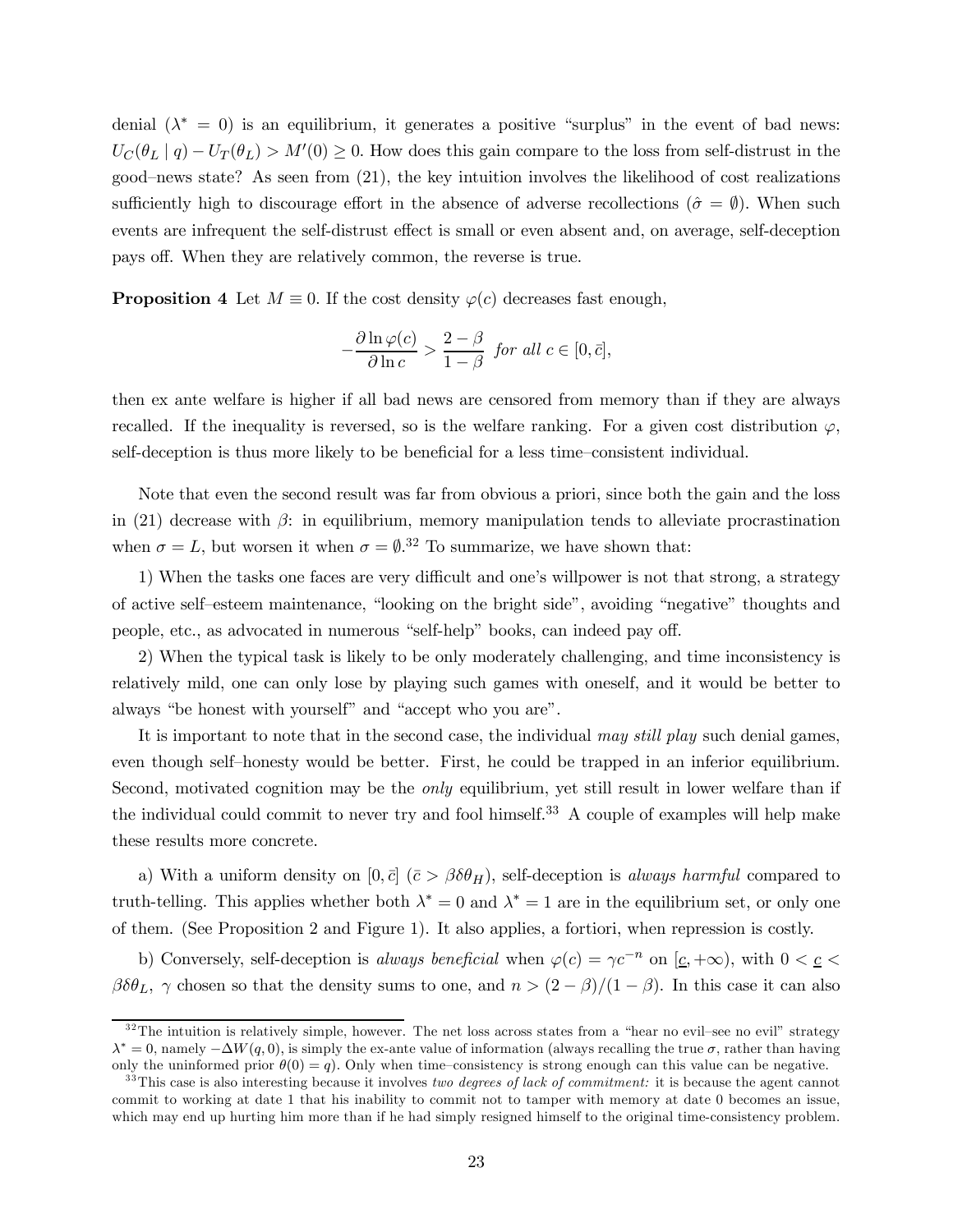be shown that  $\lambda^* = 0$  is the only equilibrium if  $M \equiv 0$ .

c) Finally, we provide in the appendix a simple example where both  $\lambda^* = 0$  and  $\lambda^* = 1$  coexist as equilibria, and where *either one* -depending on parameter values- may lead to higher ex-ante welfare.

We have thus far interpreted the "always face the truth" strategy as an equilibrium, sustainable alongside with  $\lambda^*$ . Alternatively, it could result from some initial commitment of the type discussed earlier (chosen before  $\sigma$  is observed), which amounts to making oneself face steeper costs of selfdeception (increasing  $M(\lambda)$  for  $\lambda < \lambda_N$ , and/or increasing it for  $\lambda > \lambda_N$ ).<sup>34</sup> This reinterpretation requires minor modifications to  $(21)$ , but the main conclusions remain unaltered.<sup>35</sup>

The potential multiplicity of equilibria in our model raises the issue of coordination among the individual's temporal selves. Observe that Self 1 always values information about the productivity of his own efforts, and therefore always ranks equilibria (or commitment outcomes) in order of decreasing  $\lambda$ 's. When Self 0 also prefers the  $\lambda^* = 1$  solution, it is plausible (we are agnostic on this point) that the individual will find ways to coordinate on this Pareto superior outcome. When some repression (any  $\lambda^*$  < 1) is ex–ante valuable, however, there is no longer any clearly natural selection rule. In either case, our main welfare conclusions remain unchanged even if one assumes that Self 0 always manages to select his preferred equilibrium. First, for some range of  $\beta$  or  $a, \lambda^* = 1$  ceases to be an equilibrium even though its still maximizes ex—ante welfare. Thus, once again, the individual is trapped in a harmful pattern of systematic "denial". Conversely, for relatively high values of a the only equilibrium may be  $\lambda^* = 1$  (more generally, a high  $\lambda^*$ ), even though the individual would, ex—ante, be better off if he could manage to repress bad news more easily.

Interestingly, our multiplicity and welfare results provide a role for parents, friends, therapists and other benevolent outside parties to help an individual escape the "self-traps" (Swann [1996]) in which he might be stuck: depressive state of low self-esteem, chronic blindness to his own failings, etc. They can make him aware that a better personal equilibrium is feasible, and teach him how to coordinate on it by following certain simple cognitive rules. They may also offer a form of informational commitment, serving as the repositories of facts and feelings which the individual realizes that he has an incentive to forget ("let's talk about that incident with your mother again"). More generally, they allow him to alter the "awareness/repression" technology  $M(\lambda)$  (and hence the set of feasible equilibria), whether through their own feedback and questioning, or by teaching him certain cue-management techniques. Indeed, much of modern cognitive therapy aims at changing people's self—image through selective recollection and rehearsal of events, self-serving attributions about success and adversity, or conversely helping them "see through" harmful self-delusions.

<sup>&</sup>lt;sup>34</sup>For instance, an individual with  $\beta < \bar{\beta}$  in Proposition 2 may be worse off when memory management is free  $(M = 0)$  than when it is prohibitively costly  $(M(\lambda) = +\infty$  for all  $\lambda \neq 1$ . For instance, specification (a) above shows that such is always the case when the cost distribution  $\varphi(c)$  is uniform.

<sup>&</sup>lt;sup>35</sup>Term  $M(1)$  in the (20)–(21) is simply replaced by  $\beta^{-1}\delta^{-\tau}\bar{M}/(1-q) + m(1)$ , where  $\bar{M}$  is the up–front cost of the commitment mechanism,  $-\tau < 0$  is the period when the commitment was made, and  $m(1) \ge 0$  is the cost of perfect recall faced at  $t = 0$  as a result of this decision (whereas  $m(\lambda) = +\infty$  for all  $\lambda < 1$ ).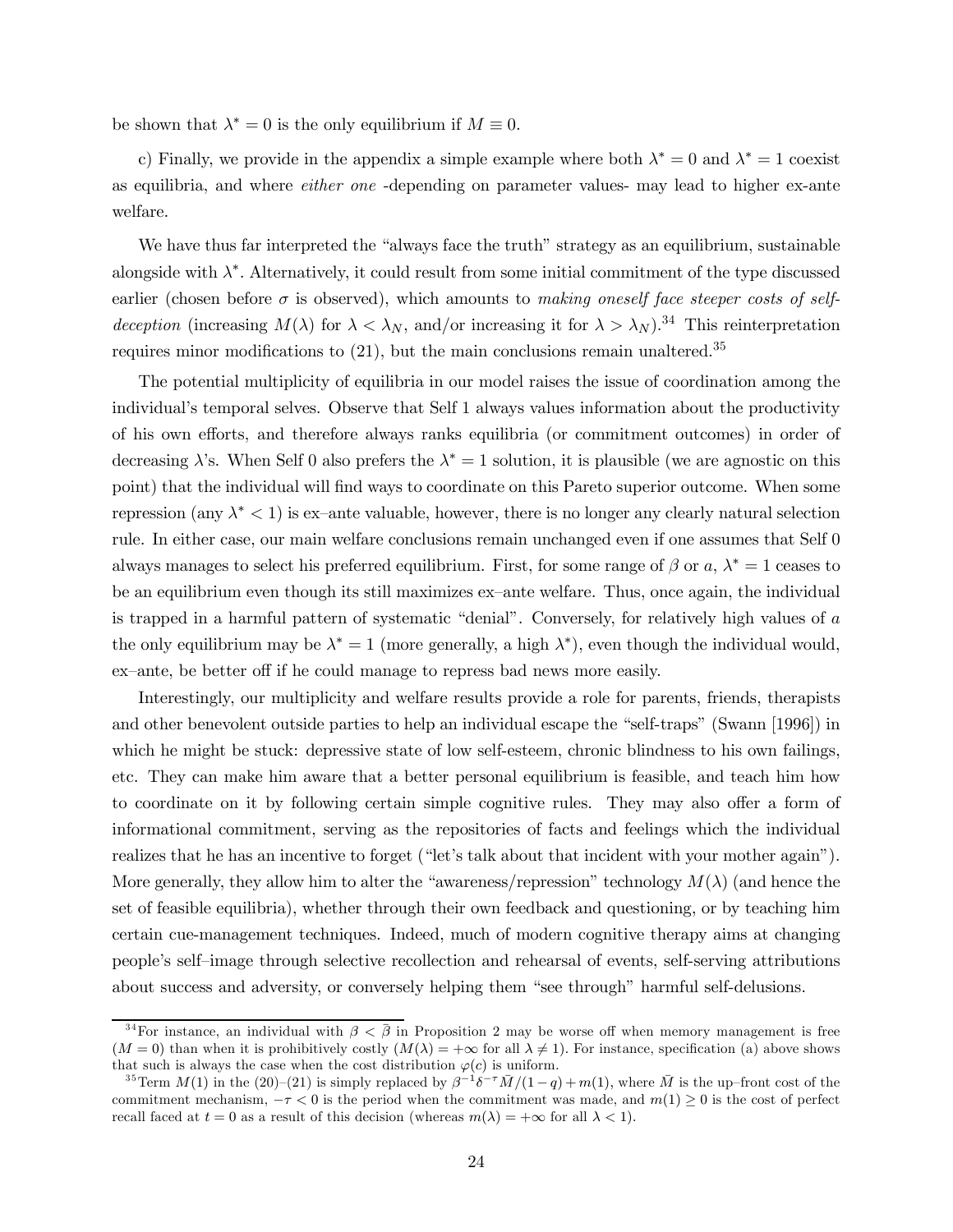# V Variants and Extensions

#### A Defensive Pessimism

While people are most often concerned with enhancing and protecting their self—esteem, there are also many instances where they seek to minimize their achievements, or convince themselves that the task at hand will be difficult rather than easy. A student studying for exams may thus discount his previous good grades as attributable to luck or lack of difficulty. A young researcher may understate the value of his prior achievements, compared to what will be required to obtain tenure. A dieting person who lost a moderate amount of weight may decide that he "looks fatter than ever", no matter what others or the scale may say.

Such behavior, termed "defensive pessimism" by psychologists, can be captured with a very simple variant of our model. The above are situations where the underlying motive for information manipulation is still the same, namely to alleviate the shirking incentives of future selves; the only difference is that ability is now a *substitute* rather than a complement to effort in generating future payoffs. This gives the agent an incentive to discount, ignore and otherwise repress signals of high ability, as these would increase the temptation to "coast" or "slack off".

Substitutability may arise directly in the performance "production function" which, instead of the multiplicative form  $\pi(e, \theta) = \theta V e$  that we assumed, could be of the form  $\pi(e, \theta)$  with  $\pi_{e\theta}$  < 0. More interestingly, it will typically occur when the *reward* for performance is of a "passfail" nature: graduating from school, making a sale, being hired or fired (tenure, partnership), proposing marriage, etc. To see this, let performance remain multiplicative in ability and effort:  $\pi(\theta, e, \varepsilon) = \varepsilon \theta e$ , where  $\varepsilon$  is a random shock with cumulative distribution  $H(\varepsilon)$ . The payoff V, however, is now conditional on performance exceeding a cutoff level  $\bar{\pi}$ . Self 1's utility function is thus

(22) 
$$
\beta \delta V \Pr \left[\varepsilon \theta e \geq \bar{\pi}\right] - ce = \beta \delta V \left(1 - H(\bar{\pi}/\theta e)\right) - ce.
$$

It is easily verified that if the density  $h = H'$  is such that  $xh'(x)/h(x) > -1$  on the relevant range of  $x \equiv \bar{\pi}/\theta e$ , the optimal effort is decreasing in  $\theta$ . Note that these results yield *testable* predictions: by comparing subjects' confidence—maintenance behavior across experiments (or careers) where payoffs are complements and substitutes, one should be able to distinguish between the motivation—based theory of self—confidence and the hedonic or signalling alternatives.

An even simpler form of defensive pessimism arises in situations where the action subject to time–inconsistency is such that the benefits precede the costs. One can think of the tradeoff between immediate pleasure of smoking, drinking, spending freely, etc., and the long term, large but uncertain costs of such behaviors. Suppose for instance that, at date 1, the decision is to consume or not consume. The first option yields utility b, but with probability  $\omega$  entails a cost C at date 2; the second option yields zero at both dates. Clearly, if we define "effort"  $e \equiv 1 - x$  as abstinence from consumption,  $c = b$  as its (opportunity) cost and  $\omega C$  as its expected long-term payoff, we see that this problem fits exactly with our model. Thus, to counteract his tendency towards short—term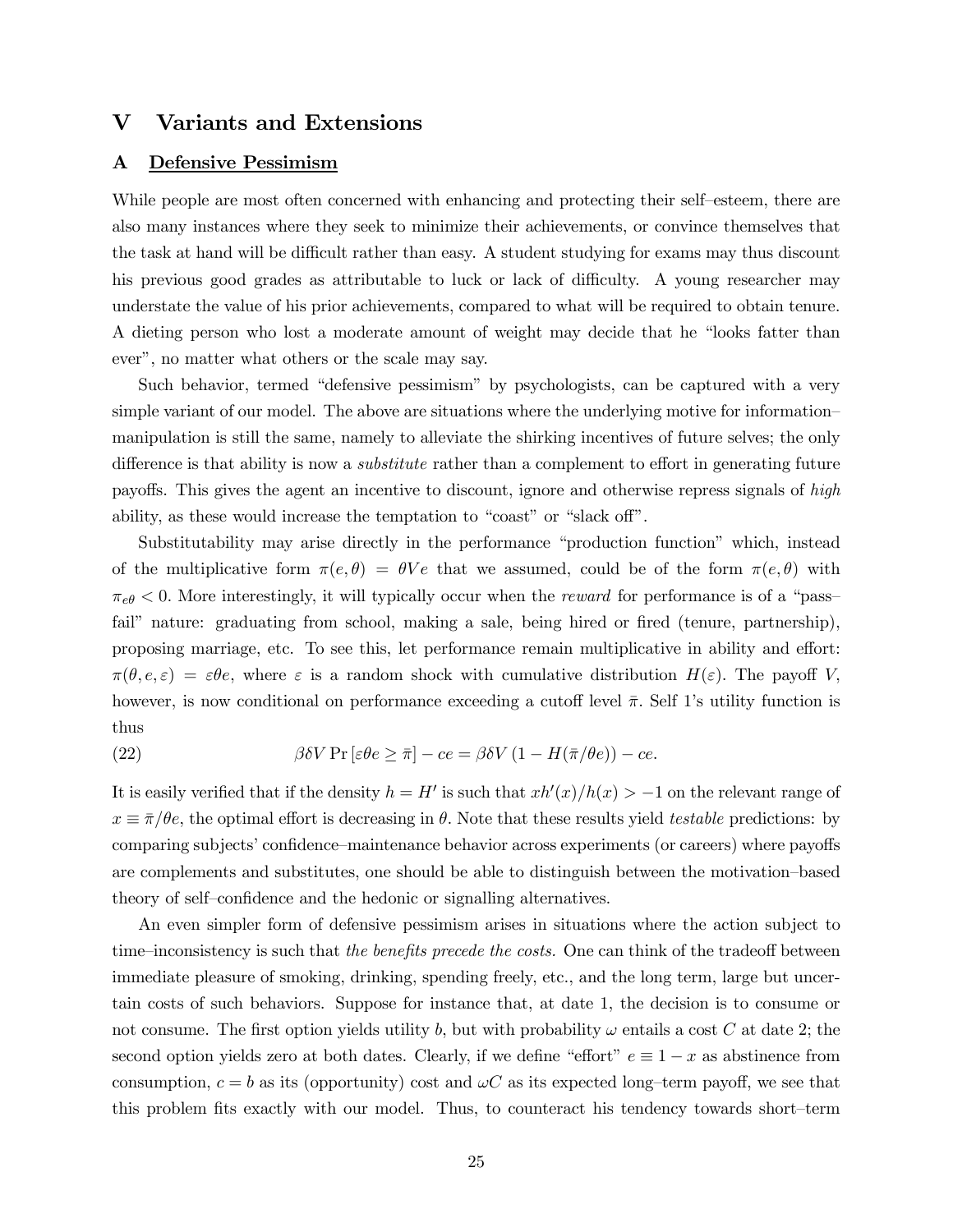gratification, the agent will try and maintain beliefs that  $\omega$  and C are high.<sup>36</sup> Note that these variables are complements to  $e = 1 - x$  in his utility function. Had we framed the problem in terms of uncertainty over the probability of being immune to the health risks (say) from tobacco or alcohol, this probability  $1 - \omega$  would be a substitute with e, so the agent would like to understate it to his future selves. Whether costs precede or follow benefits thus simply amounts to a relabelling of variables. The only thing that matters for the direction in which the agent would like to manipulate his beliefs concerning a variable is its cross-derivative with the decision variable that is being set inefficiently low due to time inconsistency.

#### B Self-esteem as a consumption good

We have until now emphasized the value of self-confidence for personal motivation. This approach provides an explanation of both why and how much people care about their self-image: its value arises endogenously from fundamental preferences, technological constraints, and the structure of incentives. As explained earlier, the motivation theory also readily extends to social interactions.

This functional view of self—esteem, while pervasive in psychology, is by no means the only one (e.g., Baumeister [1998]). As discussed earlier, a common and complementary view involves purely affective concerns: people just like to think of themselves as good, able, generous, attractive, and conversely find it painful to contemplate their failures and shortcomings. Formally, self-image is simply posited to be an argument of the utility function. This potentially allows people to care about a broader set of self-attributes than a purely motivation-based theory: they may for instance want to perceive themselves as honest and compassionate individuals, good citizens, faithful spouses ... or, on the contrary, pride themselves on being ruthless businessmen, ultra-rational economists, irresistible seducers, etc. There is somewhat of an embarrassment of riches here, with few constraints on what arguments should enter the utility function, and with what sign.

Let us therefore focus, as before, on the trait of "general ability", which presumably everyone views as a good. This is also the type of attribute from which agents are assumed to derive utility in Weinberg [1999] and Köszegi [1999], as well as in some interpretations which Akerlof and Dickens [1982] offered for their model of dissonance reduction. The tradeoff between the costs and benefits of information can then be modelled by positing preferences of the form:

(23) 
$$
\mathsf{E}\left[\max\left\{\hat{\theta}V-c,0\right\}+u(\hat{\theta})\right],
$$

where  $\hat{\theta}$  denotes the individual's self-perceived ability (expected probability of success) at the time of the effort decision.<sup>37</sup> The first term always generates a demand for accurate information,

 $36$ This is the kind of example to which Carrillo and Mariotti [2000] apply their model of strategic ignorance, pointing to studies that suggest that most people actually overestimate the health risks from smoking. More generally, the role of the timing of costs and benefits is emphasized in Brocas and Carrillo [2001].

<sup>&</sup>lt;sup>37</sup>A more general formulation, encompassing both affective and instrumental concerns, would be  $\mathsf{E}_0$  [max  $\{\mathsf{E}_1[\theta V - c], 0\} + J(F_1)$ ], where  $F_0(\theta)$  and  $F_1(\theta)$  denote the agent's date-0 and date-1 subjective probability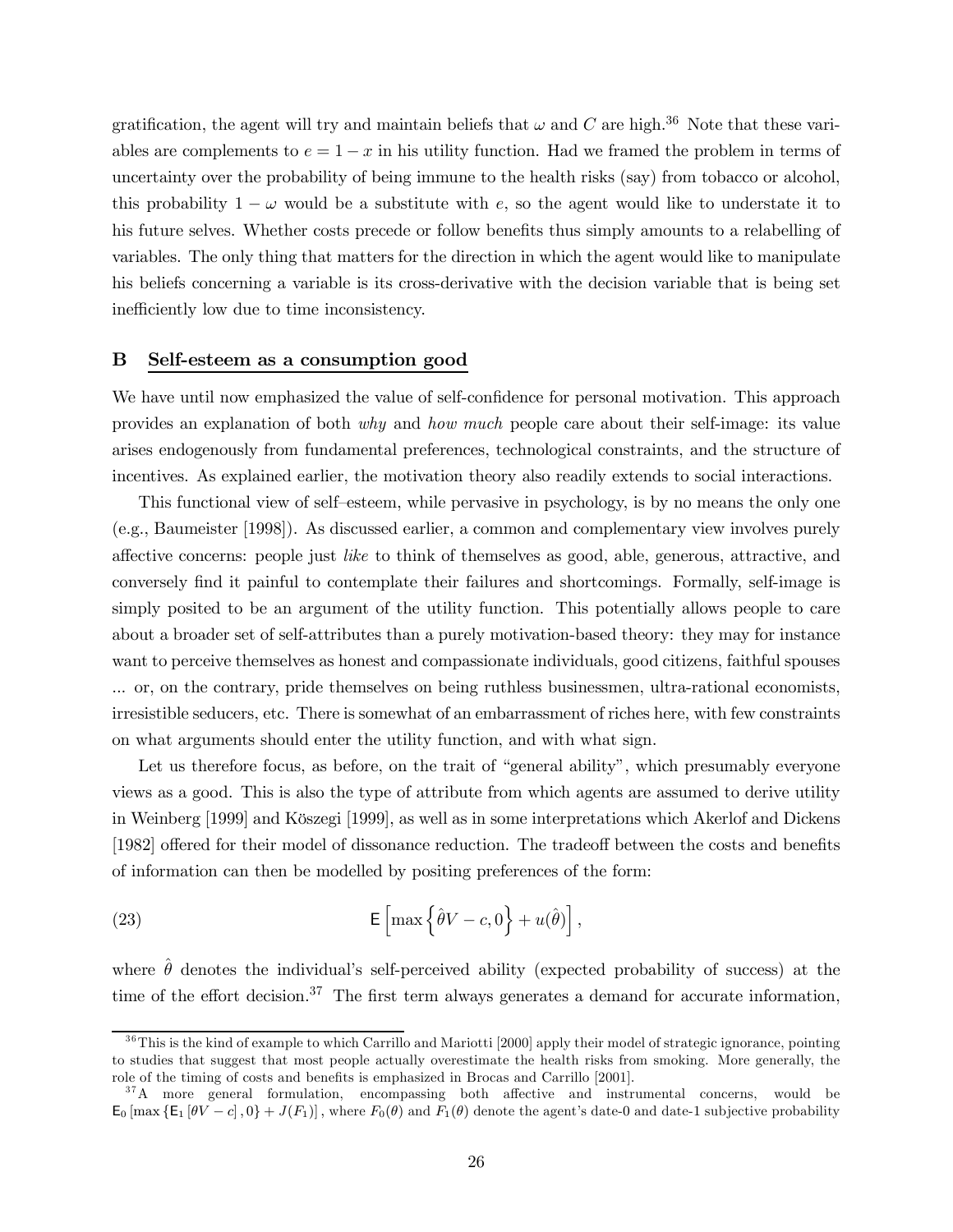to improve decision–making. Suppose for now that the hedonic valuation  $u(\hat{\theta})$  is increasing and concave; these properties respectively imply a positive demand for self—esteem, and risk-aversion with respect to self-relevant signals. The individual may then, once again, avoid free information or engage in self-handicapping.<sup>38</sup> Similarly, all our results based on memory management on the supply side carry over to this case. Thus "positive thinking" and similar self-deception strategies may be pursued even though they are ultimately detrimental (recall the quotation from Plato), while conversely personal rules not to tamper with the encoding and recall of information, such as Darwin's, can be valuable. The basic insight is, again, one of externalities across information states: having only good news is not such a great boost to self-esteem once the agent realizes that he would have had reasons to censor any bad news that might have been received.

Unfortunately, psychology provides little guidance on what the appropriate shape of the hedonic preference function should be (by contrast, there is a ample evidence of people's general bias towards short-term rewards, tendency to procrastinate, etc.). It is thus equally likely that  $u(\theta)$  is convex, at least over some range; in such cases the individual will be an avid information-seeker, choosing tasks that are excessively hard or risky but very informative, as a way of gambling for (self) resurrection. Even monotonicity may not be taken for granted, since psychologists have documented both optimism and defensive pessimism. The latter, whether originating from motivation concerns or hedonic ones (lowering one's expectations of performance because surprise sharpens both the sweetness of success and the bitterness of defeat), requires that  $u(\hat{\theta})$  be sometimes decreasing.

# VI Conclusion

Building on a number of themes from cognitive and social psychology, we proposed in this paper a general economic model of why people value their self—image, and of how they seek to enhance or preserve it through a variety of seemingly irrational behaviors —from handicapping their own performance to practicing self-deception through selective memory or awareness management.

This general framework can be enriched in many directions. On the motivation side, we noted earlier that anyone with a vested interest in an individual's success (or failure) has incentives to manipulate the latter's self-perception. Thus, in principal-agent relationships or bargaining situations, the management of self—confidence will matter even when everyone is fully time-consistent. These issues are explored in Bénabou and Tirole [2000], where we examine the provision of incentives

distributions over his true ability. The functional  $J(\cdot)$  represents either an exogenous hedonic utility, or an endogenous value function capturing the instrumental value of beliefs for self—motivation or self—presentation (signalling) purposes. In our model  $J(F_1)$  is easily computed, and related to  $\beta$ .

<sup>&</sup>lt;sup>38</sup>In a different context, Rabin [1995] makes beliefs about the negative externalities of one's actions (on other people, animals, or the environment) an argument of the utility function, and assumes concavity. This provides an explanation for why people may prefer not to know of the potential harm caused by their consumption choices. Caplin and Leahy [2001] study a general class of preferences where initial perceptions of future lotteries enter into the intertemporal utility function. Depending on whether the dependence is concave or convex, a person will choose to avoid information that would make the future lottery more risky or, on the contrary, seek out information and situations that increase the stakes.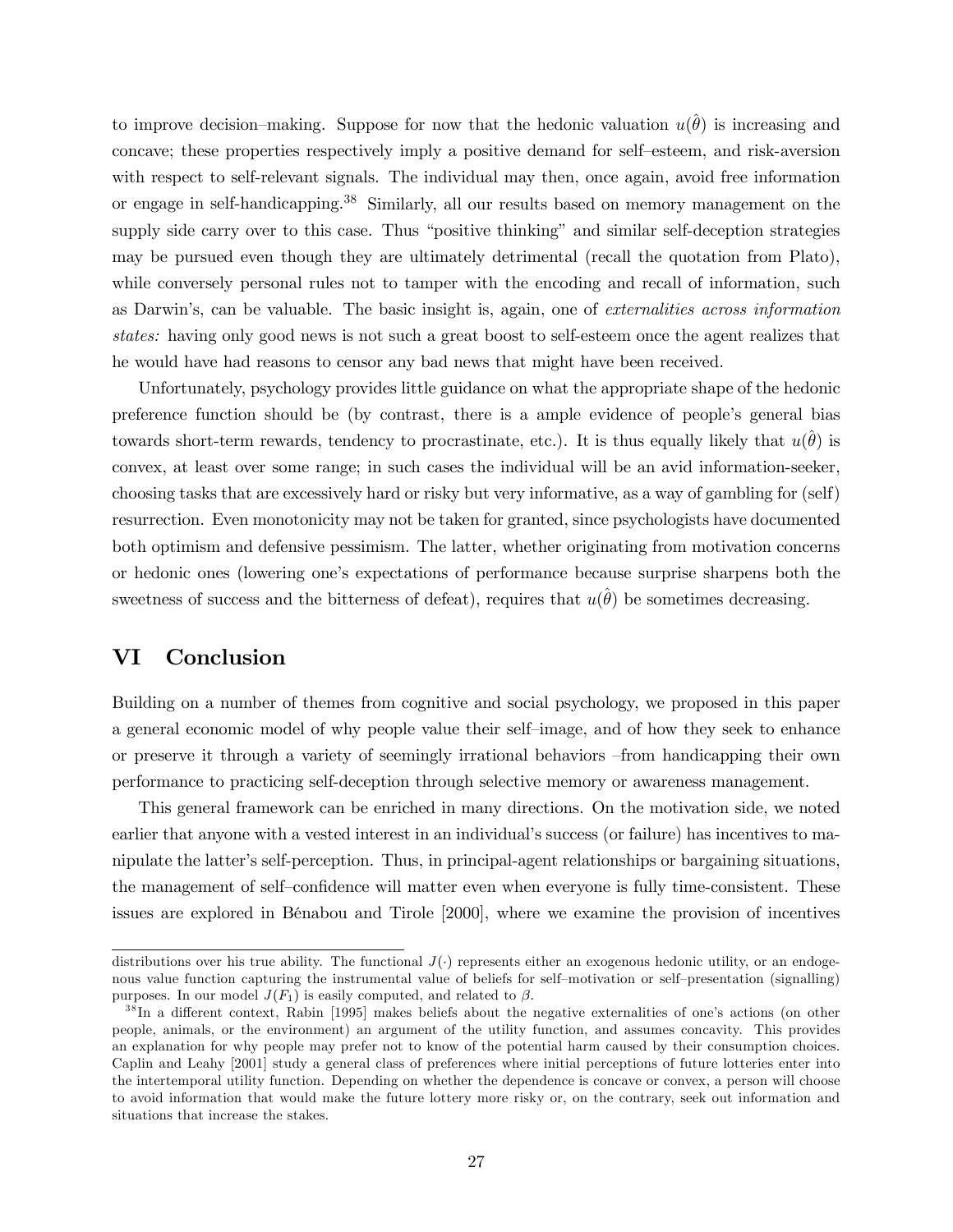by informed principals (parents, teachers, managers) in educational and workplace environments. Because offering rewards for performance may signal low trust in the abilities of the agent (child, student, worker) or in his suitability to the task, such extrinsic motivators may have only a limited impact on his current performance, and undermine his intrinsic motivation for similar tasks in the future —as stressed by psychologists.

Another interesting direction is to further explore the rich set of behavioral implications that arise from the interaction of imperfect willpower and imperfect memory. Thus, in Bénabou and Tirole [2001] we develop a model of self—reputation over one's willpower that can account for the "personal rules" (diets, exercise regimens, resolutions, moral or religious precepts, etc.) through which people attempt to achieve self-discipline. The sustainability of rule-based behavior is shown to depend on the effectiveness of the individual's self-monitoring (recalling past lapses and their proper interpretation), which may be subject to opportunistic distortions of memory or inference of the type studied in the present paper. The model also helps explain why people may sometimes adopt excessively "legalistic" rules that result in compulsive behavior such as miserliness, workaholism, or anorexia.

princeton university, national bureau of economic research, and centre for economic policy research.

institut d'economie industrielle, gremaq/cnrs, ceras/cnrs, centre for economic policy research, and mit.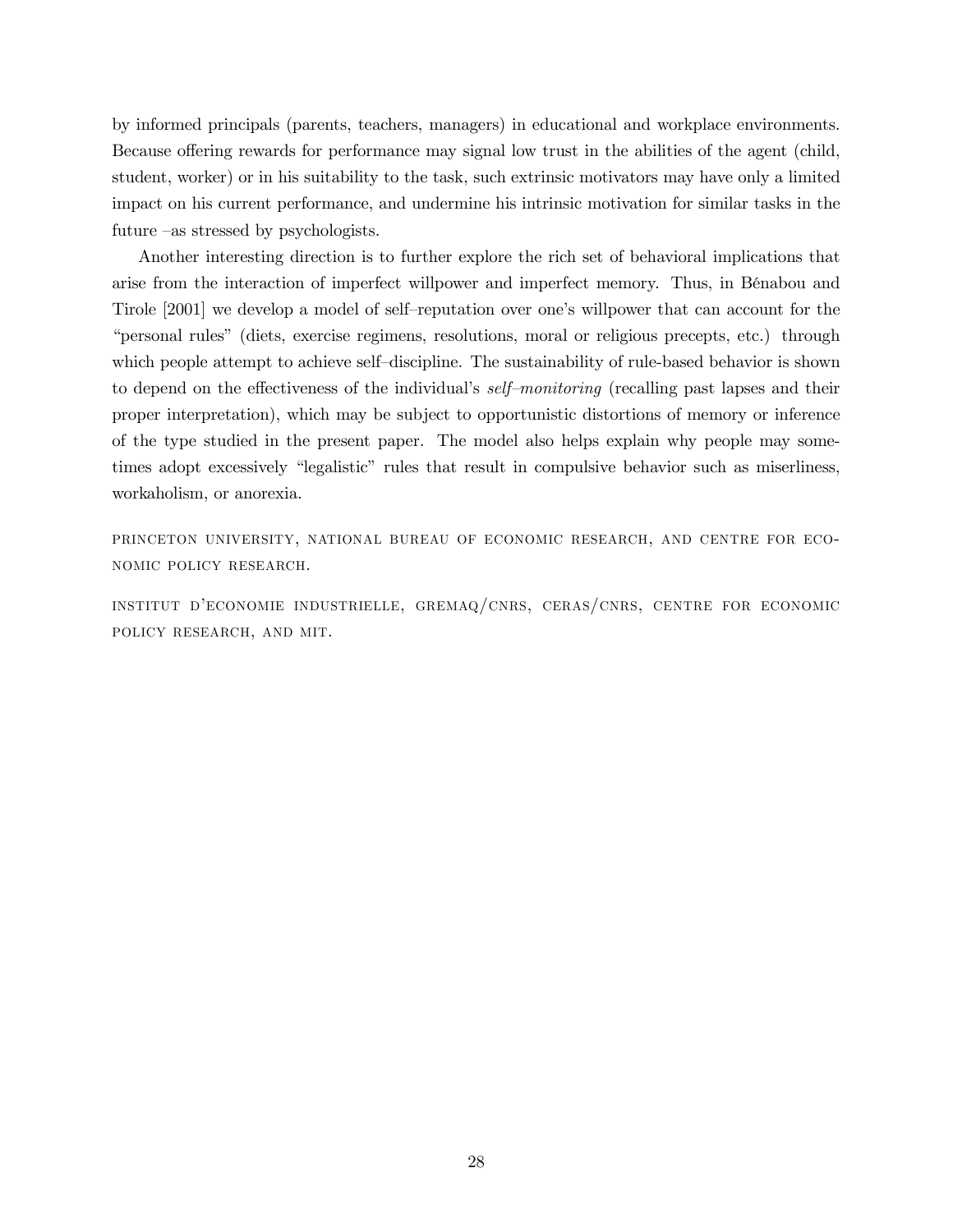#### APPENDIX

**Proof of Proposition 2.** For all r and  $\beta$  in [0, 1], let us define:

(A.1) 
$$
\chi(r,\beta) \equiv \int_{\beta\delta\theta_L}^{\beta\delta\theta(r)} (\delta\theta_L - c) d\Phi(c),
$$

which, up to a factor of  $\beta \delta$ , measures the incentive to forget bad news,  $U_C(\theta_L | r^*) - U_T(\theta_L)$ .

**Lemma 1** For all  $r \in [0,1]$ , there exists a unique  $B(r) \in [0,1]$  such that  $\chi(r, B(r)) = 0$  and: i)  $\chi(r,\beta) > 0$  for all  $\beta < B(r)$ , while  $\chi(r,\beta) < 0$  for all  $\beta > B(r)$ ;

ii)  $B(r) > \theta_L/\theta(r)$ , and  $B(r)$  is strictly decreasing in r.

**Proof.** For any given r, it is clear from (A.1) that  $\chi(r,\beta) > 0$  for  $\beta \in [0,\theta_L/\theta(r)]$ , while  $\chi(r, 1)$  < 0. Moreover, for all  $\beta > \theta_L/\theta(r)$ , we have:

(A.2) 
$$
\frac{\partial \chi(r,\beta)}{\partial \beta} = \delta^2 \theta(r) \left[\theta_L - \beta \theta(r)\right] \varphi(\beta \delta \theta(r)) - \delta^2 \theta_L \left[\theta_L - \beta \theta_L\right] \varphi(\beta \delta \theta_L) < 0.
$$

This establishes the existence and uniqueness of the root  $B(r) \in [\theta_L/\theta(r), 1]$ . Moreover,

(A.3) 
$$
\frac{\partial \chi(r,\beta)}{\partial r} = \beta \delta^2 (\theta_H - \theta_L) [\theta_L - \beta \theta(r)] \varphi(\beta \delta \theta(r)),
$$

so  $\partial \chi(r, B(r))/\partial r < 0$  since  $B(r)\theta(r) > \theta_L$ . Therefore, by the implicit function theorem,  $B'(r) < 0$ for all  $r$ .  $\parallel$ 

To conclude the proof of Proposition 2, consider the following cases.

a) For  $\beta \geq B(q)$  we have, for all  $r \in [q, 1], \beta > B(r)$  and therefore  $\chi(r, \beta) < 0$ . Memorizing bad news is thus the optimal strategy, which establishes claim (i) of the Proposition.

b) For  $\beta \leq B(1)$  we have, for all  $r \in [q, 1], \beta < B(r)$  and therefore  $\chi(r, \beta) > 0$ . Forgetting bad news is thus the optimal strategy, which establishes claim (iii).

c) For  $\beta \in (B(1), B(q))$  there exists by the lemma a unique inverse function  $R(\beta) \equiv B^{-1}(\beta)$ , such that  $\chi(R(\beta), \beta) = 0$ . Moreover, R is decreasing and for any  $r \in (q, 1)$ ,  $\chi(r, \beta)$  has the sign of  $R(\beta) - r$ . Therefore, the only equilibrium with  $r < R(\beta)$  is  $r = q(\lambda = 0)$ , and the only equilibrium with  $r > R(\beta)$  is  $r = 1$ ,  $(\lambda = 1)$ . Finally,  $r = R(\beta)$  is also an equilibrium, which corresponds to  $\Lambda(\beta) = (1 - q/R(\beta))(1 - q)$ . Defining  $\underline{\beta} \equiv B(1)$  and  $\overline{\beta} \equiv B(q)$  concludes the proof.  $\blacksquare$ 

**Proof of Proposition 3.** We shall solve for equilibria in terms of the reliability of memory,  $r^*$ ; the recall strategy  $\lambda^*$  is then obtained by inverting (11). With the assumptions of the proposition, the incentive to forget, given by (16), equals:

(A.4) 
$$
\psi(r,\beta) = r(\Delta\theta) \left(\frac{\beta^2 \delta^3}{\bar{c}}\right) \left((1-\beta)\theta_L - \frac{\beta r}{2}(\Delta\theta)\right) r - ar\left(\frac{1-q}{r-q}\right) + br\left(\frac{1-q}{q(1-r)}\right),
$$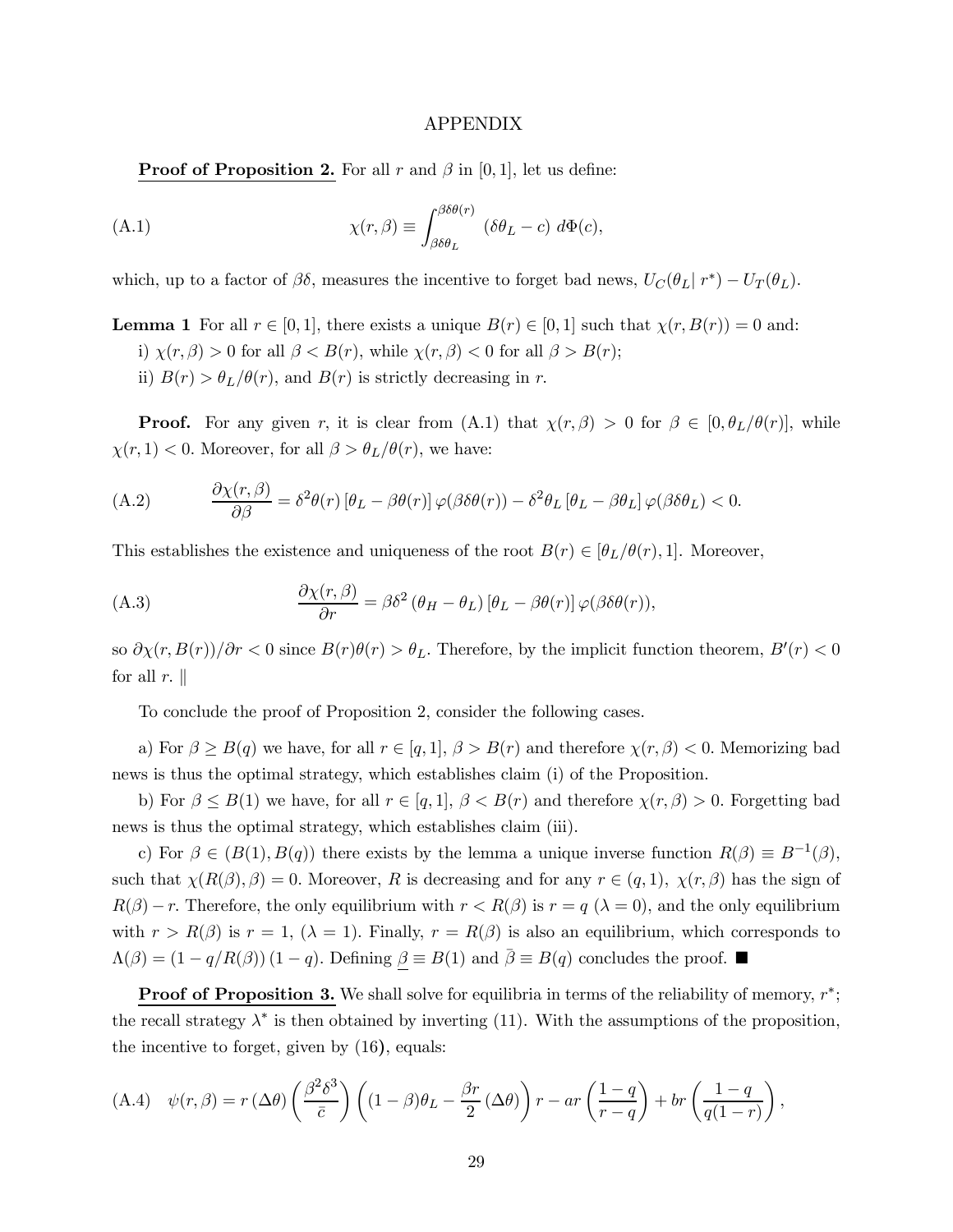where  $\Delta \theta \equiv \theta_H - \theta_L$ . Defining, for all  $\beta \in [0, 1]$ :

(A.5) 
$$
R(\beta) \equiv \left(\frac{1-\beta}{\beta}\right) \frac{2\theta_L}{\Delta \theta},
$$

(A.6) 
$$
\Omega(\beta) \equiv (\Delta \theta)^2 \left(\frac{\beta^3 \delta^3}{2\bar{c}}\right) \left(\frac{q}{1-q}\right).
$$

it is clear that  $\psi(r,\beta) \geq 0$  if and only if:

(A.7) 
$$
P(r, \beta) \equiv \Omega(\beta) (R(\beta) - r) (r - q) \ge aq - b \left( \frac{r - q}{1 - r} \right).
$$

Multiplying by  $(1 - r)$  shows that the sign of  $\psi(r, \beta)$  is that of a third-degree polynomial in r, with  $\lim_{r\to q}\psi(r,\beta) = -\infty$  since  $a > 0$ , and  $\lim_{r\to 1}\psi(r,\beta) = +\infty$  when  $b > 0$ . Thus, for a given  $\beta$  here are either one or three solutions to  $\psi(r,\beta)=0$  in [q, 1], i.e. one or three equilibria.

Let us now specialize  $(A.7)$  to the case where remembering is costless but forgetting or repressing costly,  $b = 0$ . Solving  $\psi(r, \beta) = 0$  then reduces to looking for the intersections of the quadratic polynomial  $P(r, \beta)$  with the horizontal line aq. We shall denote  $\bar{a} \equiv q^{-1} \max\{\max_{r \in [q, 1]} P(r, \beta), 0\}$  and  $a \equiv q^{-1} \max\{P(1,\beta), 0\} \leq \bar{a}$ . There are several cases to consider.

1) For  $R(\beta) < q$ , or equivalently  $\beta > R^{-1}(q) \equiv \beta_3$ , it is clear that  $P(r, \beta) < 0$  on [q, 1], therefore the only equilibrium is  $r = 1$ . Moreover,  $a = \bar{a} = 0$ .

2) For  $q < R(\beta) \equiv \beta_3$  the polynomial  $P(r, \beta)$  is positive on  $r \in [q, R(\beta)]$ , implying  $\bar{a} > 0$ , and negative outside.

a) If  $a > \bar{a}$ , then  $P(r, \beta) < 0$  on  $[q, R(\beta)]$ , so the only equilibrium is again  $r = 1$ .

b) If  $a \leq \bar{a}$ , the equation  $P(r, \beta) = aq$  has two roots  $r_1(a)$  and  $r_2(a)$ , both in the interval  $[q, R(\beta)]$ , with  $r_1(a) \leq r_2(a)$ ,  $r_1$  decreasing and  $r_2$  increasing. To these one can associate two functions,  $\lambda_1(a)$  and  $\lambda_2(a)$ , by inverting (11). Let us now distinguish the following subcases.

i) For  $q < R(\beta) < 1$ , or equivalently  $\beta_2 \equiv R^{-1}(1) < \beta < R^{-1}(q) = \beta_3$ , both  $r_1(a)$  and  $r_2(a)$ are in  $(q, R(\beta))$  and represent equilibria. On  $[q, r_1(a)]$  and  $(r_2(a), 1]$  we have  $P(r, \beta) < aq$ , hence  $\psi(r,\beta)$  < 0. This means that the third (and only other) equilibrium is  $r = 1$ . Furthermore,  $\underline{a} = 0$ .

ii) For  $1 < R(\beta) < 2 - q$ , or equivalently  $\beta_1 \equiv R^{-1}(2 - q) < \beta < \beta_2 = R^{-1}(1)$ , the polynomial  $P(r, \beta)$  reaches its maximum at  $(q + R(\beta))/2 < 1$ . Thus  $P(r, \beta)$  is positive and hill-shaped on [q, 1], and  $\underline{a} = P(1, \beta) > 0$ . This implies that for  $\underline{a} < a < \overline{a}$  we have  $q < r_1(a) < r_2(a) < 1$ , while for  $a < \underline{a}$  we have  $q < r_1(a) < 1 < r_2(a)$ . In the first case the equilibria are  $r \in \{r_1(a), r_2(a), 1\}$ , as in case (i) above. In the latter situation the only equilibrium is  $r = r_1(a)$ .

iii) For  $2 - q < R(\beta)$ , or equivalently  $\beta < \beta_1 \equiv R^{-1}(2 - q)$ , the polynomial  $P(r, \beta)$  is strictly increasing on [q, 1], so the only equilibrium is  $r = r_1(a)$  whenever  $a < \underline{a} = P(1, \beta) = \overline{a}$ . It is  $r = 1$ whenever  $a \geq \underline{a}$ .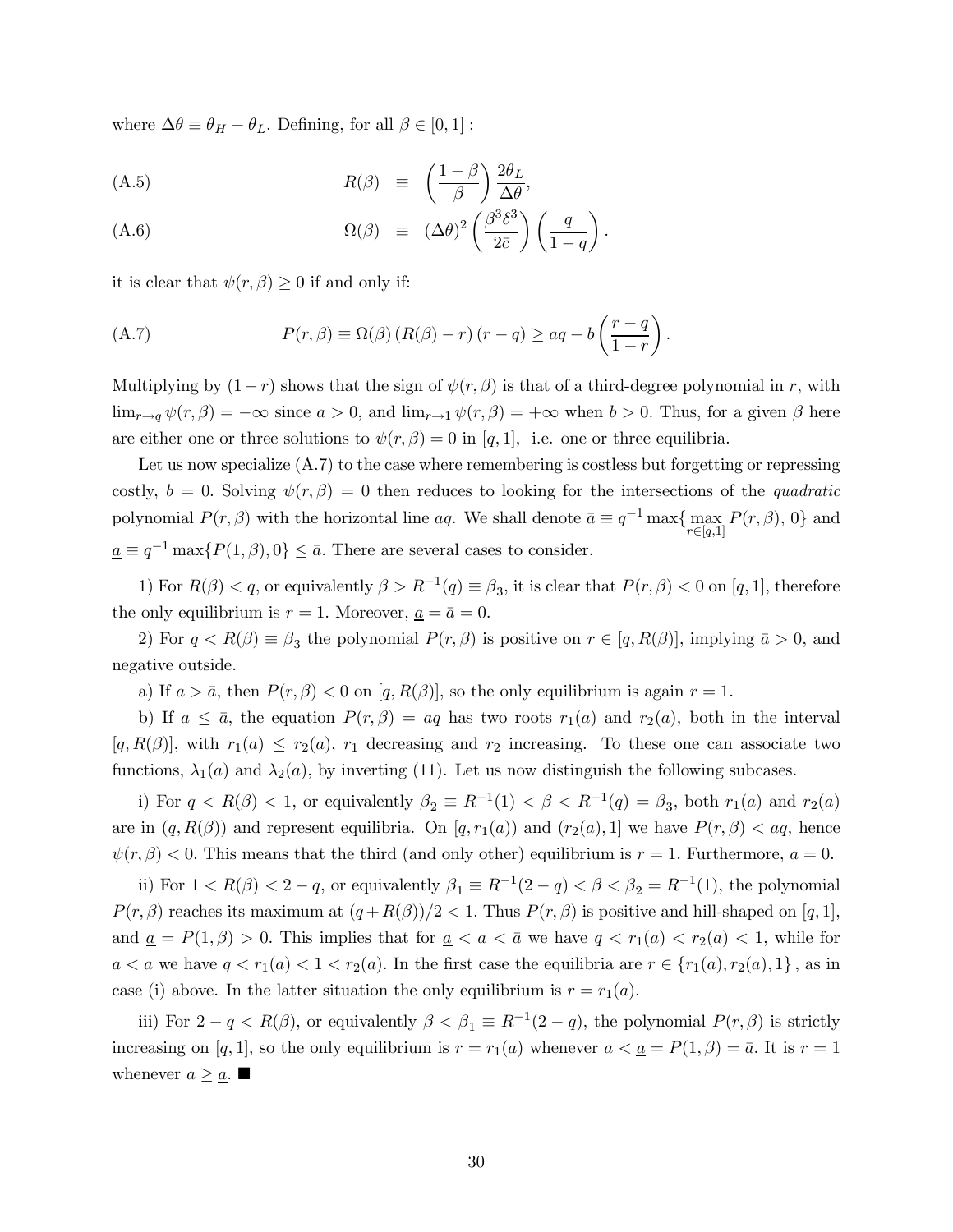**Proof of Proposition 4.** Setting  $\lambda^* = 0$ ,  $r^* = q$  and  $M \equiv 0$  in (21) yields:

$$
\Delta W(0,q) = (1-q) \int_{\beta\delta\theta_L}^{\beta\delta\theta(q)} (\delta\theta_L - c) d\Phi(c) - q \int_{\beta\delta\theta(q)}^{\beta\delta\theta_H} (\delta\theta_H - c) d\Phi(c)
$$
  
\n
$$
= q \int_0^{\beta\delta\theta(q)} (\delta\theta_H - c) d\Phi(c) + (1-q) \int_0^{\beta\delta\theta(q)} (\delta\theta_L - c) d\Phi(c)
$$
  
\n
$$
-q \int_0^{\beta\delta\theta_H} (\delta\theta_H - c) d\Phi(c) - (1-q) \int_0^{\beta\delta\theta_L} (\delta\theta_L - c) d\Phi(c)
$$
  
\n
$$
= \int_0^{\beta\delta\theta(q)} [\delta(q\theta_H + (1-q)\theta_L) - c] d\Phi(c)
$$
  
\n
$$
-q \int_0^{\beta\delta\theta_H} (\delta\theta_H - c) d\Phi(c) - (1-q) \int_0^{\beta\delta\theta_L} (\delta\theta_L - c) d\Phi(c).
$$

Defining the function  $\Gamma(Z, \beta) \equiv \int_0^Z (Z - \beta c) d\Phi(c)$ , we can then write

(A.8) 
$$
\Delta W(0,q) = \beta^{-1} \left[ \Gamma(\beta \delta (q\theta_H + (1-q)\theta_L), \beta) - q \Gamma(\beta \delta \theta_H, \beta) - (1-q) \Gamma(\beta \delta \theta_L, \beta) \right].
$$

Clearly,  $\Delta W(0, q) > 0$  when  $\Gamma$  is concave in Z, and  $\Delta W(0, q) < 0$  when it is convex. Indeed,  $\beta\delta\Delta W(0, q)$  is (minus) the ex-ante value of information, i.e. of always knowing the true  $E[\theta | \sigma]$ rather than have only the uninformed prior or posterior  $\theta(q)$ . The proposition immediately follows from the fact that  $\partial^2 \Gamma(Z,\beta)/\partial Z^2 = (2-\beta)\varphi(Z) + (1-\beta) Z\varphi'(Z)$ .

Welfare Rankings of Multiple Equilibria. We construct here a simple example where  $\lambda^*$  = 0 and  $\lambda^* = 1$  coexist as equilibria, and where *either one* can lead to higher ex-ante welfare.

First, let  $\theta_L < \theta_H$  and  $q \in (0,1)$ , so that  $\theta_L < \theta(q) = q\theta_H + (1-q)\theta_L < \theta_H$ . For  $\beta < 1$  but not too small we have  $\beta \theta_L < \theta_L < \beta \theta(q) < \beta(\theta_R) < \beta \theta_H < \theta_H$ . Next, let the date-1 cost take two values:  $c \in \{\underline{c}, \overline{c}\}\,$ , with  $\underline{c}/\delta \in (\beta \theta_L, \theta_L)$ ,  $\overline{c}/\delta \in (\theta(q), \beta \theta_H)$  and  $\pi \equiv \Pr[c = \underline{c}] \in (0, 1)$ . The  $\lambda^* = 0$ strategy is then always an equilibrium, since  $\psi(q, \beta)/\beta \delta = \pi (\delta \theta_L - \underline{c}) > 0$ . As to  $\lambda^* = 1$ , it is also an equilibrium whenever  $\psi(1,\beta)/\beta\delta = \pi(\delta\theta_L - \underline{c}) - (1-\pi)(\bar{c} - \delta\theta_L) < 0$ , or

(A.9) 
$$
\frac{\pi}{1-\pi} < \frac{\bar{c} - \delta\theta_L}{\delta\theta_L - \underline{c}} \equiv \rho.
$$

With this condition both  $\lambda^* = 0$  and  $\lambda^* = 1$  are equilibria (with a mixed-strategy one in between, which is always dominated by  $\lambda^* = 1$  since  $M \equiv 0$ , and  $\lambda^* = 0$  yields higher welfare when

$$
\Delta W(0,\beta) = (1-q)\pi(\delta\theta_L - \underline{c}) - q(1-\pi)(\delta\theta_H - \overline{c}) > 0, \text{ or}
$$
\n
$$
\frac{\pi}{1-\pi} > \left(\frac{q}{1-q}\right) \left(\frac{\delta\theta_H - \overline{c}}{\delta\theta_L - \underline{c}}\right) \equiv \rho'.
$$

Since  $\theta(q) < \delta \bar{c}$ , it is easily verified that  $\rho' < \rho$ . Thus for  $\pi/(1 - \pi) \in (\rho', \rho)$ , the  $\lambda = 0$  equilibrium is ex-ante superior to the one with  $\lambda = 1$ . For  $\pi/(1 - \pi) < \rho'$  the reverse is true.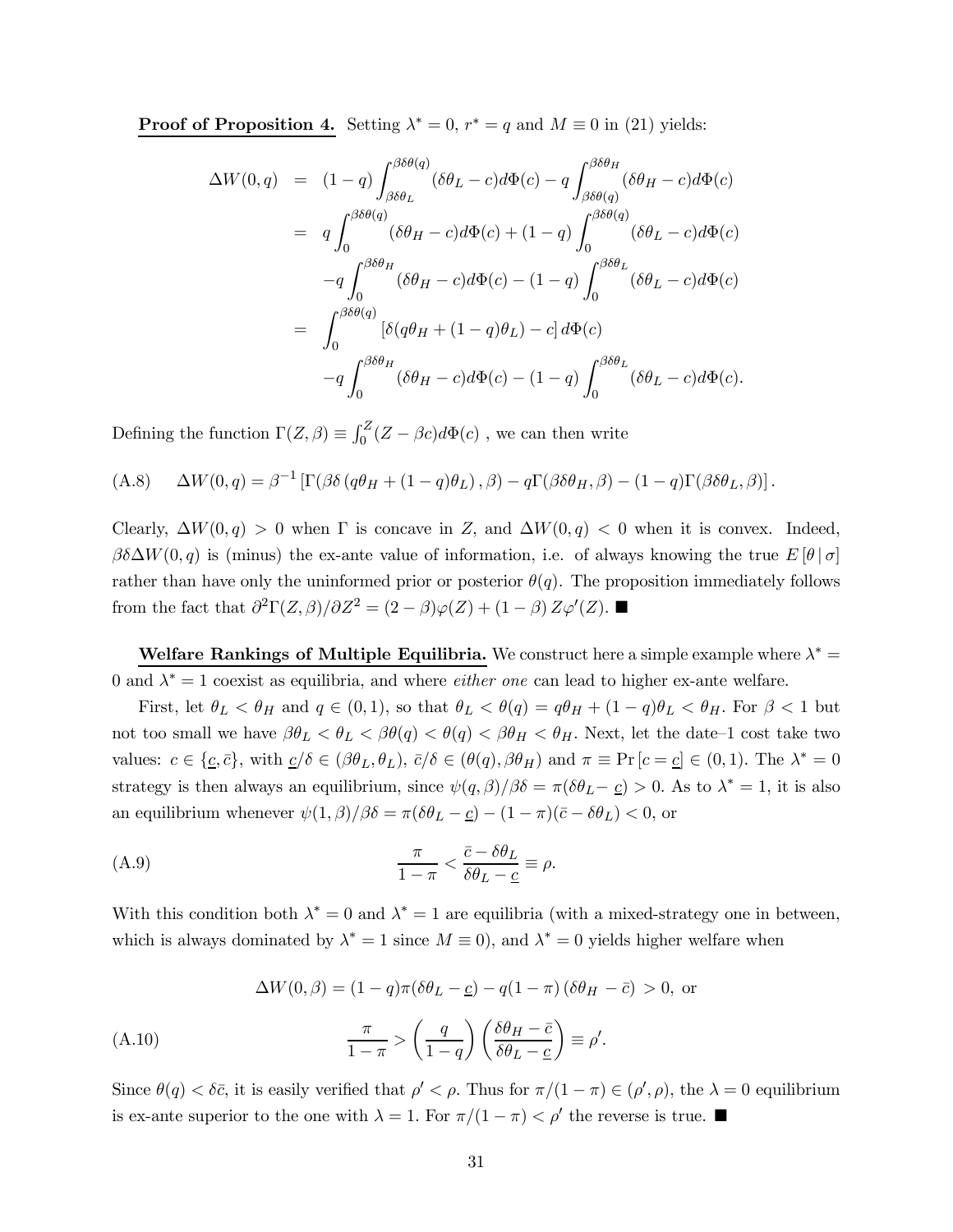#### REFERENCES

Akerlof, G. and W. Dickens, "The Economic Consequences of Cognitive Dissonance," American Economic Review, LXXII (1982), 307—319.

Ainslie, G., Picoeconomics : The Strategic Interaction of Successive Motivational States Within the Person (Studies in Rationality and Social Change). (Cambridge, England: Cambridge University Press, 1992) .

Ainslie, G., Breakdown of Will. ( Cambridge, England: Cambridge University Press, 2001)

Alloy, Lauren T. and Lyn . Abrahamson, "Judgement of Contingency in Depressed and Nondepressed Students: Sadder but Wiser?" Journal of Experimental Psychology: General, CVIII (1979), 441—485.

Arkin, R.M. and A. H. Baumgardner, "Self-Handicapping," in Attribution: Basic Issues and Applications, J. Harvey and G. Weary eds. (New York: Academic Press, 1985).

Bandura, A., Self Efficacy: The Exercise of Control. (New York, NY: W. H. Freeman Company, 1977) .

Baumeister, R., "The Self," in The Handbook of Social Psychology, D. Gilbert, S. Fiske and G. Lindzey eds. (Boston: McGraw-Hill, 1998).

Bénabou, R. and J. Tirole, "Self—Confidence: Intrapersonal Strategies," IDEI mimeo, June 1999.

Bénabou, R. and J. Tirole, "Self—Confidence and Social Interactions." NBER Working Paper No. 7585, March 2000.

Bénabou, R. and J. Tirole, "Willpower and Personal Rules," Princeton University mimeo, June 2001.

Berglas, S. and E. Jones, "Drug Choice as a Self-Handicapping Strategy in Response to Non-Contingent Success," Journal of Personality and Social Psychology, XXXVI (1978), 405—417.

Brocas, I. and J. Carrillo, "Entry Mistakes, Entrepreneurial Boldness and Optimism," ULB— ECARE mimeo, June 1999.

Brocas, I. and J. Carrillo, "The Value of Information when Preferences are Dynamically Inconsistent," European Economic Review, ILIV (2000), 1104-1115.

Caplin, A. and J. Leahy, "Psychological Expected Utility Theory and Anticipatory Feelings," Quarterly Journal of Economics , CXVI (2001), 55—79.

Carrillo, J., and T. Mariotti , "Strategic Ignorance as a Self-Disciplining Device," Review of Economic Studies, LXVI (1997), 529—544.

Crary, W.G., "Reactions to Incongruent Self—Experiments," Journal of Consulting Psychology, XXX (1966) , 246—252.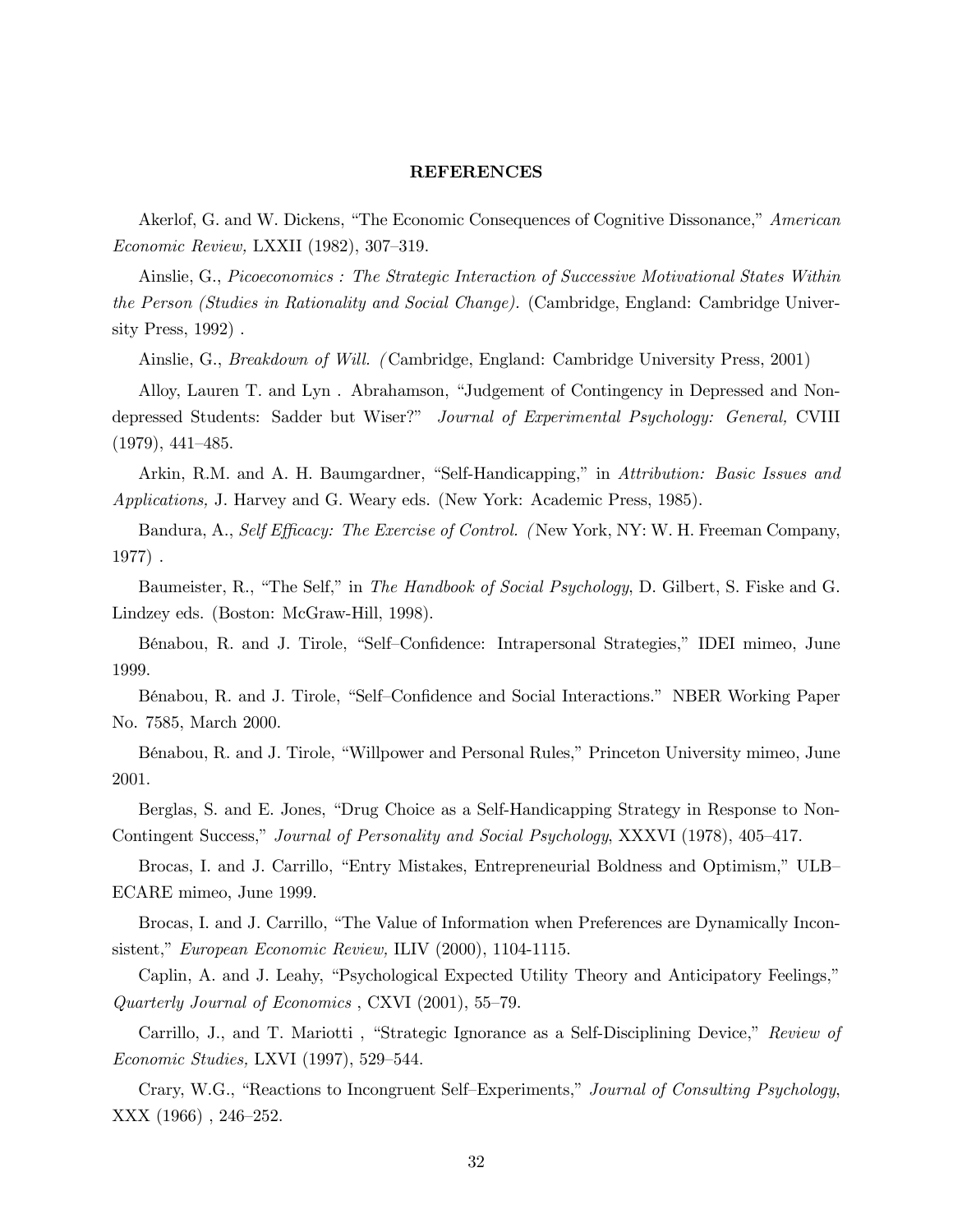Darley, J. and G. Goethals "People's Analyzes of the Causes of Ability-Linked Performances," in Advances in Experimental Social Psychology, vol. 13, L. Berkowicz ed. (New York: Academic Press, 1980).

Deci, E., *Intrinsic Motivation.* (New York: Plenum, 1975).

Elster, J., "Motivated Belief Formation," Columbia University mimeo, June 1999.

Fazio, R., and M. Zanna, "Direct Evidence and Attitude-Behavior Consistency," in L. Berkowitz (ed.) Advances in Experimental Social Psychology, vol. 14. (New York: Academic Press, 1981).

Festinger, L., "A Theory of Social Comparison Processes," *Human Relations* VII (1954), 117– 140.

Fingarette, H., "Alcoholism and Self-Deception," in Self-Deception and Self-Understanding, M. Martin ed. (Lawrence, KS: University Press of Kansas, 1985).

Freud, S. A General Introduction to Psychoanalysis. (New York: Garden City Publishing Co., 1938).

Frey, D., "The Effect of Negative Feedback about Oneself and Cost of Information on Preference for Information about the Source of this Feedback," Journal of Experimental Social Psychology, XVII (1981), 42—50.

Gilbert, D. and J. Cooper, "Social Psychological Strategies of Self- Deception," in Self-Deception and Self-Understanding, M. Martin ed. (Lawrence, KS: University Press of Kansas, 1985).

Gilovich, T., How We Know What Isn't So. (New York: Free Press, 1991).

Greenier, K., Kernis, M. and S. Wasschul, "Not All High (or Low) Self—Esteem People Are the Same: Theory and Research on the Stability of Self—Esteem", in Efficacy, Agency and Self—Esteem, M. Kernis ed. (New York: Plenum Press, 1995).

Greenwald, A., "The Totalitarian Ego: Fabrication and Revision of Personal History," American Psychology, XXXV (1980), 603—613.

Gur, R. and H. Sackeim, "Self-Deception: A Concept in Search of a Phenomenon," *Journal of* Personality and Social Psychology, XXXVII (1979), 147—169.

Heider, F., The Psychology of Interpersonal Relations. (New York: Wiley, 1958).

James, W., The Principles of Psychology. (Cleveland, OH: World Publishing, 1890).

Jones, E., Rhodewalt, F., Berglas, S. and J. Skelton, "Effects of Strategic Self-Presentation on Subsequent Self-Esteem," Journal of Personality and Social Psychology, XL (1981), 407—421.

Kolditz, T. and R. Arkin, "An Impression-Management Interpretation of the Self-Handicapping Strategy," Journal of Personality and Social Psychology, XLIII (1982), 492—502.

Korner, I., Experimental Investigation of Some Aspects of the Problem of Repression: Repressive Forgetting. Contributions to Education, No. 970. (New York, NY: Bureau of Publications, Teachers' College, Columbia University, 1950)

Köszegi, B., "Self—Image and Economic Behavior," MIT mimeo, October 1999.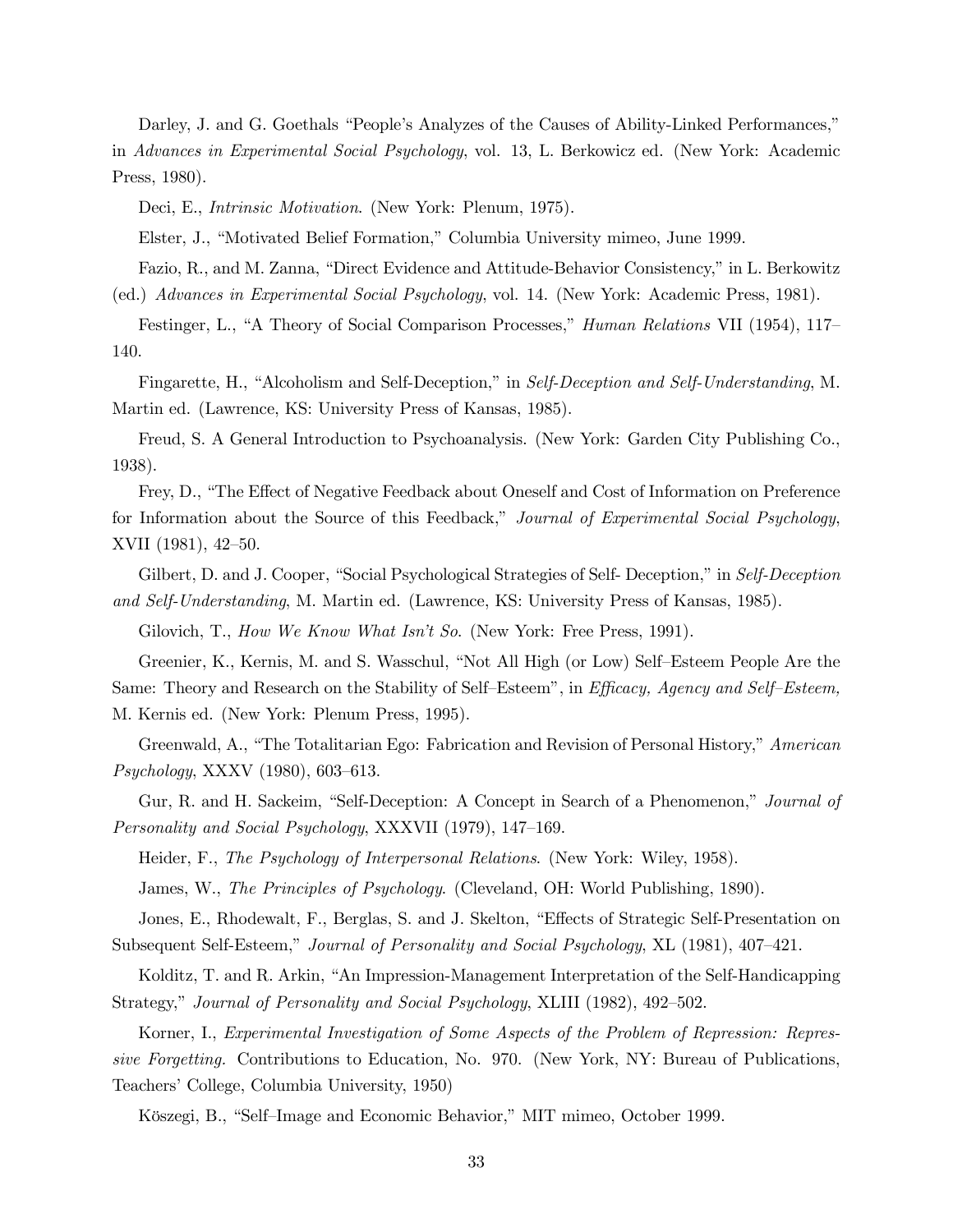Kunda, Z. and Sanitioso, R., "Motivated Changes in the Self-Concept," Journal of Personality and Social Psychology, LXI (1989), 884—897.

Laibson, D., "Golden Eggs and Hyperbolic Discounting," Quarterly Journal of Economics, CXII (1997), 443—478.

Laibson, D., "A Cue–Theory of Consumption," Quarterly Journal of Economics, CXVI (2001), 81—119.

Laughlin, H.P., The Ego and Its Defenses. The National Psychiatric Endowment Fund eds., second edition. (New York, NY: Jason Aaronson, Inc., 1979).

Leary, M. and D. Down, "Interpersonal Functions of the Self—Esteem Motive: The Self—Esteem System as Sociometer", in Efficacy, Agency and Self—Esteem, M. Kernis ed. (New York: Plenum Press, 1995).

Loewenstein, G. and Prelec, D., "Anomalies in Intertemporal Choice: Evidence and Interpretation," Quarterly Journal of Economics, CVII (1992) , 573—597.

Mele, A. "Real Self—Deception," Behavioral and Brain Sciences, XX (1999), 91—136.

Mischel, W., Ebbesen, E.B. and A.R. Zeiss, "Determinants of Selective Memory about the Self," Journal of Consulting and Clinical Psychology, XLIV (1976), 92—103.

Mullainathan, S., "A Memory Based Model of Bounded Rationality," MIT mimeo, 1998.

Murray, S.L. and J.G. Holmes, "Seeing Virtues in Faults: Negativity and the Transformation of Interpersonal Narratives in Close Relationships," Journal of Personality and Social Psychology, XX (1994), 650—663.

Nisbett, R. and T. Wilson, "Telling More Than We Can Know: Verbal Reports on Mental Processes," Psychological Review, LXXXIV (1977), 231—259.

O'Donoghue, T. and M. Rabin, Doing it Now or Later," American Economic Review, LXXXIX (1999), 103—124.

Phelps, E. and R. Pollack, "On Second—Best National Savings and Game—Equilibrium Growth," Review of Economic Studies, XXXV (1968), 185—199.

Rabin, M., "Moral Preferences, Moral Rules, and Belief Manipulation," University of California mimeo, April 1995.

Rhodewalt, F.T., "Self-Presentation and the Phenomenal Self: On the Stability and Malleability of Self-Conceptions," in Public Self and Private Self, R. Baumeister ed. (New York: Springer Verlag, 1986).

Salancik, G., "Commitment and the Control of Organizational Behavior and Belief," in New Directions in Organizational Behavior, B. Staw and G. Salancik eds. (Chicago: St. Clair Press, 1977).

Schacter, D., Searching for Memory. (New York: Basic Books, 1996).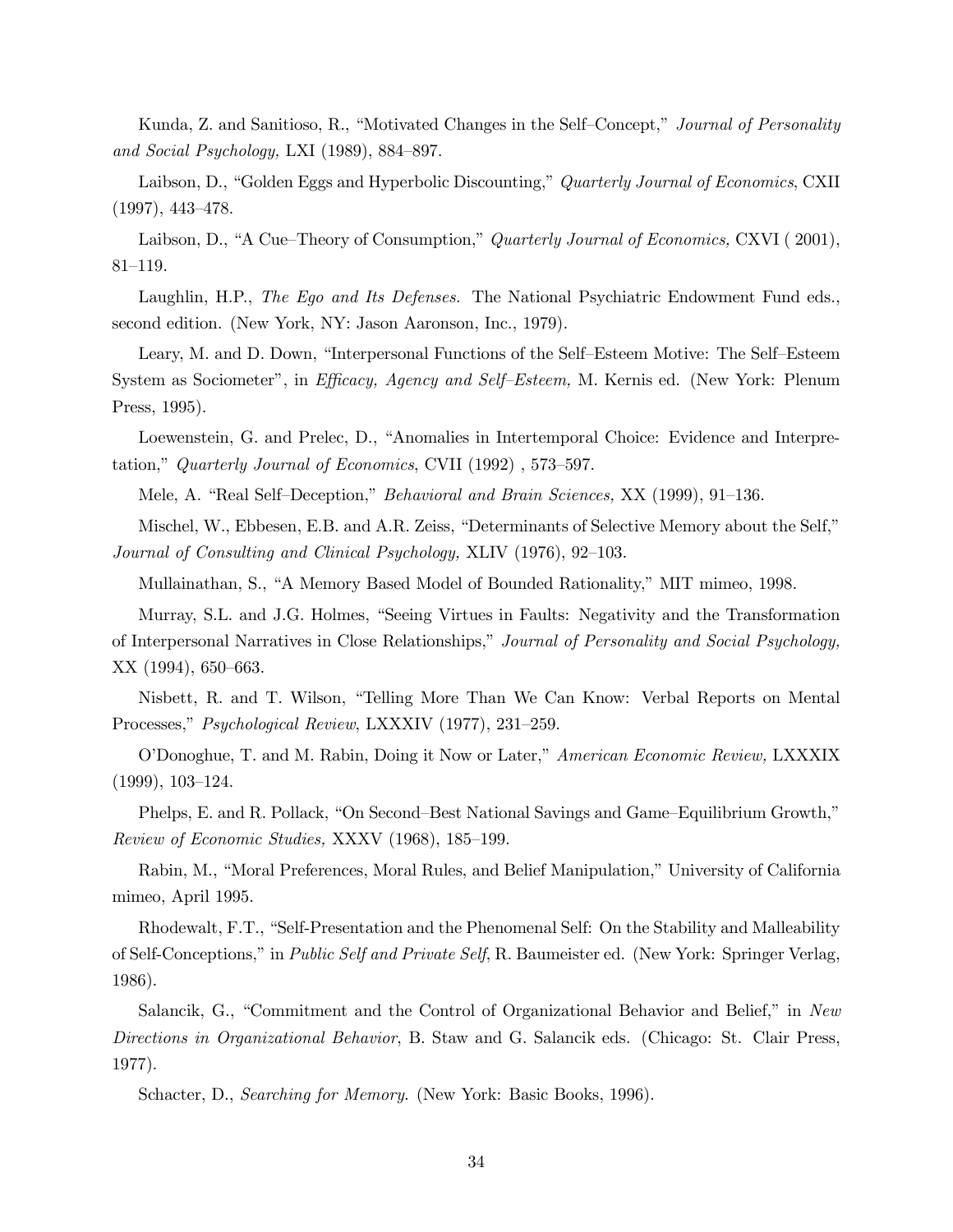Sartre, J.P., The Existential Psychoanalysis, (H.E. Barnes, trans.). (New York: Philosophical Library, 1953).

Seligman, E., Learned Optimism: How to Change Your Mind and Your Life. (New York: Simon and Schuster, 1990).

Snyder, C., "Collaborative Companions: The Relationship of Self-Deception and Excuse Making," in Self-Deception and Self-Understanding, M. Martin ed. (Lawrence, KS: University Press of Kansas, 1985).

Strotz, R., "Myopia and Inconsistency in Dynamic Utility Maximization," Review of Economic Studies, XXII (1956), 165—180.

Swann, W.B. Jr., Self Traps: the Elusive Quest for Higher Self—Esteem. ( New York: W.H. Freeman and Company, 1996).

Taylor, S.E. and J.D. Brown, "Illusion and Well—Being: A Social Psychological Perspective on Mental Health," Psychological Bulletin, CIII (1988), 193—210.

Weinberg, B., "A Model of Overconfidence," Ohio State University mimeo, August 1999.

Weinstein, N., "Unrealistic Optimism About Future Life Events," Journal of Personality and Psychology, XXXIX (1980), 806—820.

Zuckerman, M., "Attribution of Success and Failure Revisited, or the Motivational Bias is Alive and Well in Attribution Theory," Journal of Personality, XLVII (1979), 245—87.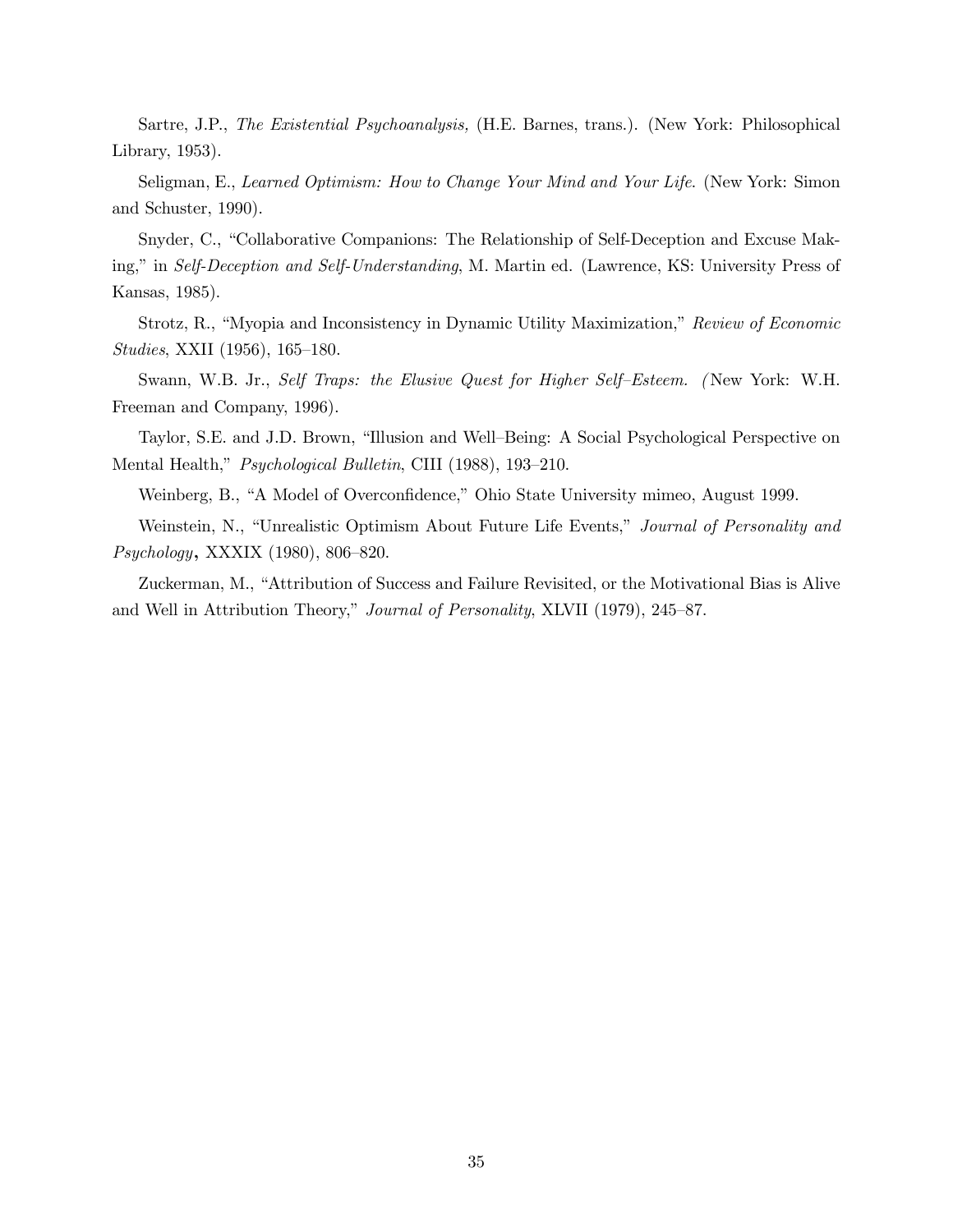